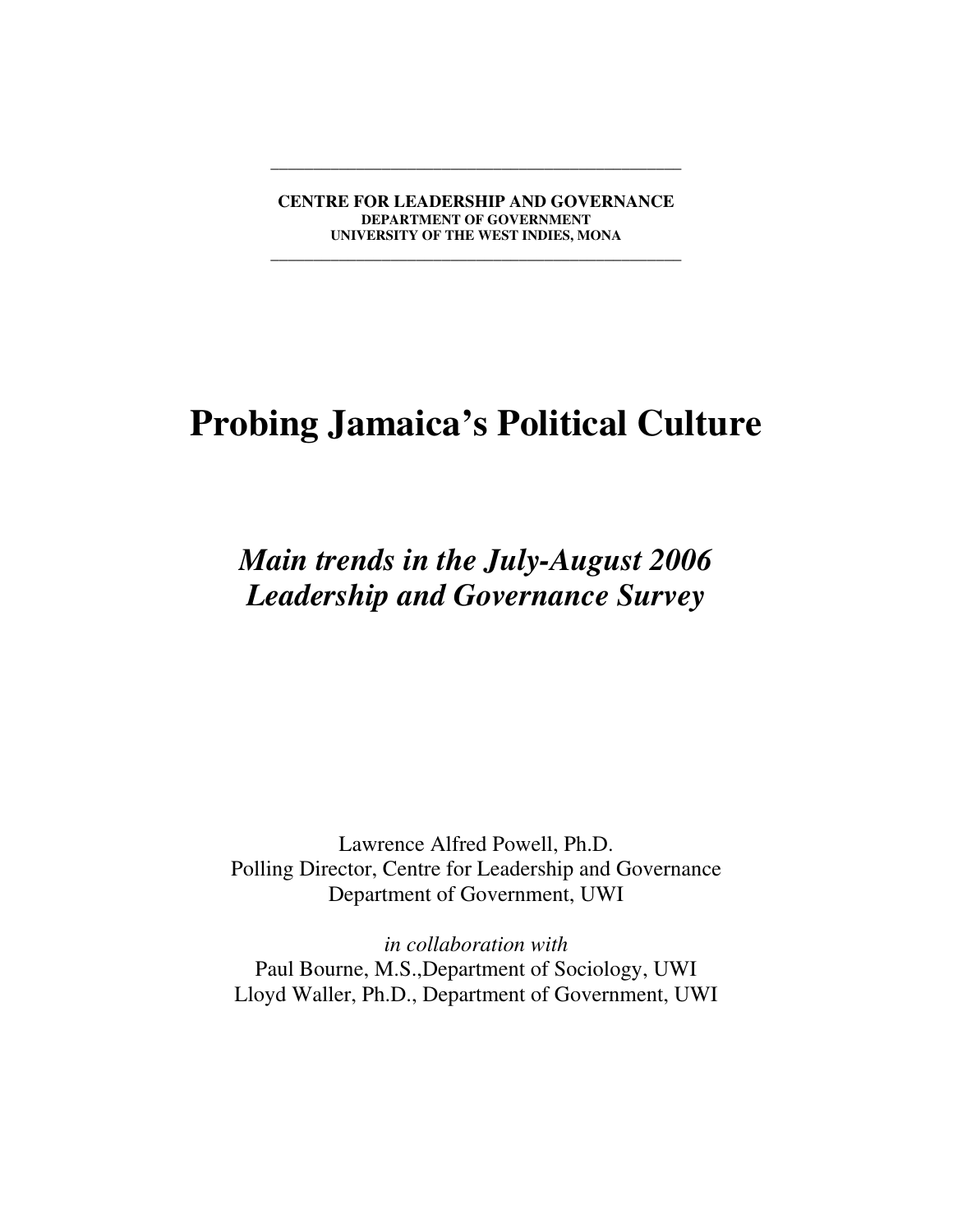### **TABLE OF CONTENTS**

| 1. TAKING THE DEMOCRATIC PULSE OF THE NATION 3                                                                              |
|-----------------------------------------------------------------------------------------------------------------------------|
| 1.1 The Centre for Leadership and Governance 3<br>1.2 The biannual Leadership and Governance surveys 4                      |
| 2. CIVIC CULTURE AND ORIENTATIONS TO DEMOCRACY 6                                                                            |
| 2.1 Trends in citizen support for basic democratic norms 7<br>2.2 Orientations to democratic vs authoritarian governance 14 |
| 3. TRUST AND CONFIDENCE AS 'SOCIAL CAPITAL' 20                                                                              |
|                                                                                                                             |
|                                                                                                                             |
| 3.3 Confidence in societal and political institutions. 24                                                                   |
| 4. CITIZEN PERCEPTIONS OF WELL-BEING 26                                                                                     |
|                                                                                                                             |
|                                                                                                                             |
| 4.3 Psychosocial well-being: need satisfaction 37                                                                           |
| 5. PREFERENCES FOR PRIVATE VS. PUBLIC SECTOR SOLUTIONS 40                                                                   |
| 5.1 Most important national problems/priorities. 42                                                                         |
| 5.2 Individual vs government responsibility for problem solution 43                                                         |
| 5.3 Preferences for public/private, state/market solutions 44                                                               |
| <b>6. PERCEPTIONS OF CRIME, CORRUPTION, UNEQUAL TREATMENT 48</b>                                                            |
|                                                                                                                             |
|                                                                                                                             |
|                                                                                                                             |
| 7. POLITICAL PARTICIPATION AND CIVIC ENGAGEMENT 62                                                                          |
| 7.1 Political participation - conventional and unconventional forms. 63                                                     |
| 7.2 Civic engagement via mass media and information technologies 65                                                         |
| 8. LEADERSHIP, PARTY, AND ELECTORAL PREFERENCES 66                                                                          |
| 8.1 Views of prominent national leaders. 68                                                                                 |
|                                                                                                                             |
|                                                                                                                             |
| 9. A PREVIEW OF THE 'SECOND' LEADERSHIP & GOVERNANCE SURVEY 79                                                              |
| <b>REFERENCES</b><br>80                                                                                                     |

#### *APPENDIX A:* SAMPLING DESIGN & SURVEY ADMINISTRATION *85*

*APPENDIX B:* THE JULY-AUGUST 2006 QUESTIONNAIRE *87*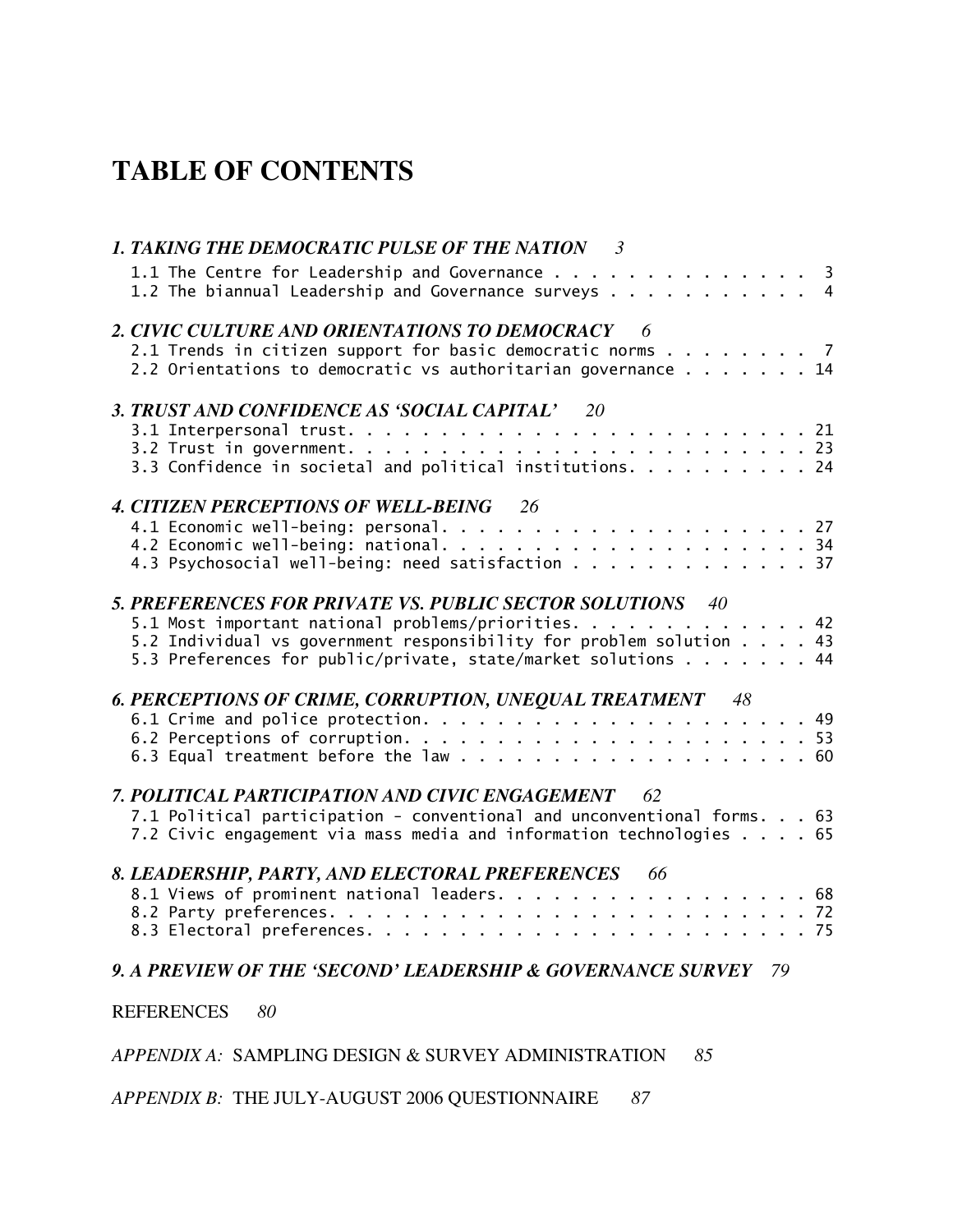### **TAKING THE DEMOCRATIC PULSE OF THE NATION**

### *1.1 The Centre for Leadership and Governance*

In December 2005, the UWI-Mona Academic Board approved the establishment of the Centre for Leadership and Governance, following amendment and endorsement of a proposal from Professor Trevor Munroe by the Strategic Transformation Team, the F&GPC, the Department of Government, and the Faculty of Social Sciences. The mandate of the new Centre is to contribute to the strategic transformation of the University of the West Indies by strengthening the Mona Campus' responsiveness to national needs, broadening graduate student training in policy-relevant research, enriching instructional material for Faculty of Social Sciences courses, and enhancing the University's interaction with the society on leadership and governance issues. More specifically, the objectives of the Centre are:

- i. To conduct policy-relevant and policy-specific research on annually agreed issues driven by national priorities, as determined by the Centre's directorate in consultation with the leadership of the Parliament, civil society and the private sector.
- ii. To provide policy research services for parliamentarians, civil society and the private sector in tandem with the annual parliamentary legislative agenda.
- iii. To encourage student participation in research activities through research papers or internships at both the undergraduate and graduate levels, and to have its publications incorporated into the book lists and teaching materials of relevant courses in the Faculty of Social Sciences.
- iv. To develop a governance structure under the joint aegis of the Department of Government and the Mona School of Business and including an independent advisory committee with stakeholder participation.
- v. To host forums / training sessions on transformational leadership by regional and international experts in governance for key leaders in the corporate and public sectors as well as in civil society.
- vi. To conduct public opinion polls at specified intervals on national matters related to democratic leadership, policy and governance.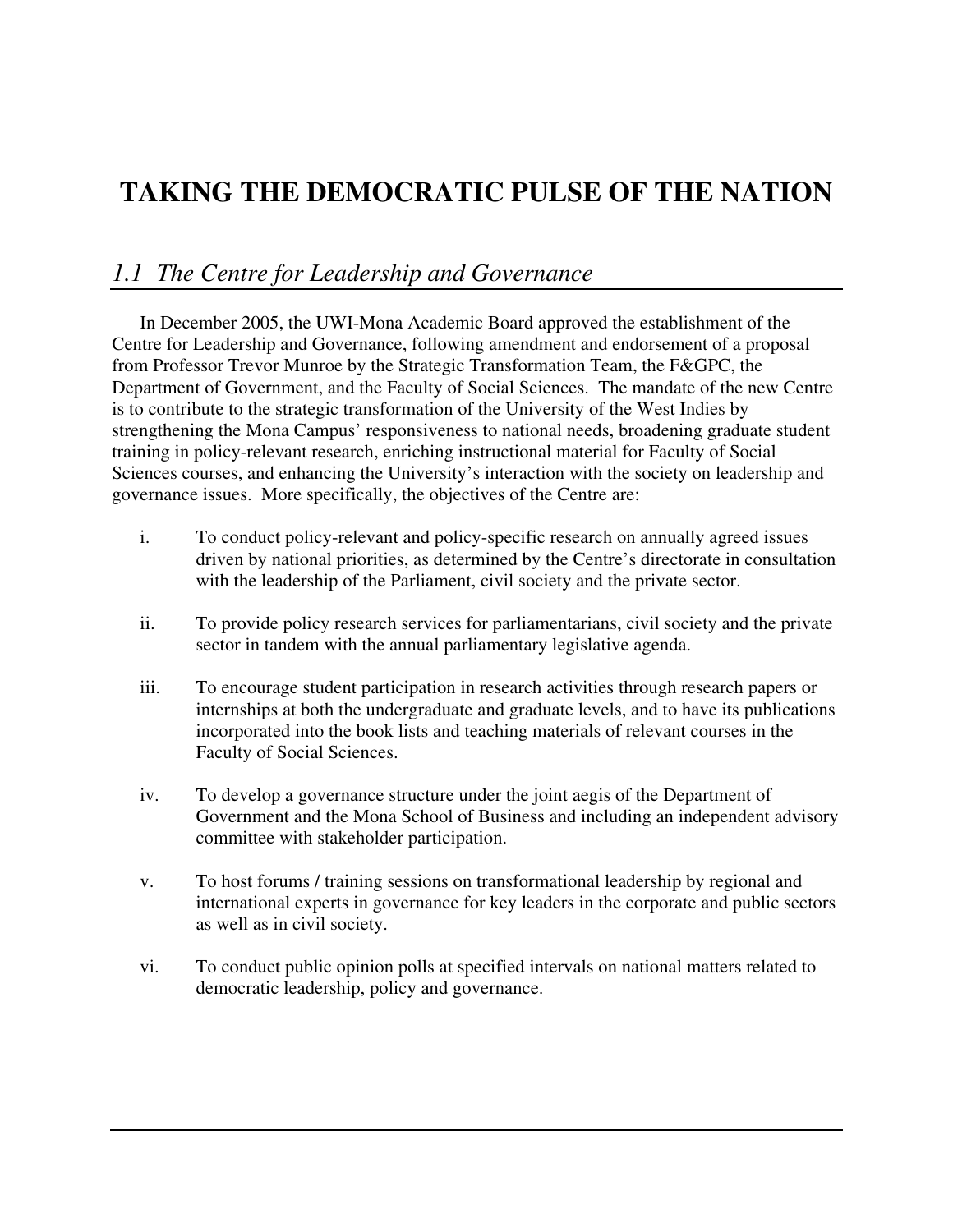### *1.2 The biannual Leadership and Governance surveys*

*In our day to day analysis of social behaviour, political behaviour, and economic behaviour…we rarely examine* explicitly the norms and values which determine, underpin and help to shape the character and essence of those economic and social structures. We treat values and norms as dependent variables caused by history, culture and *institutions rather than as critical forces or independent variables that shape human behaviour and guide the predominant personality traits evident in a culture.* Carl Stone, "Values, Norms and Personality Development in Jamaica", 1992.

In July-August 2006, a team headed by Dr. Lawrence Alfred Powell and coordinated by Dr. Lloyd Waller, under the general supervision of Professor Trevor Munroe and Professor Anthony Harriott, all of the Department of Government, conducted the first of a series of biannual national surveys designed to tap the Jamaican people's basic orientations to leadership, governance, and democracy. Following the academically-based polling tradition of the late Professor Carl Stone, the team mandated that these biannual surveys should attempt to go considerably "deeper" in their probing of such orientations than is ordinarily the case with the periodic national polls conducted by polling organizations geared towards mass media outlets- which tend to focus on temporal issues of the day rather than on systematically tracking longerterm social indicators and fundamental citizen orientations to democratic governance over time.

The L&G team further decided that the most productive way to achieve these appropriate levels of "depth" would be to bifurcate the annual survey. The first of the two surveys administered each year will be an "orientations to democratic leadership and governance" survey--tracking issues of ongoing citizen support for basic democratic norms, electoral/party orientations, and economic policy preferences, with the second each year being a "national values" survey that focuses a bit more deeply (in terms of sociological, historical, anthropological and psychological variables of ongoing interest to social scientists) on the "social roots" of Jamaican cultural and democratic trends (in the way that, e.g., Inglehart has attempted with the World Values studies).

What this bifurcated approach allows us to do is to ask roughly twice as many potent questions per year, on a repeated annual basis, and to test roughly twice as many theoretical constructs as would otherwise be possible in an annual survey--without encountering undue response fatigue on the part of respondents by making a single questionnaire 'too long'. Basic demographic questions (gender, class, occupation etc.) are, of course, constant across both surveys each year, and there are also a few substantive questions that are always asked in both surveys, but overall this strategy allows for more intensive data-gathering on a limited budget, covering a wider possible range of issues, yet allows the survey team to monitor all of those trends "over time" by repeatedly asking the same questions at least once per year.

Our thinking was that if we did not do it this way, we would have to make painful exclusions as social scientists in order to make what remained 'fit the mold' of what Jamaican respondents would reasonably tolerate short of response falloff, which then considerably reduces our capacity to track a variety of relevant social indicators over time. We would be forced to prematurely narrow the possible scope of inquiry at the outset, which would in turn be less useful/interesting to the social scientists and policymakers who would use the data we produce.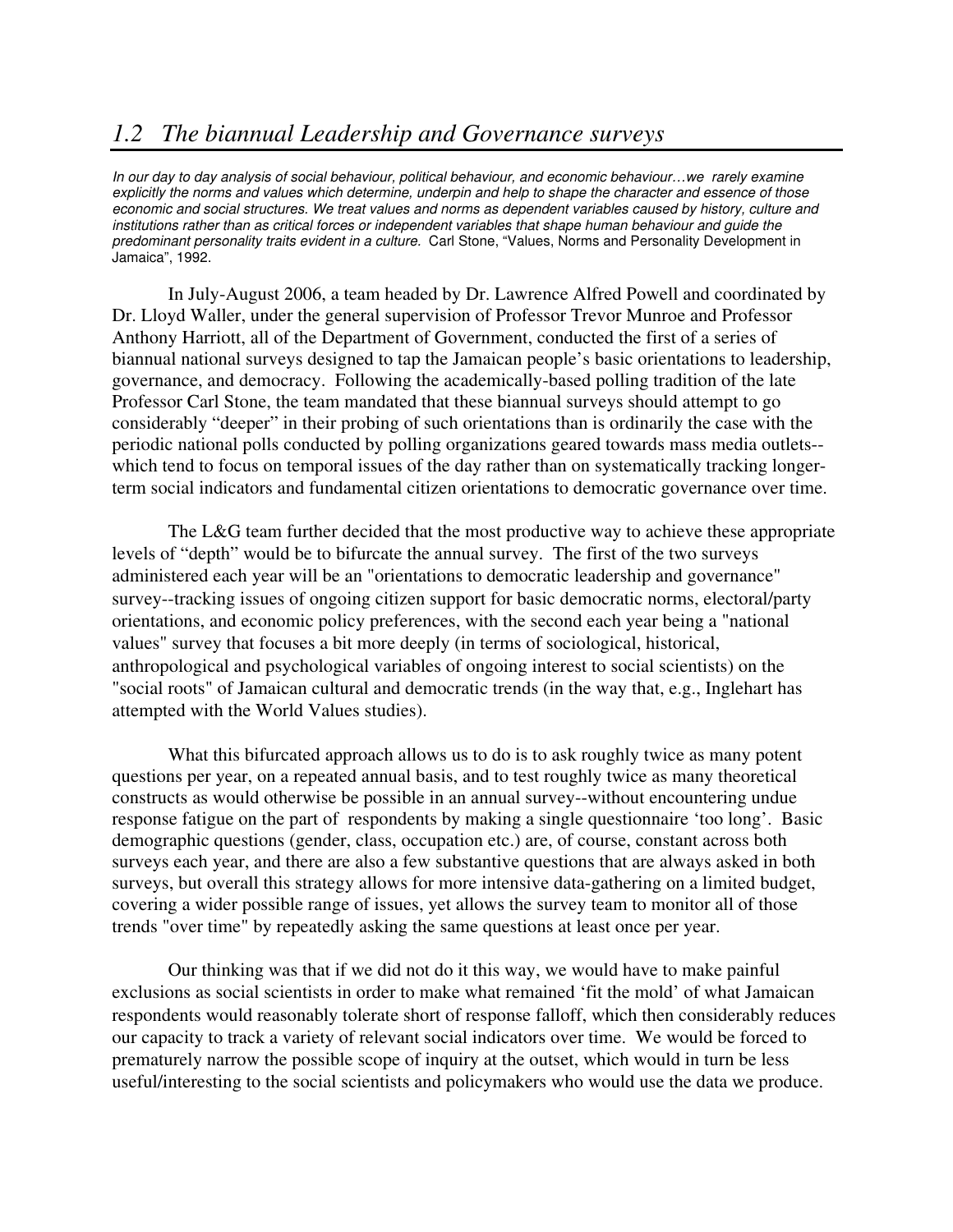This biannual survey strategy also has distinct advantages in terms of facilitating *crosscultural comparisons* of our results with various international socio-political 'barometers'. With two specialized surveys per year, it becomes possible to include a substantial number of questions in the first "democratic leadership and governance" component each year that will overlap important indicators of the Latinobarometer (which is administered periodically in 18 Central- and South-American countries), and to also include a number of questions in the second "national values" component each year that will overlap indicators from the "World Values" survey (administered in 80+ countries) and the "Crosscultural Variations in Distributive Justice Perception" survey (administered in 20+ countries).

The first of the annual "democratic leadership and governance" surveys, results of which are summarized in this report, was conducted in July-August 2006. Style models and sources of relevant questions for inclusion were earlier national political polls conducted by Carl Stone, the Latinobarometer and Eurobarometer cross-cultural series, the American National Election Studies series, the Harvard / Washington Post Leadership surveys, and the Cross-cultural Variations in Distributive Justice Perception (CVDJP) survey. The finalized survey instrument, made up of 166 questions, and administered to a stratified random sample of 1338 respondents, retrieved Jamaicans' responses to questions in a variety of sociopolitical domains, including:

- Standard 'demographic' questions (gender, age, income, occupation etc.)
- Citizen support for basic democratic norms
- Orientations to democratic vs authoritarian governance
- Most important national problems/priorities
- Trust and confidence in societal/political institutions
- Evaluations of national political leaders
- Party and electoral preferences
- Perceptions of the state of the economy, and economic policy preferences
- Political orientations to, and engagement with, the political system (political participation, civic engagement via media, political ideology)
- Citizen well-being (reported satisfaction of economic and psychosocial needs)
- Perceptions of corruption, crime, unequal treatment before the law

Further information on the sampling, data collection, and strategic management of the survey is attached as an Appendix, which also includes a copy of the finalized survey instrument that was used in the field. The remainder of this report will focus on summarizing some of the main findings of the July-August 2006 survey.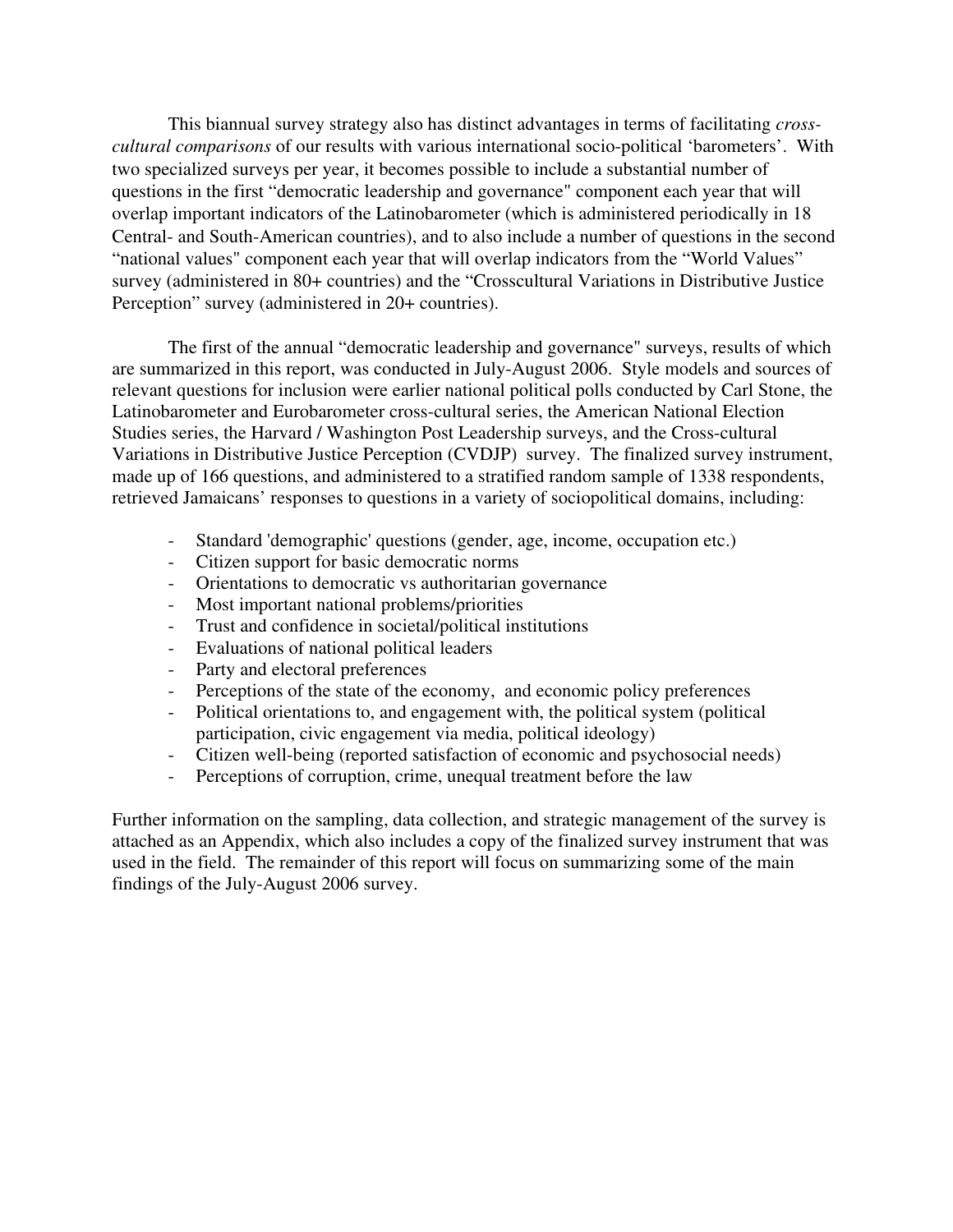### **CIVIC CULTURE AND ORIENTATIONS TO DEMOCRACY**

The development of a stable and effective government depends upon more than the structures of government and politics: it depends upon the orientations that people have to the political process - upon the political culture. Gabriel Almond and Sidney Verba, *The Civic Culture*, 1963.

Ultimately the accumulative results of large sample surveys will only have scientific value if they can provide us with a *deeper understanding of the general characteristics of political cultures.* Lucian Pye, "The Elusive Concept of Culture and the Vivid Reality of Personality", 2002.

The stability and success of any democratic society depends on its ability to nurture, and sustain over time, a "democratic political culture", or to use the term coined by Almond and Verba in 1963, a "civic culture". As the works of prominent political scientists like Carl Stone, Lucian Pye, Gabriel Almond, Sidney Verba, and Ronald Inglehart amply illustrate, the centrality of this "popular democratic values" dimension in maintaining a healthy democracy is often overlooked by policymakers and policy analysts—who understandably tend to become preoccupied with shorter-term organizational, financial, and legal aspects of governance. However in the longer term, a healthy democracy, if it is to thrive over time, must be rooted in a widespread consensus on democratic values, shared across all major segments of the society.

This 'shared consensus' is often referred to in political science literatures as the "political culture" of a nation. The 'political culture' is the particular set of orientations, beliefs, customs, and preconceptions which are shared by members of the society, which give meaning to their political process, and which provide the underlying assumptions that govern their political behaviour and public policies. A "democratic" or "civic" culture, then, is a political culture in which there is a widespread consensus on, and endorsement of, basic norms of democracy. Prodemocratic norms are nurtured within the society through a process of "political socialization", by which individuals learn and acquire their political beliefs, behaviours, values, orientations, and preferences, and by which these are transmitted from one generation to the next through social agents such as the family, educational and religious organizations, peer groups, and the mass media. To what extent, then, do Jamaicans endorse some of the major democratic values that underpin a well-functioning 'civic culture', and which political scientists agree are necessary to sustain its health over time? In the July-August 2006 national survey, we asked a variety of questions designed to gauge the strength of democratic norms, as well as Jamaicans' general preferences for democratic versus authoritarian rule. The national findings are summarized in Tables 2.1a-2.2f, and the accompanying charts.

The overall pattern that emerges from these findings shows a relatively strong popular commitment to cultural norms of democracy and related ideals of equality, freedom, and social justice. Paradoxically however, this coexists with some degree of ambivalence when it comes to choices between 'democratic' and 'authoritarian' government--though preferences for the former clearly prevail. Latent sentiments in favour of possible authoritarian intervention under extreme circumstances also appear to be stronger for public sector entities ("government") than for private sector entities ("companies"), though the idea of "a military government" is strongly opposed.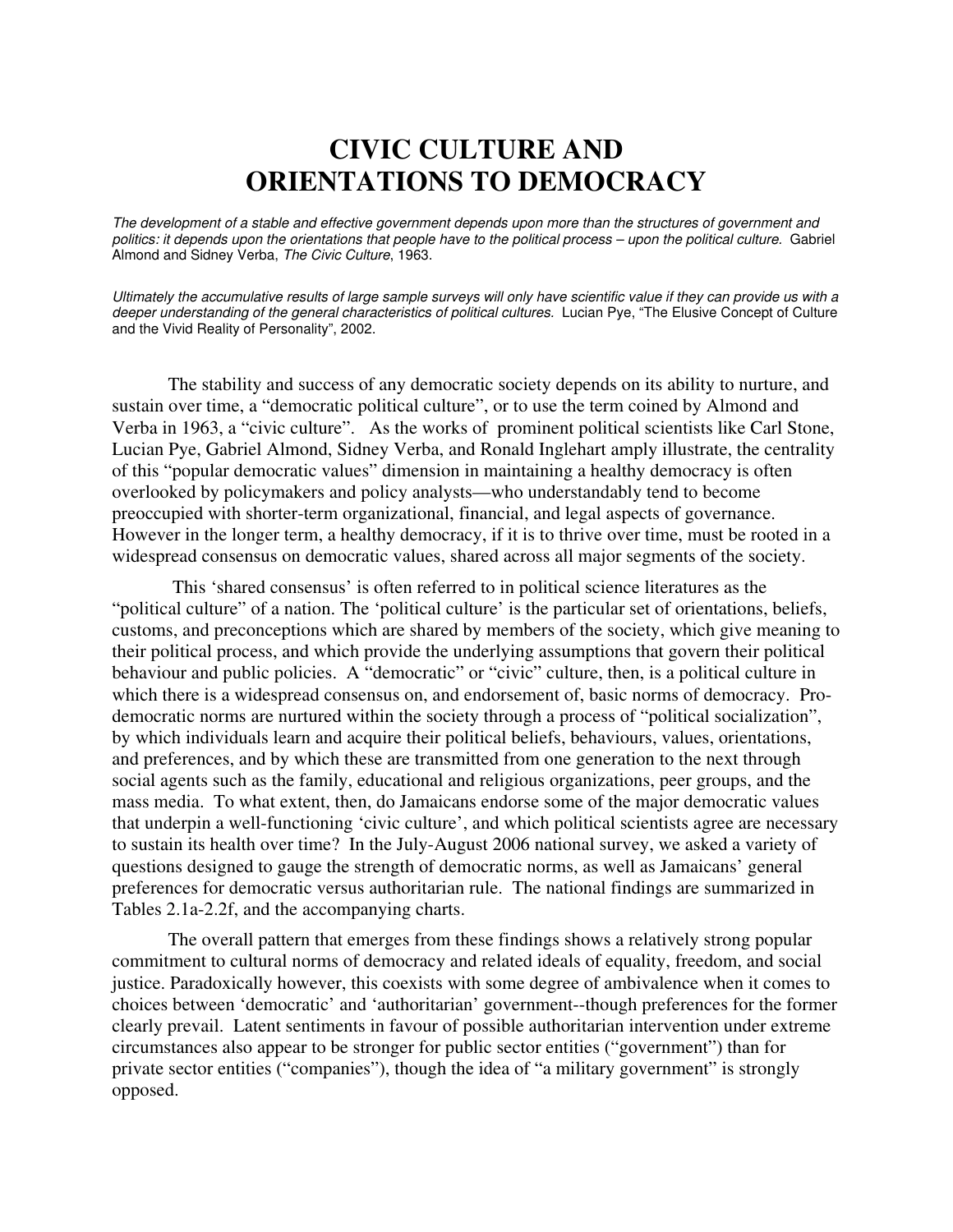

Figure 2.1a "Democracy may have problems,<br>but it is the best system of government"

|                      | Frequency | Percent |  |
|----------------------|-----------|---------|--|
| Strongly agree       | 404       | 30.2    |  |
| Agree                | 609       | 45.5    |  |
| Disagree             | 211       | 15.8    |  |
| Strongly disagree    | 42        | 3.1     |  |
| Don't know/No answer | 72        | 5.4     |  |
| Total                | 1338      | 100.0   |  |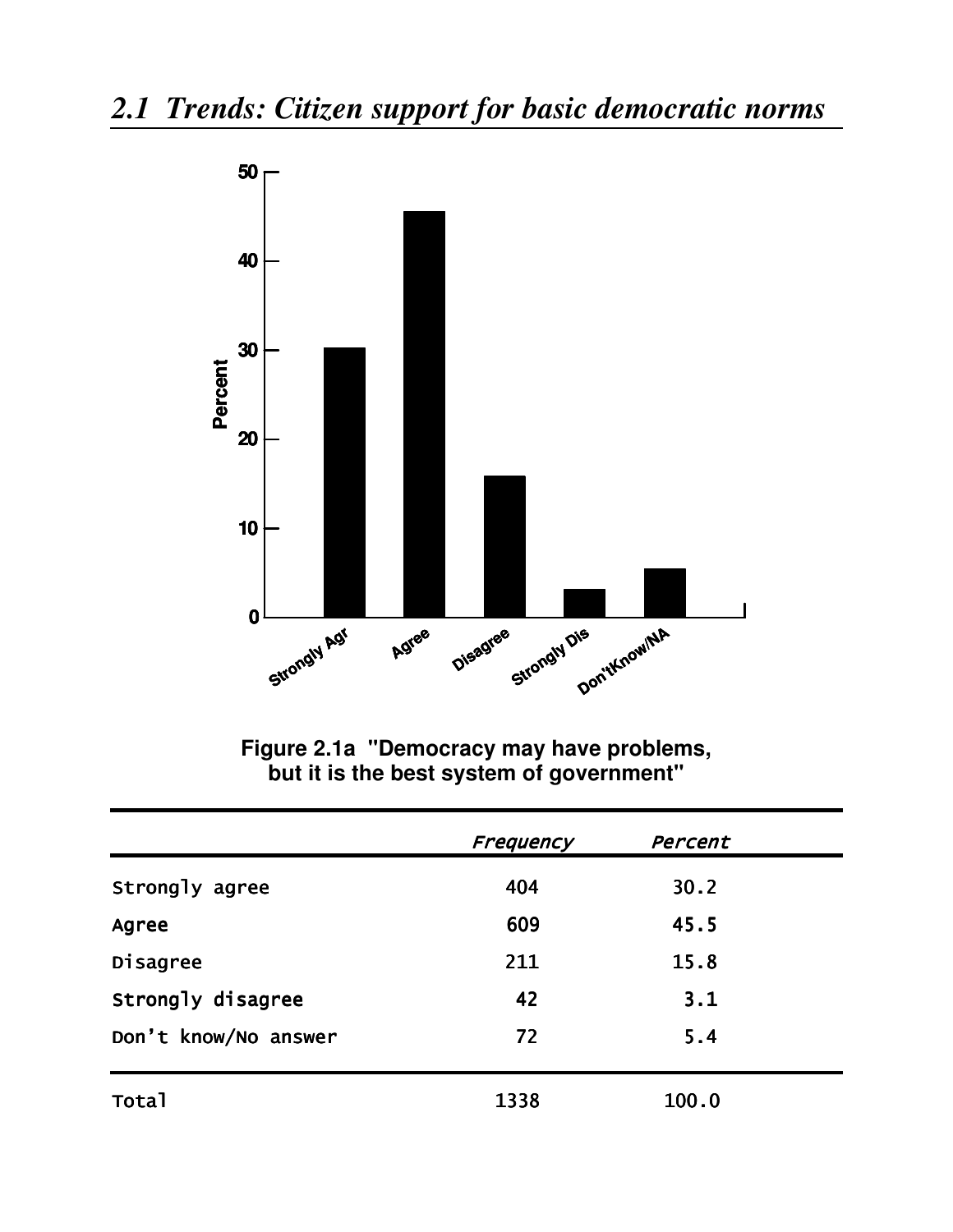

Figure 2.1b "Only with a democratic system<br>can Jamaica become a developed country."

|                      | Frequency | Percent |  |
|----------------------|-----------|---------|--|
| Strongly agree       | 251       | 18.8    |  |
| Agree                | 494       | 36.9    |  |
| Disagree             | 393       | 29.4    |  |
| Strongly disagree    | 68        | 5.1     |  |
| Don't know/No answer | 132       | 9.9     |  |
| <b>Total</b>         | 1338      | 100.0   |  |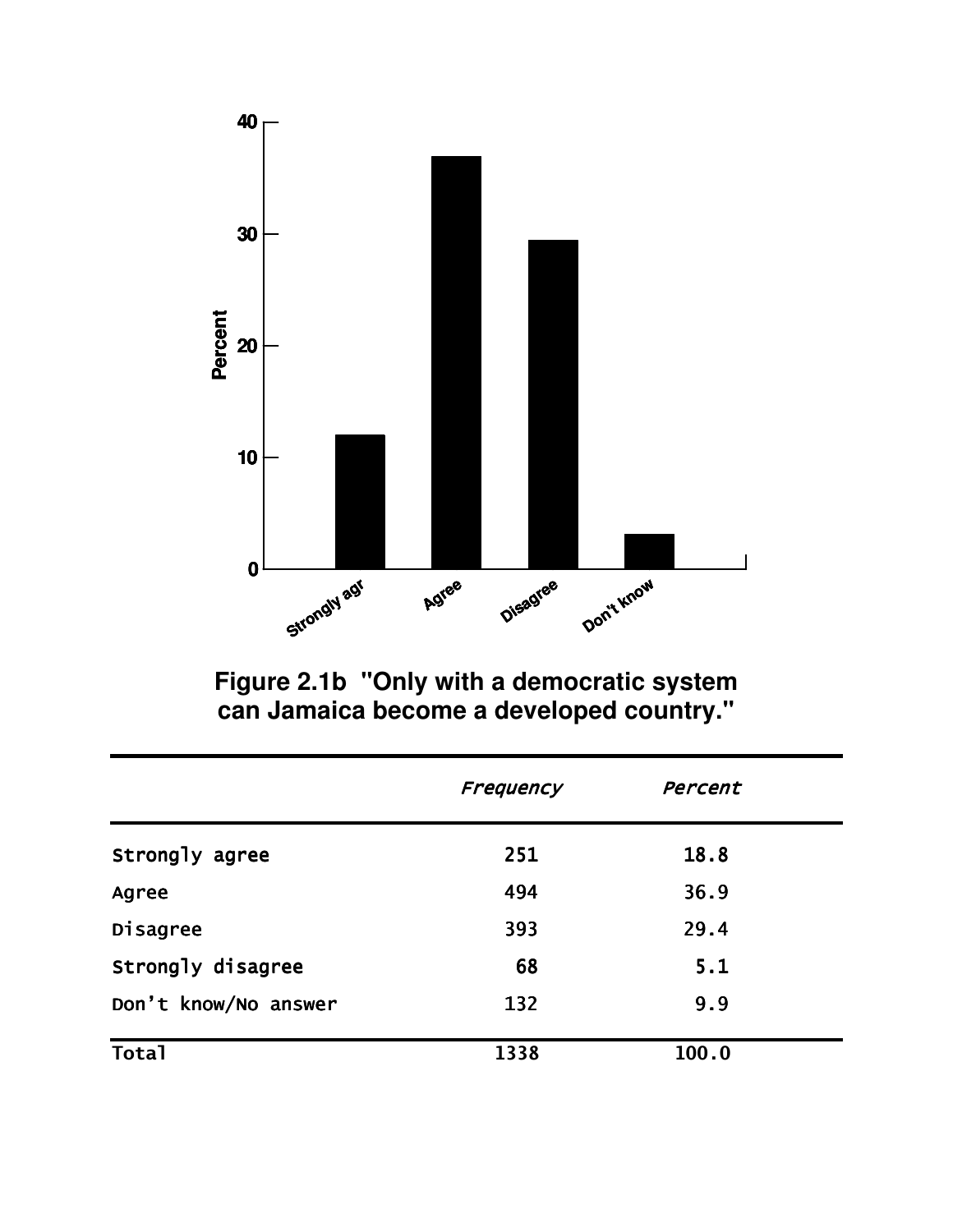## Table 2.1c

# "From the following list, please choose what is<br>for you the most important characteristic of democracy..."

|                                                          | Frequency | Percent |  |
|----------------------------------------------------------|-----------|---------|--|
| Open and fair elections                                  | 314       | 23.5    |  |
| An economic system that<br>guarantees a dignified salary | 177       | 13.2    |  |
| Freedom of speech                                        | 321       | 24.0    |  |
| Equal treatment for everybody<br>by courts of law        | 295       | 22.0    |  |
| Respect for minorities                                   | 35        | 2.6     |  |
| Majority rule                                            | 54        | 4.0     |  |
| Members of Parliament who<br>represent their electors    | 52        | 3.9     |  |
| A competitive party system                               | 47        | 3.5     |  |
| Don't know/No answer                                     | 43        | 3.2     |  |
| <b>Total</b>                                             | 1338      | 100.0   |  |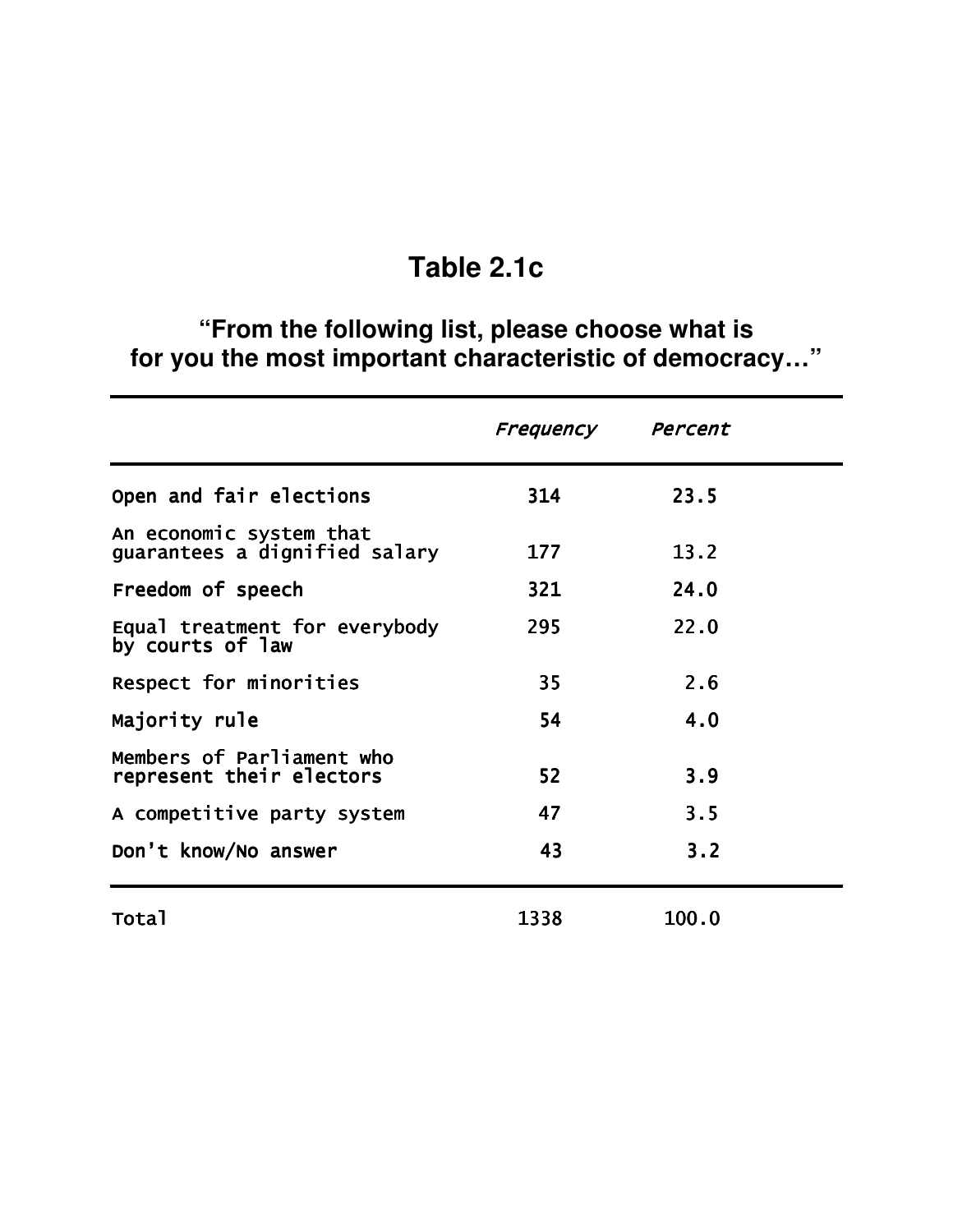### **Table 2.1d "How satisfied are you with the way democracy works in Jamaica?"**

|                                                                                                                    | Frequency                     | Percent                            |  |
|--------------------------------------------------------------------------------------------------------------------|-------------------------------|------------------------------------|--|
| <b>Very satisfied<br/>Fairly satisfied<br/>Not very satisfied<br/>Not at all satisfied</b><br>Don't know/No answer | 43<br>403<br>612<br>248<br>32 | 3.2<br>30.1<br>45.7<br>18.5<br>2.4 |  |
| <b>Total</b>                                                                                                       | 1338                          | 100.0                              |  |

### **Table 2.1e**

### **"On a scale of 1 to 10, where 1 is 'not democratic' and 10 is 'totally democratic', where would you place Jamaica?"**

|                                            | Frequency | Percent    |  |
|--------------------------------------------|-----------|------------|--|
| 1-"Not democratic"                         | 77        | 5.8        |  |
| $\begin{array}{c} 2 \\ 3 \\ 4 \end{array}$ | 30        | 2.2        |  |
|                                            | 79<br>127 | 5.9<br>9.5 |  |
|                                            | 314       | 23.5       |  |
| $\frac{5}{6}$                              | 186       | 13.9       |  |
|                                            | 212       | 15.8       |  |
| 7<br>8<br>9                                | 154       | 11.5       |  |
|                                            | 42        | 3.1        |  |
| 10-"Totally democratic"                    | 72        | 5.4        |  |
| Don't know/No answer                       | 45        | 3.4        |  |
| Tota                                       | 1338      | 100.0      |  |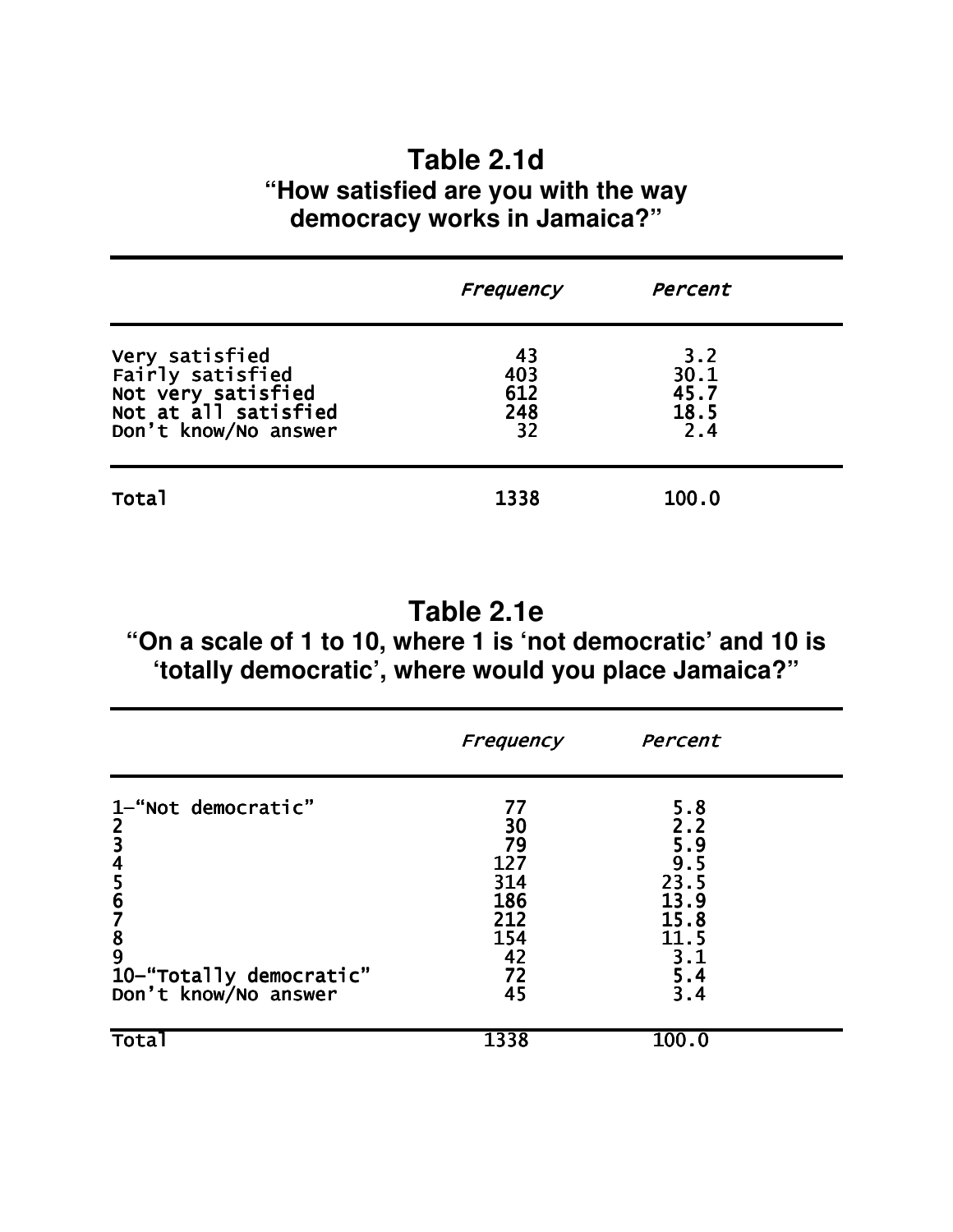

Figure 2.1f "Every citizen should have an equal chance<br>to influence government policy"

|                      | Frequency | Percent |  |
|----------------------|-----------|---------|--|
| Strongly agree       | 601       | 44.9    |  |
| Agree                | 552       | 41.3    |  |
| Disagree             | 119       | 8.9     |  |
| Strongly disagree    | 30        | 2.2     |  |
| Don't know/No answer | 36        | 2.7     |  |
| <b>Total</b>         | 1338      | 100.0   |  |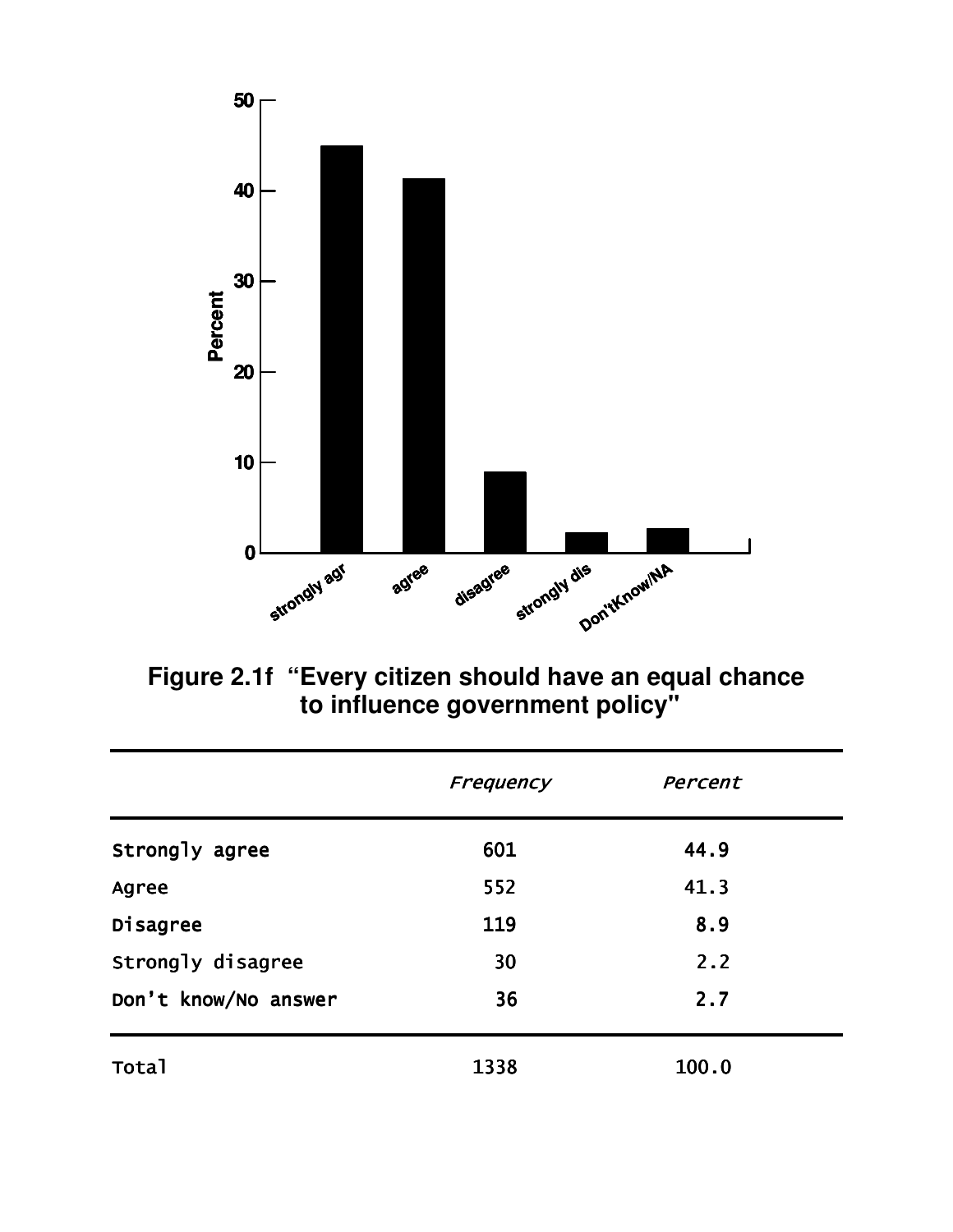

Figure 2.1g "In politics, the minority should always be free to criticize majority decisions"

|                                                                                  | Frequency                     | Percent                            |  |
|----------------------------------------------------------------------------------|-------------------------------|------------------------------------|--|
| Strongly agree<br>Agree<br>Disagree<br>Strongly disagree<br>Don't know/No answer | 360<br>623<br>250<br>63<br>42 | 26.9<br>46.6<br>18.7<br>4.7<br>3.1 |  |
| <b>Total</b>                                                                     | 1338                          | 100.0                              |  |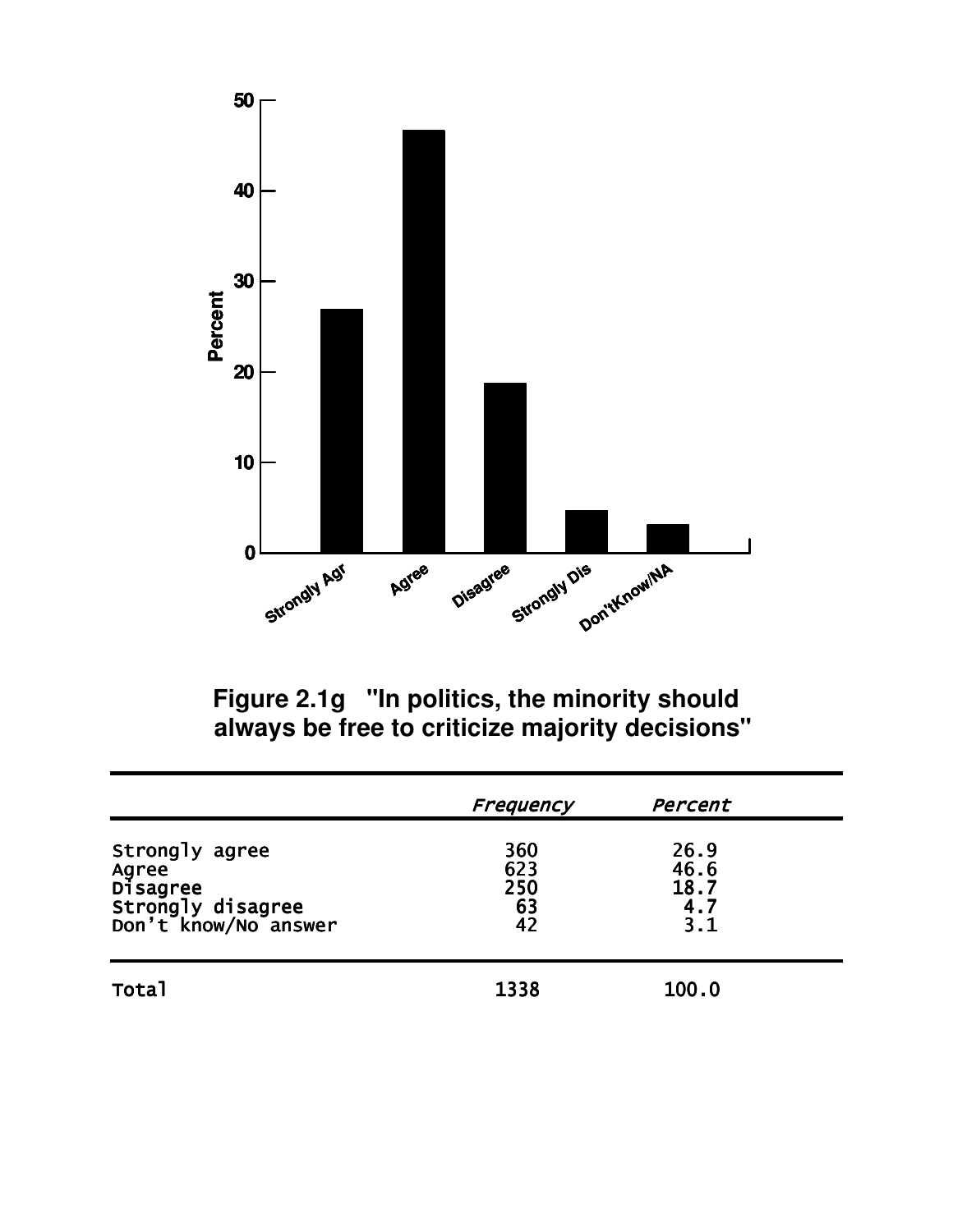

Figure 2.1h Is discussing political issues publicly<br>"good for democracy" or does it "hurt democracy"?

|                      | Frequency | Percent |  |
|----------------------|-----------|---------|--|
| Good for democracy   | 987       | 73.8    |  |
| Hurts democracy      | 220       | 16.4    |  |
| Don't know/No answer | 131       | 9.8     |  |
| Total                | 1338      | 100.0   |  |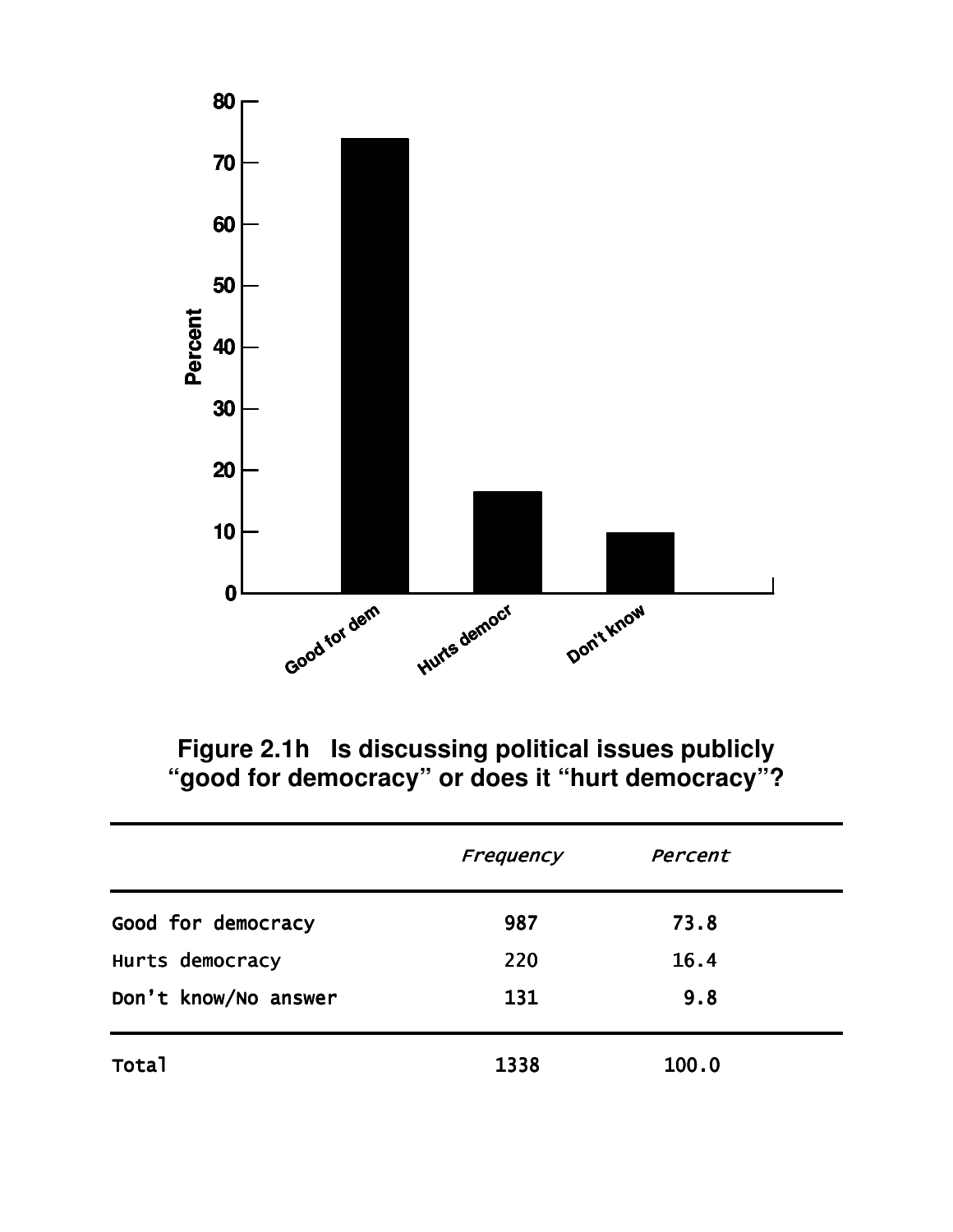

Figure 2.2a: "Which of the following statements do you agree with most?"

|                                                                                                              | Frequency | Percent |  |
|--------------------------------------------------------------------------------------------------------------|-----------|---------|--|
| Democracy is preferable<br>to any other kind of govt.                                                        | 685       | 51.2    |  |
| Under some circumstances,<br>an authoritarian govt. can be<br>preferable to a democratic one                 | 291       | 21.7    |  |
| For people like me, it does<br>not matter whether we have<br>have a democratic or<br>a non-democratic regime | 278       | 22.2    |  |
| Don't know/no answer                                                                                         | 84        | 6.3     |  |
| <b>Total</b>                                                                                                 | 1338      | 100.0   |  |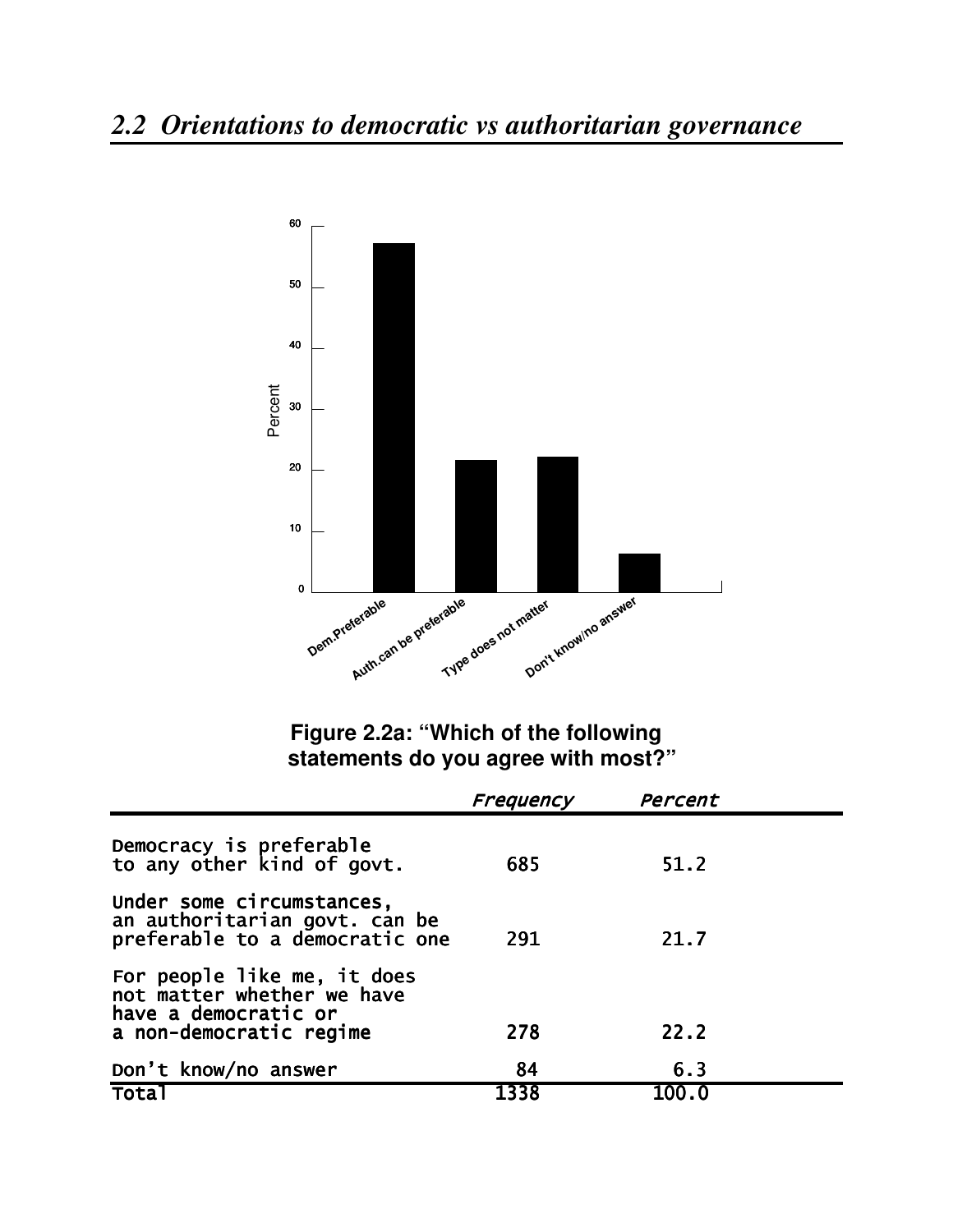

Figure 2.2b Is "a bit of a firm hand from<br>the government" okay, or not okay?

|                      | Frequency | Percent |  |
|----------------------|-----------|---------|--|
| Firm hand okay       | 1052      | 78.6    |  |
| Firm hand not okay   | 214       | 16.0    |  |
| Don't know/no answer | 72        | 5.4     |  |
| Total                | 1338      | 100.0   |  |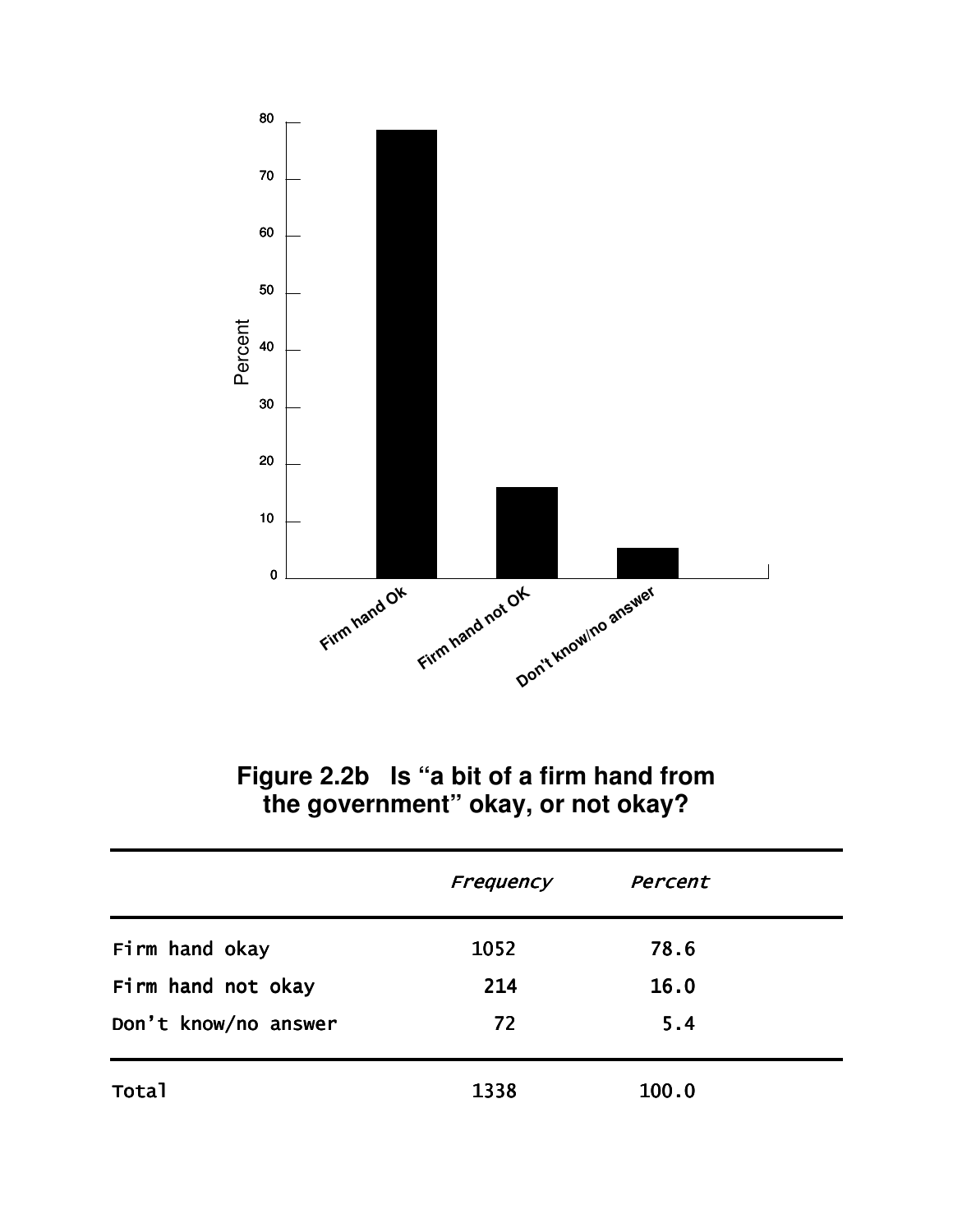

Figure 2.2c "Do you believe it is better to live in an orderly society where certain freedoms are limited, or in a society where all rights and freedoms are respected, although there may be less order as a result?"

|                         | Frequency | Percent |  |
|-------------------------|-----------|---------|--|
| More order              | 578       | 43.2    |  |
| More rights and freedom | 716       | 53.5    |  |
| Don't know/No answer    | 44        | 3.3     |  |
| Total                   | 1338      | 100.0   |  |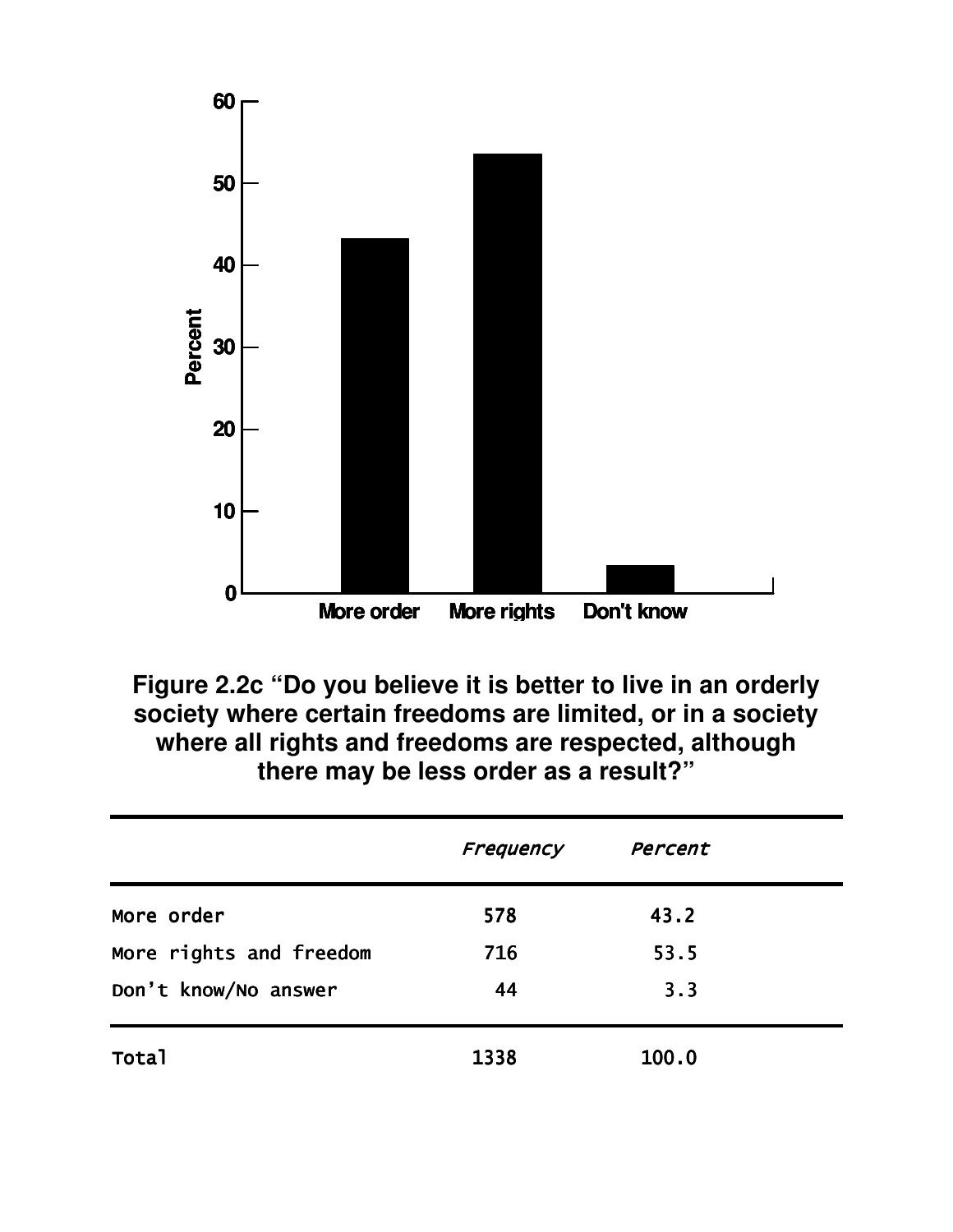

Fig. 2.2d "I would not mind a non-democratic government<br>in power if it could solve the economic problems"

|                                                                                  | Frequency Percent              |                                     |  |
|----------------------------------------------------------------------------------|--------------------------------|-------------------------------------|--|
| Strongly agree<br>Agree<br>Disagree<br>Strongly disagree<br>Don't know/No answer | 240<br>515<br>355<br>148<br>80 | 17.9<br>38.5<br>26.5<br>11.1<br>6.0 |  |
| Total                                                                            | 1338                           | 100.0                               |  |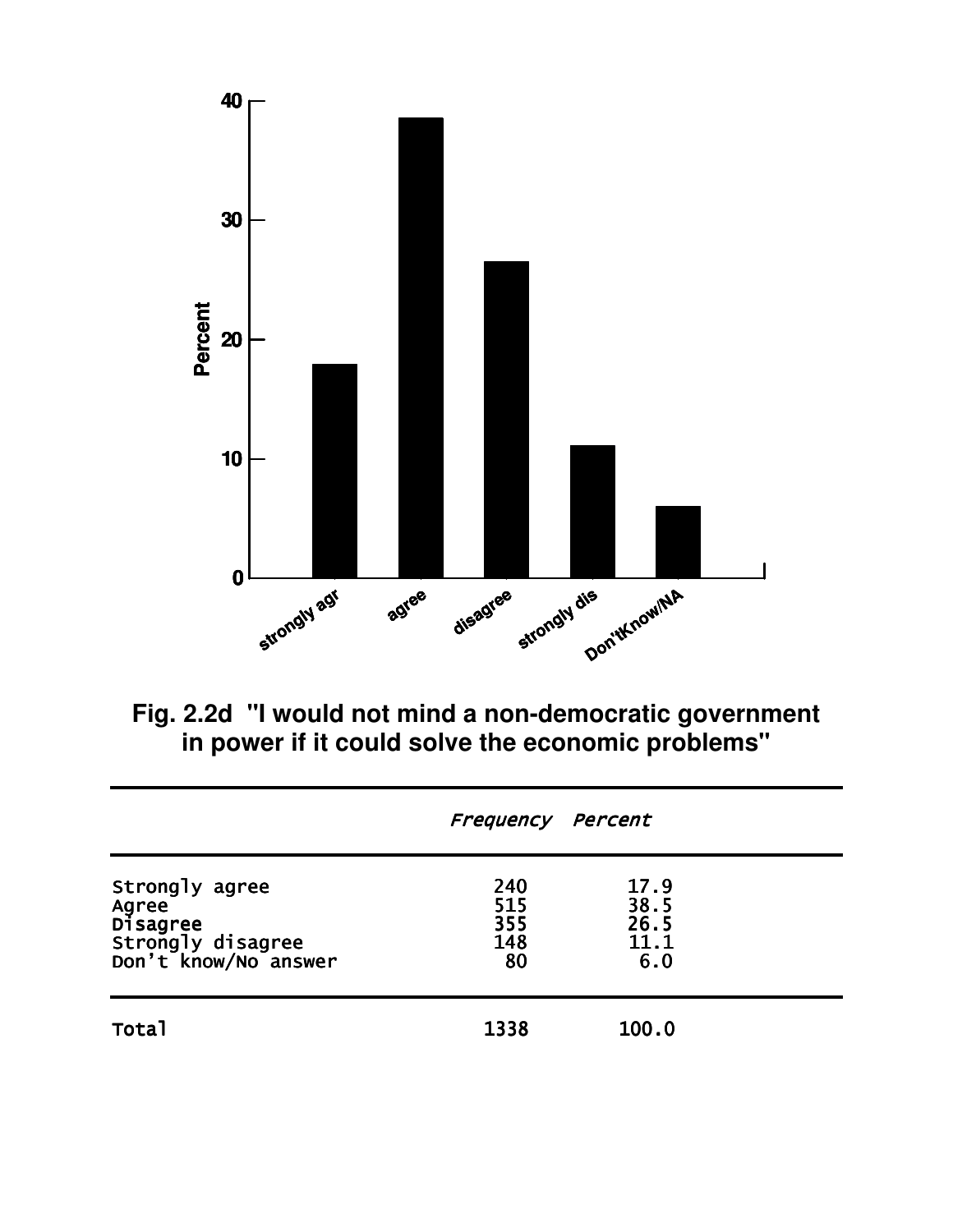

Fig. 2.2e "It does not matter to me if private companies take control of the country, if they can solve the problems"

|                      | Frequency | Percent |
|----------------------|-----------|---------|
| Strongly agree       | 182       | 13.6    |
| Agree                | 400       | 29.9    |
| Disagree             | 444       | 33.2    |
| Strongly disagree    | 260       | 19.4    |
| Don't know/No answer | 52        | 3.9     |
| Tota`                | 1338      | 100.0   |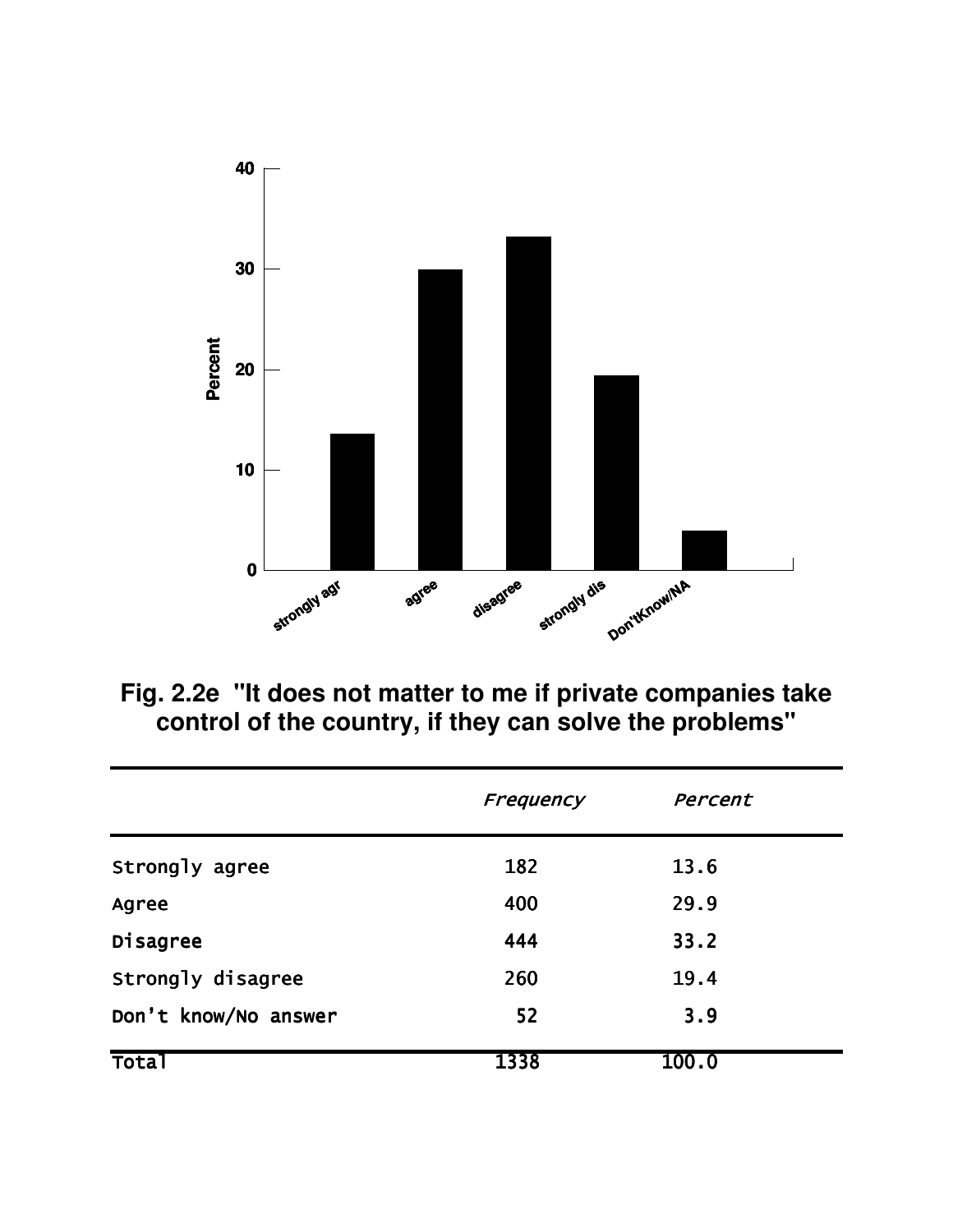

Fig. 2.2f Would you support a military government<br>to replace a democratic one, if the situation got bad?"

|                      | Frequency | Percent |  |
|----------------------|-----------|---------|--|
| Would support        | 446       | 33.3    |  |
| would never support  | 792       | 59.2    |  |
| Don't know/No answer | 100       | 7.5     |  |
| Total                | 1338      | 100.0   |  |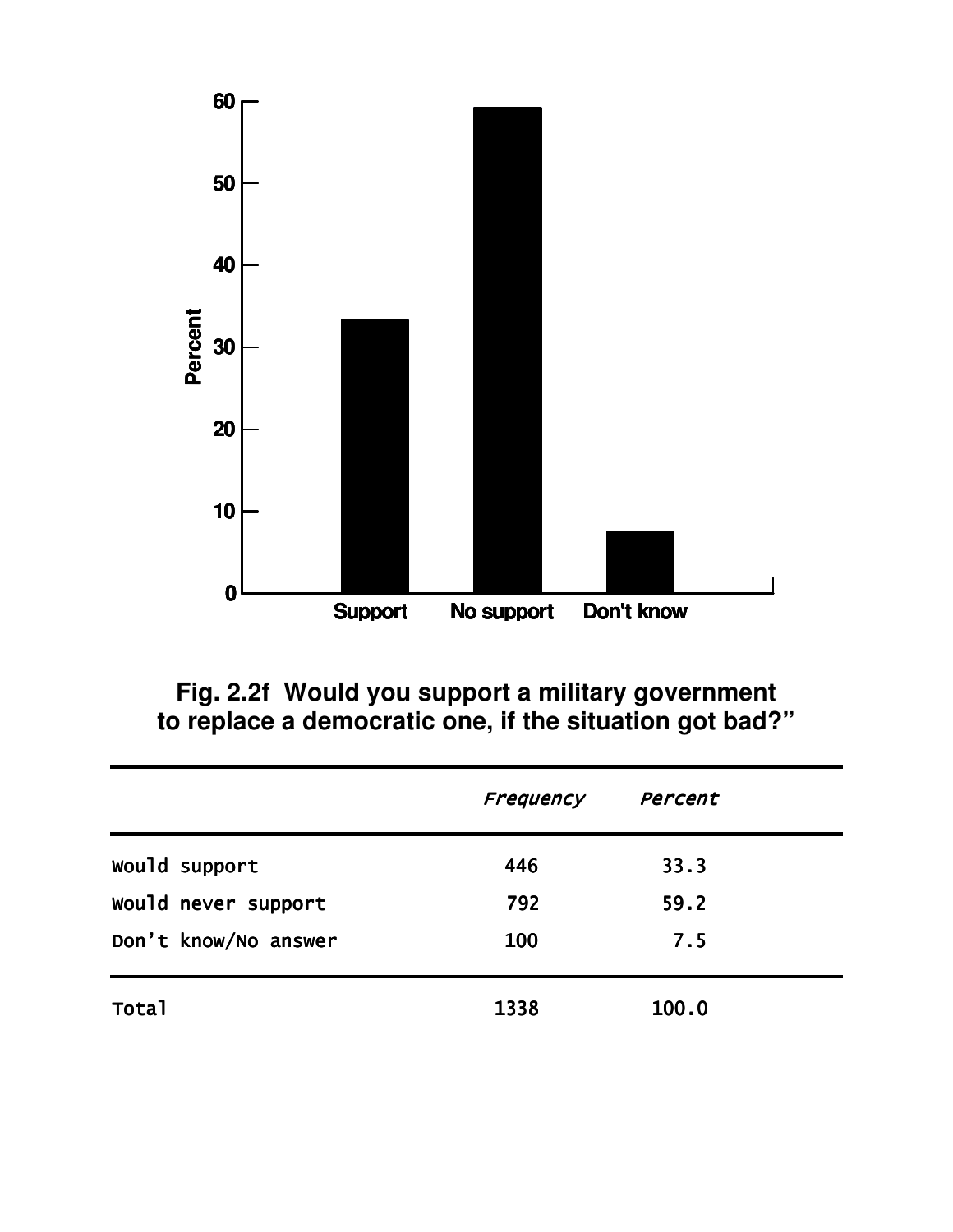### **TRUST AND CONFIDENCE AS 'SOCIAL CAPITAL'**

Another important cohesive factor within any democratic society is the willingness of individuals to trust other persons, and to have trust and confidence in the political leaders, the government, and the major institutions of the society. Trust is the glue that holds a society together. The efficiency, adjustment, and survival of individuals and groups within a society depends heavily on the presence of such trust. (Erikson, 1968; Rotter, 1967, 1971; Brewer and Campbell, 1976; Deutsch, 1958, 1960, 1962; Axelrod, 1984; Wrightsman, 1991; Schindler and Thomas, 1993; Putnam, 1993; Yamagishi, 1994; Fukayama, 1995; Omodei and McLennan, 2000; deCremer et al. 2001; Hudson 2004).

In their classic study of "civic culture" in Italy, Mexico, Germany, Britain, and the United States, for example, Gabriel Almond & Sidney Verba (1963) found that "one's generalized belief in the cooperativeness and unselfishness of human nature" was a pivotal factor in predicting civic engagement and political attitudes, observing that "the more one has such faith in people, the more likely he is to believe he can work with his fellow citizens."(pp. 227-228). Similarly, Lucian Pye's (1962, p.55) classic study of personality and political identity in Burmese culture found that where interpersonal trust was lacking, "the basic feeling of distrust leaves people unsure of their control over the world and hence fearful that the world is either against them or indifferent to them." The more recent work of Axelrod (1984), Dasgupta (1988), Putnam (1993), and Fukuyama (1995) has generally corroborated these earlier findings on the relationship between trust and 'civic culture', stressing the centrifical role of trust as "social capital" in maintaining an ongoing sense of cooperation and perceived fairness within democratic political cultures.

Studied across a variety of social science disciplines, a sense of interpersonal trust has been shown in a number of studies to be associated with socially-efficient outcomes (Porta et al., 1997; Fukayama, 1995), moderation of fear, greed, and opportunism among parties in social transactions (Poppe and Utens, 1986; Hwang and Burgers, 1997, 1999); and support for democracy, equality, and civic norms (McClosky 1958, Pye 1962; Almond & Verba, 1964; Lane 1962, 1969; Putnam, 1993; Beersma, 1999; Sullivan & Transue, 1999; Scheufele & Shah, 2000).

To what extent are Jamaicans prone to trust other persons, and to have trust and confidence in the political leaders, the government, and the major institutions of their society? In the July-August 2006 national survey, we asked two questions on 'interpersonal trust', and one on 'trust in leaders', as well as asking respondents to rate their degree of "confidence in" a wide spectrum of groups and institutions in the society. The national findings are summarized in Tables 3.1a-3.3b, and the accompanying charts.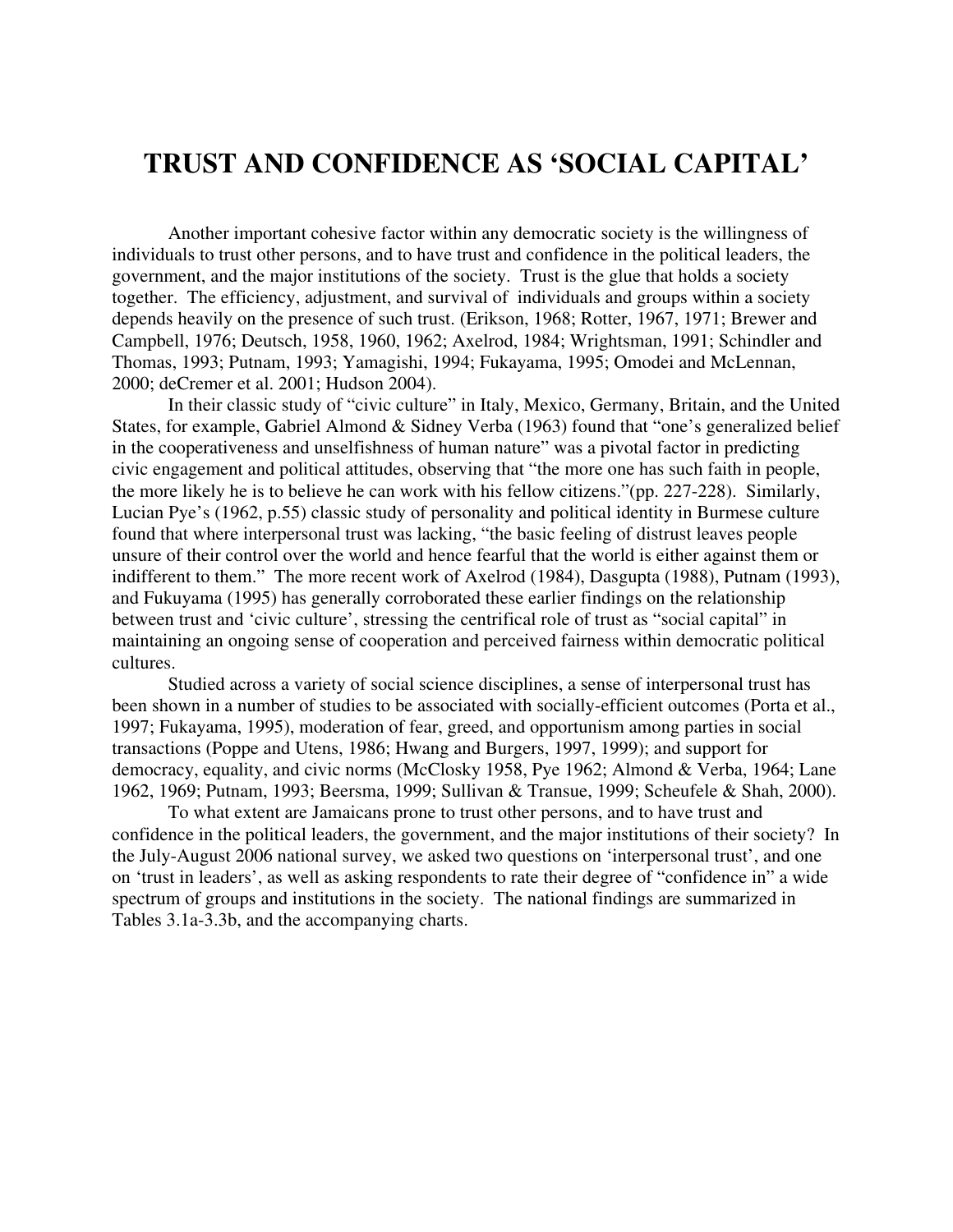

Figure 3.1a "Would you say that most people can be trusted to keep their promises, or that you can never be too careful when dealing with other people?"

|                      | Frequency | Percent |  |
|----------------------|-----------|---------|--|
| Can be trusted       | 189       | 14.1    |  |
| Never be too careful | 1117      | 83.5    |  |
| Don't know/No answer | 32        | 2.4     |  |
| <b>Total</b>         | 1338      | 100.0   |  |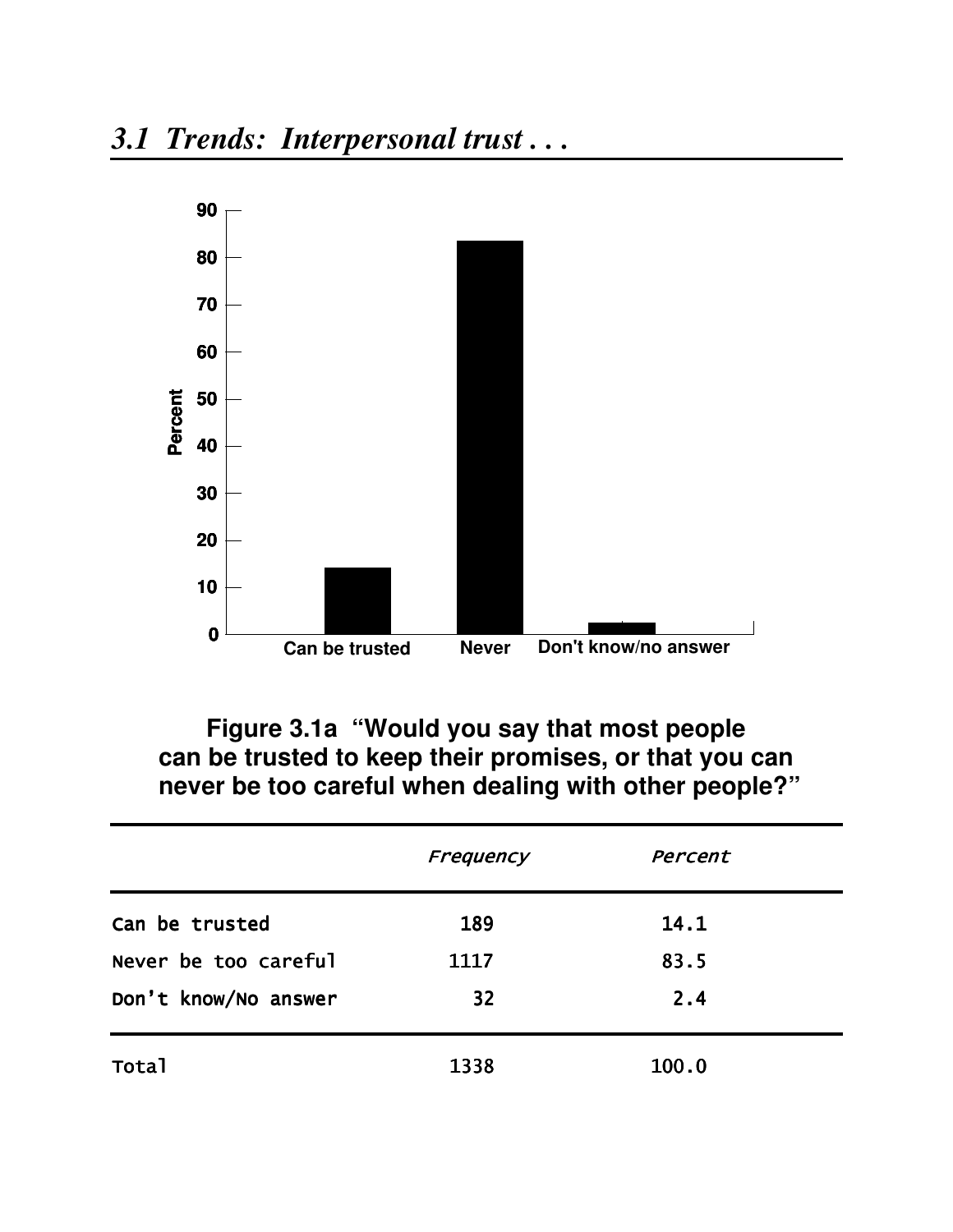

Figure 3.1b "Would you say that most people are<br>essentially good and can be trusted, or not essentially good and cannot be trusted?"

|                                                           | Frequency | Percent |  |
|-----------------------------------------------------------|-----------|---------|--|
| Most people are essentially good,<br>can be trusted       | 472       | 35.3    |  |
| Most people not are essentially<br>good, can't be trusted | 795       | 59.4    |  |
| Don't know/no answer                                      | 71        | 5.3     |  |
| Tota <sup>-</sup>                                         | 1338      | 100.0   |  |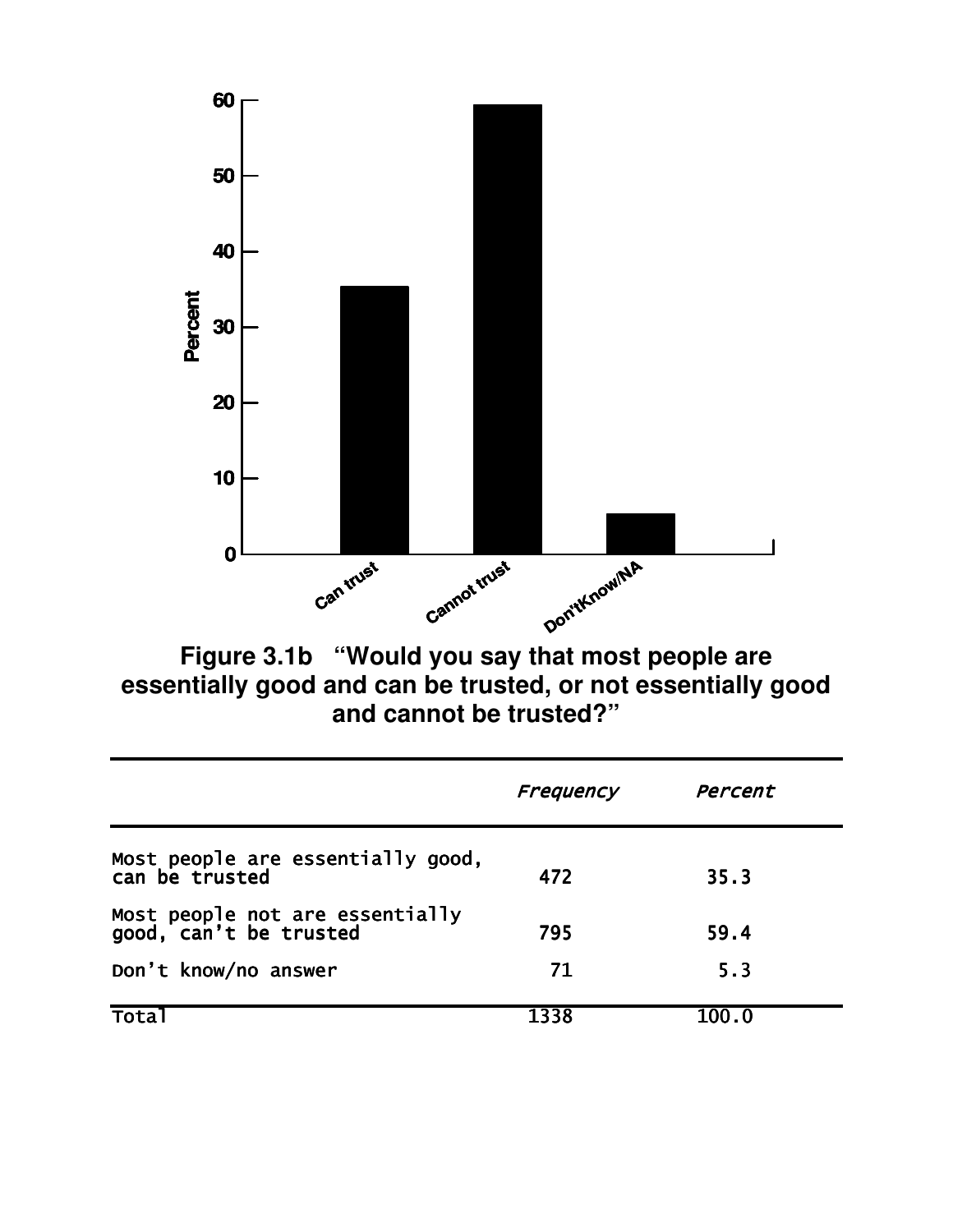

### Figure 3.2a "Would you say most people in government can be trusted to keep their promises, or that you can never be too careful in dealing with people in government?"

|                      | Frequency | Percent |  |
|----------------------|-----------|---------|--|
| Can be trusted       | 99        | 7.4     |  |
| Never be too careful | 1233      | 84.8    |  |
| Don't know/no answer | 105       | 7.8     |  |
| <b>Total</b>         | 1338      | 100.0   |  |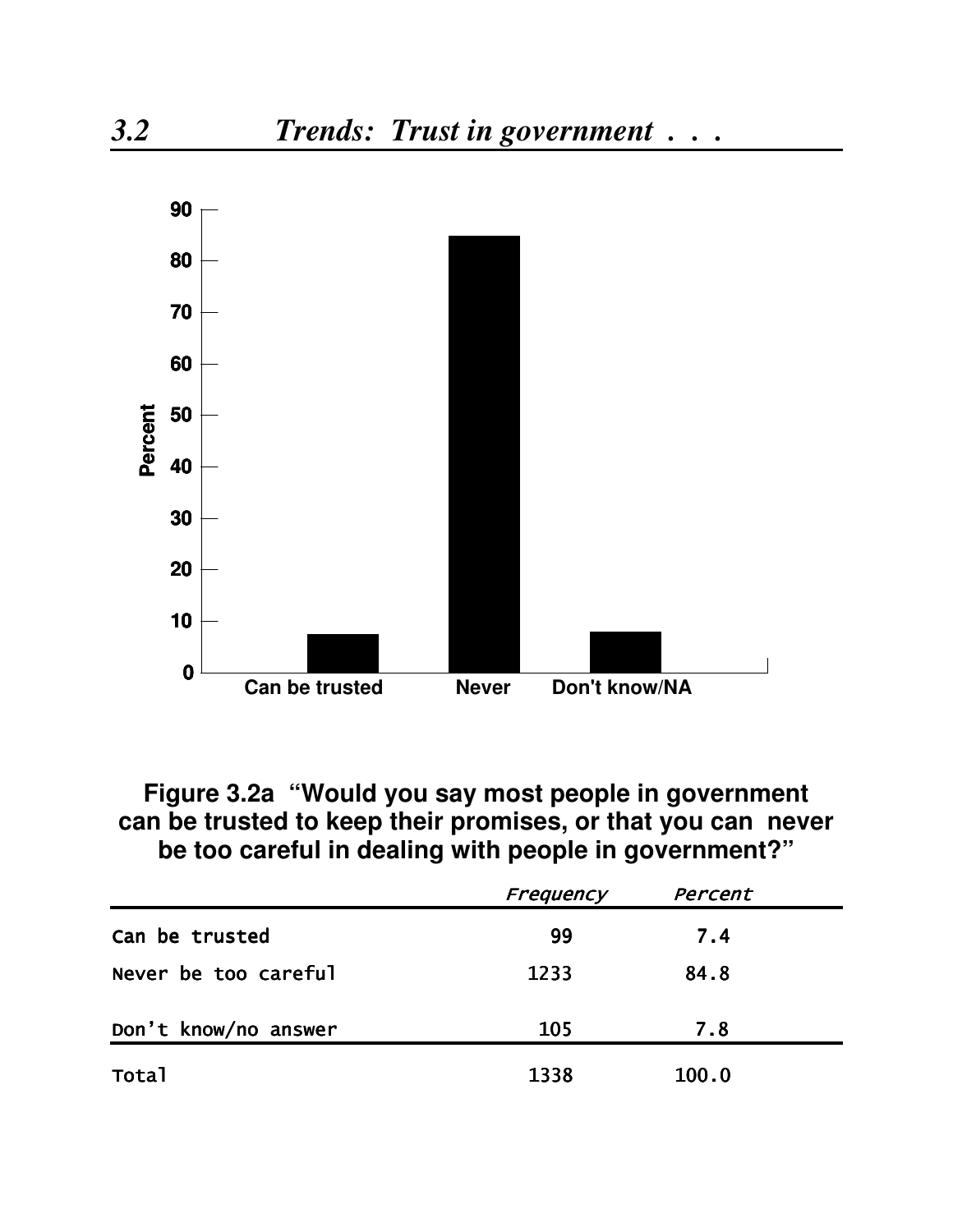## *3.3 Confidence in societal and political institutions*



**Figure 3.3a Confidence in 22 Societal Institutions** (% of sample who say they have "a lot of confidence")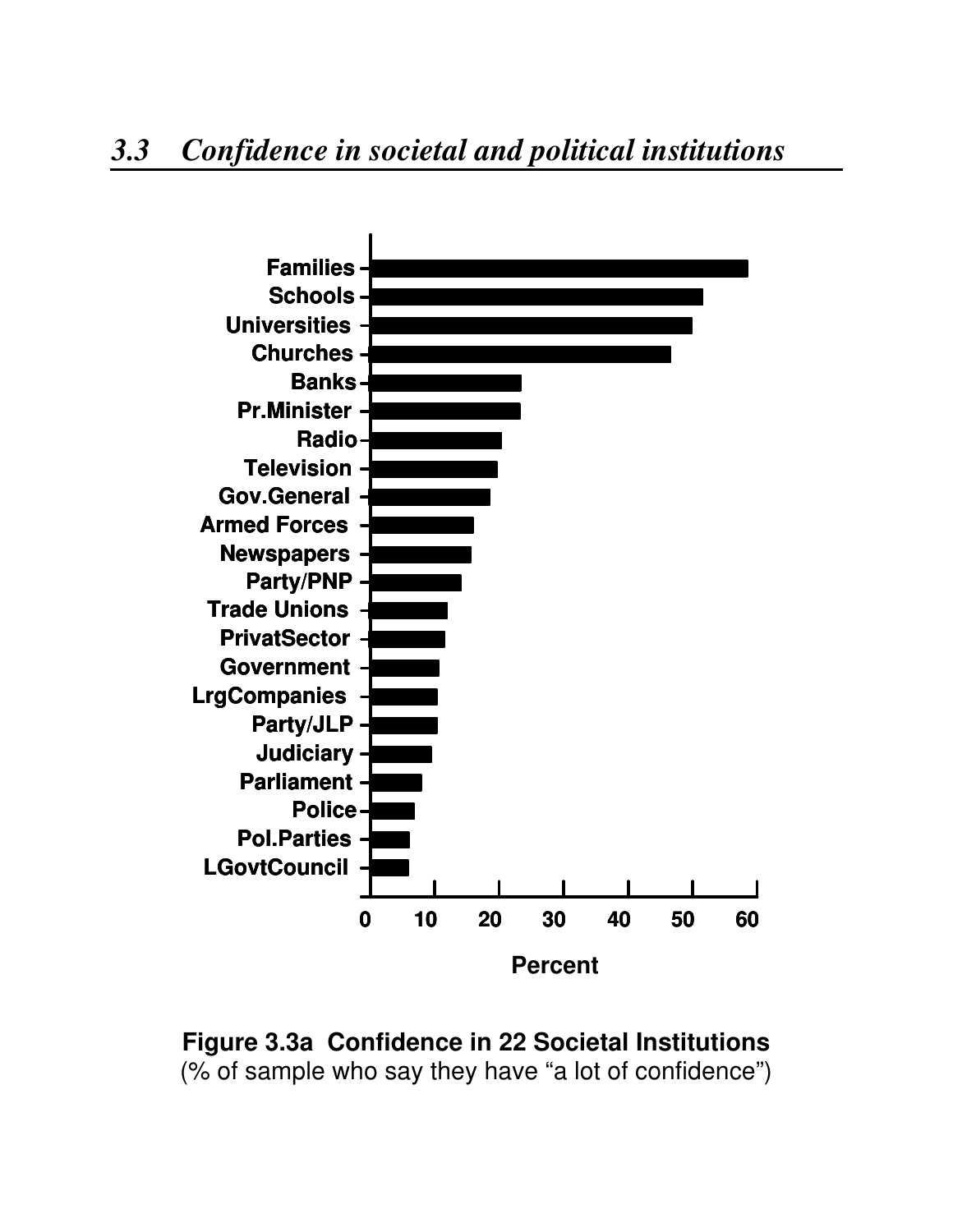

Figure 3.3b: "Are things in this country going in the right<br>direction, or they moving in the wrong direction?"

|                      | Frequency | Percent |  |
|----------------------|-----------|---------|--|
| Right direction      | 398       | 29.7    |  |
| Wrong direction      | 739       | 55.2    |  |
| Don't know/No answer | 201       | 15.0    |  |
| <b>Total</b>         | 1338      | 100.0   |  |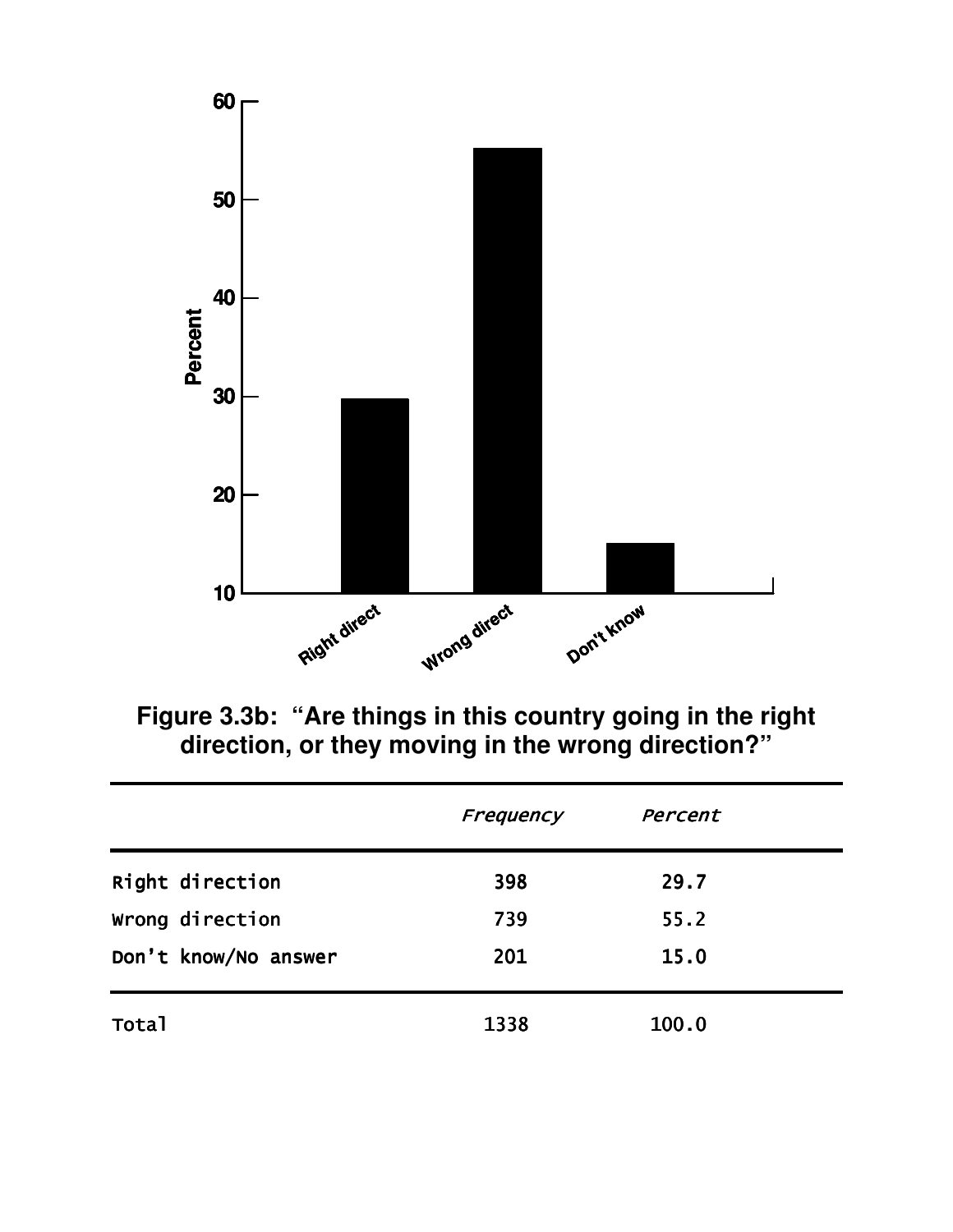## **CITIZEN PERCEPTIONS OF 'WELL-BEING'**

Charting perceptions of well-being, and of how well citizens feel their needs are being met, is an essential barometer of the success or failure of the sociopolitical system. We therefore devoted considerable space in the July-August 2006 Leadership and Governance survey to determining Jamaicans' perceptions of their own, their family's, and the nation's "well being". Questions were posed to respondents which attempted to gauge, from a number of different angles, (1) Jamaicans' sense of their own personal and familial economic well-being, (2) their sense of the nation's economic well-being as a whole, and (3) their sense of their own 'psychosocial' well-being and need satisfaction levels. The survey findings on these three dimensions of 'well-being' are summarized in sections 4.1, 4.2, and 4.3, respectively.

With respect to personal and familial economic well-being, the survey results are generally encouraging in terms of how well the system is perceived to be meeting, or at least attempting to meet, constituent needs. Whereas most Jamaicans in the sample describe their economic situation as "about average" (49.3%), beyond that, roughly twice as many say their situation is "fairly good" or "very good" (31.3%) as say it is "fairly bad" or "very bad" (19.0%). Moreover, most Jamaicans apparently consider themselves better off financially than their parents had been, and they also anticipate that their children will in turn be better off than themselves. (Figures 4.1d, 4.1e). There is a generalized optimism concerning their personal economic future. More respondents report that they are doing "better" now (as opposed to "worse"), than they were doing a year ago. Similarly, more believe they will be better off a year hence, than think they will be worse off. (See Figures 4.1f, 4.1g).

This surface optimism is apparently a stiff upper lip, however, that masks deeper underlying economic struggles among many Jamaicans. When asked, "Does your salary and the total of your family's salary allow you to satisfactorily cover your needs?", 38.1% say that it "covers them", but another 57.4% admit that it "does not cover them" and that "there are difficulties". (Figure 4.1b) Moreover, when asked how concerned they are that they "will be left" without work or unemployed during the next 12 months?", 42.5% report being "very concerned", and another 29.2% report being either "concerned" or "a little concerned". Only 23.4% say they are "not concerned at all".

When asked about the nation's economic well-being as a whole, survey respondents were much less optimistic, generally seeing the country as headed in the wrong direction. As can be seen in Figure 4.2a, more than four times as many Jamaicans feel the country's present economic situation is "bad" or "very bad" (52.6%), as feel it is "good" or "very" good (11.6%). And more consider the economic situation to be "worse" than it was a year ago (31.2%), than consider it "better" (25.1%). (See Figure 4.2b.) Concerning economic prospects for the country "a year from now", respondents are slightly more optimistic, but still about evenly split as to whether things will be better or worse. As Figure 4.2c indicates, 30.1% feel that a year from now economic conditions will be "about the same", and another 32% expect that they will be "better", compared with 31.9% who feel they will be "worse".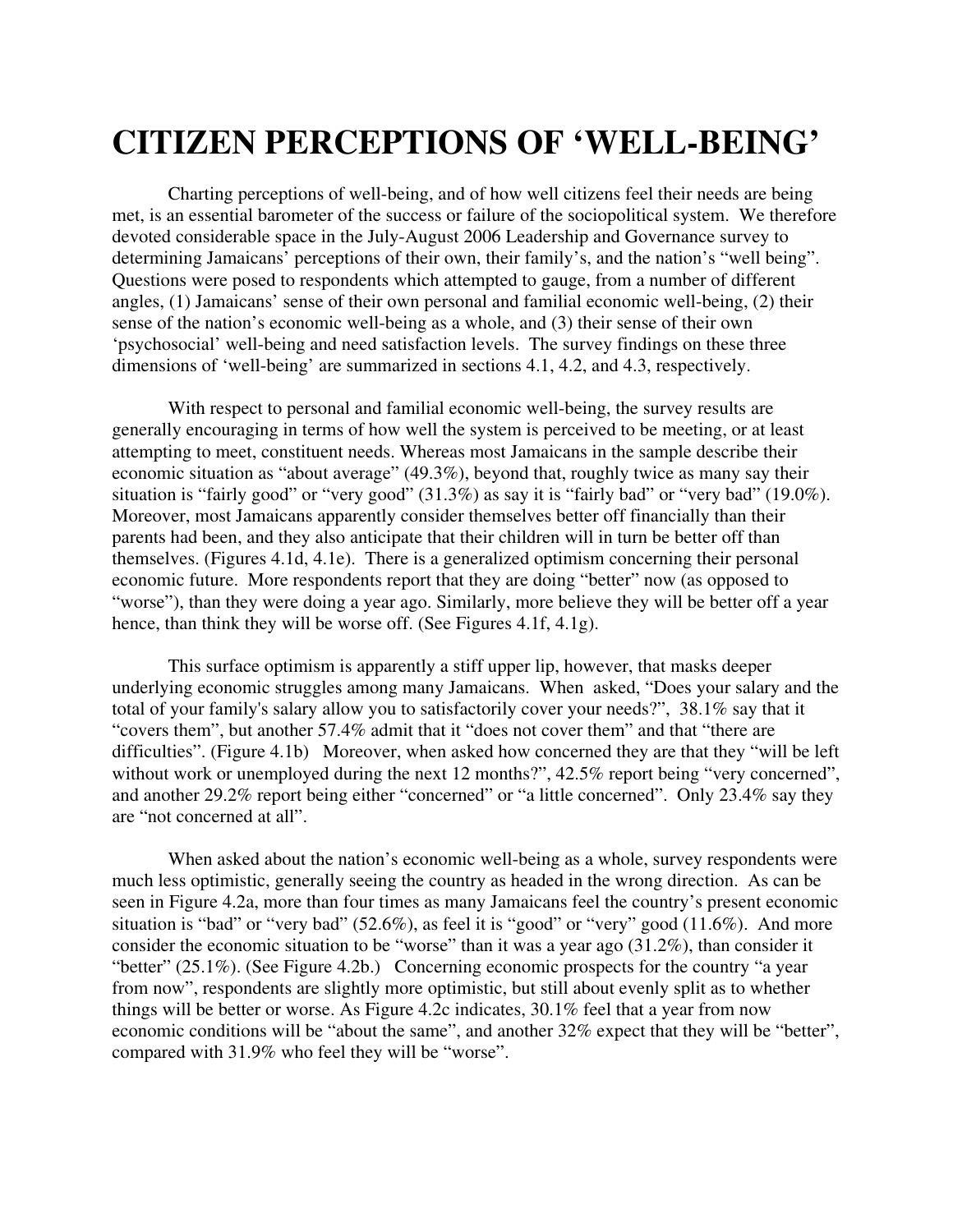

**Fig. 4.1a "How would you describe your present economic situation and that of your family?"**

|                                                                                             | Frequency                     | Percent                                   |
|---------------------------------------------------------------------------------------------|-------------------------------|-------------------------------------------|
| Very good<br>Fairly good<br>About average<br>Fairly bad<br>Very bad<br>Don't know/no answer | 58<br>361<br>660<br>164<br>90 | 4.3<br>27.0<br>49.3<br>12.3<br>6.7<br>0.4 |
| <b>Total</b>                                                                                | 1338                          | 100.0                                     |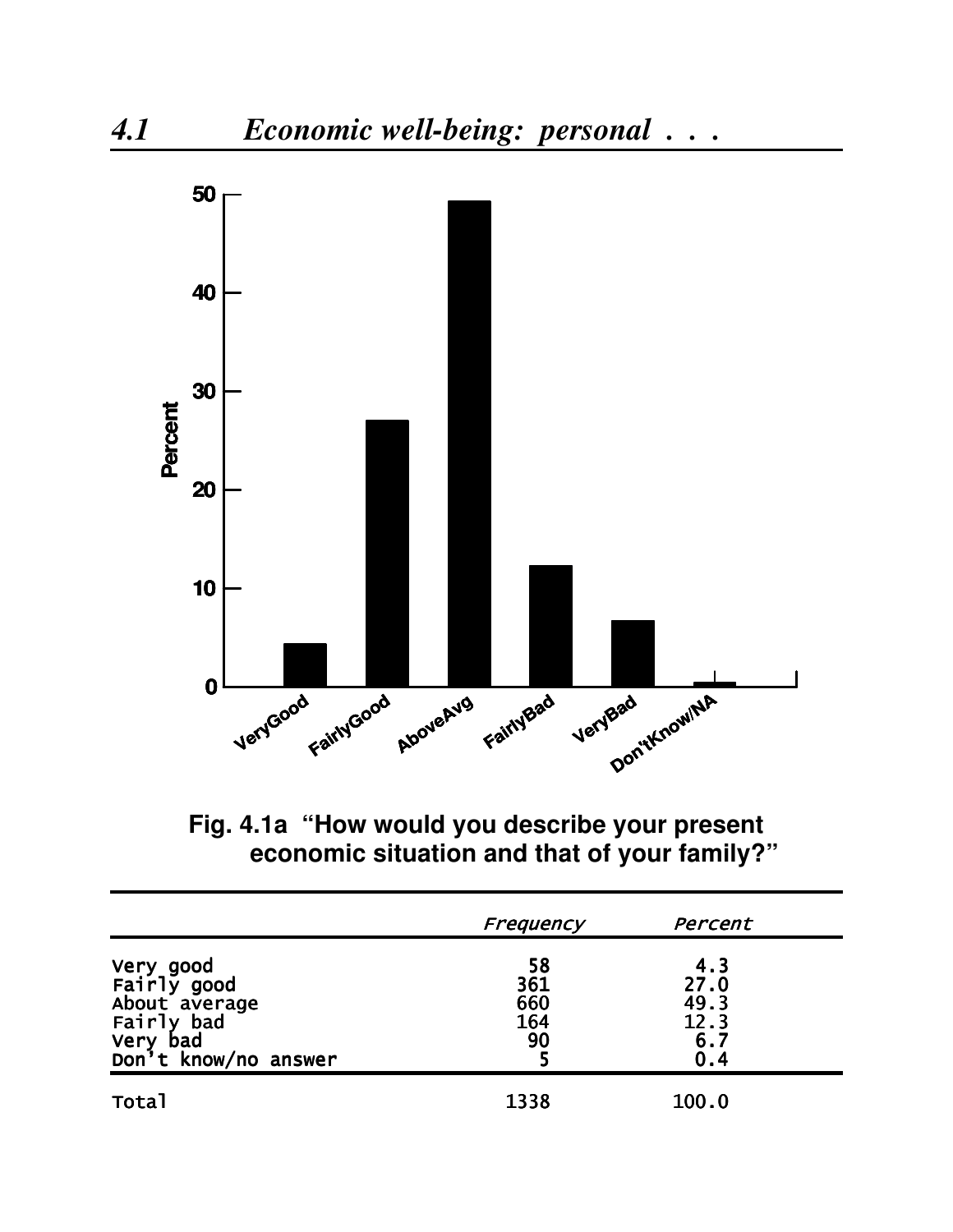

**Fig. 4.1b "Does your salary and the total of your family's salary allow you to satisfactorily cover your needs?"**

|                                                      | Frequency | Percent |  |
|------------------------------------------------------|-----------|---------|--|
| Covers them well, I can save                         | 170       | 12.7    |  |
| Cover them all right, without<br>great difficulty    | 340       | 25.4    |  |
| Does not cover them,<br>there are difficulties       | 520       | 38.9    |  |
| Does not cover them,<br>there are great difficulties | 247       | 18.5    |  |
| Don't know/no answer                                 | 61        | 4.6     |  |
| Total                                                | 1338      | 100.0   |  |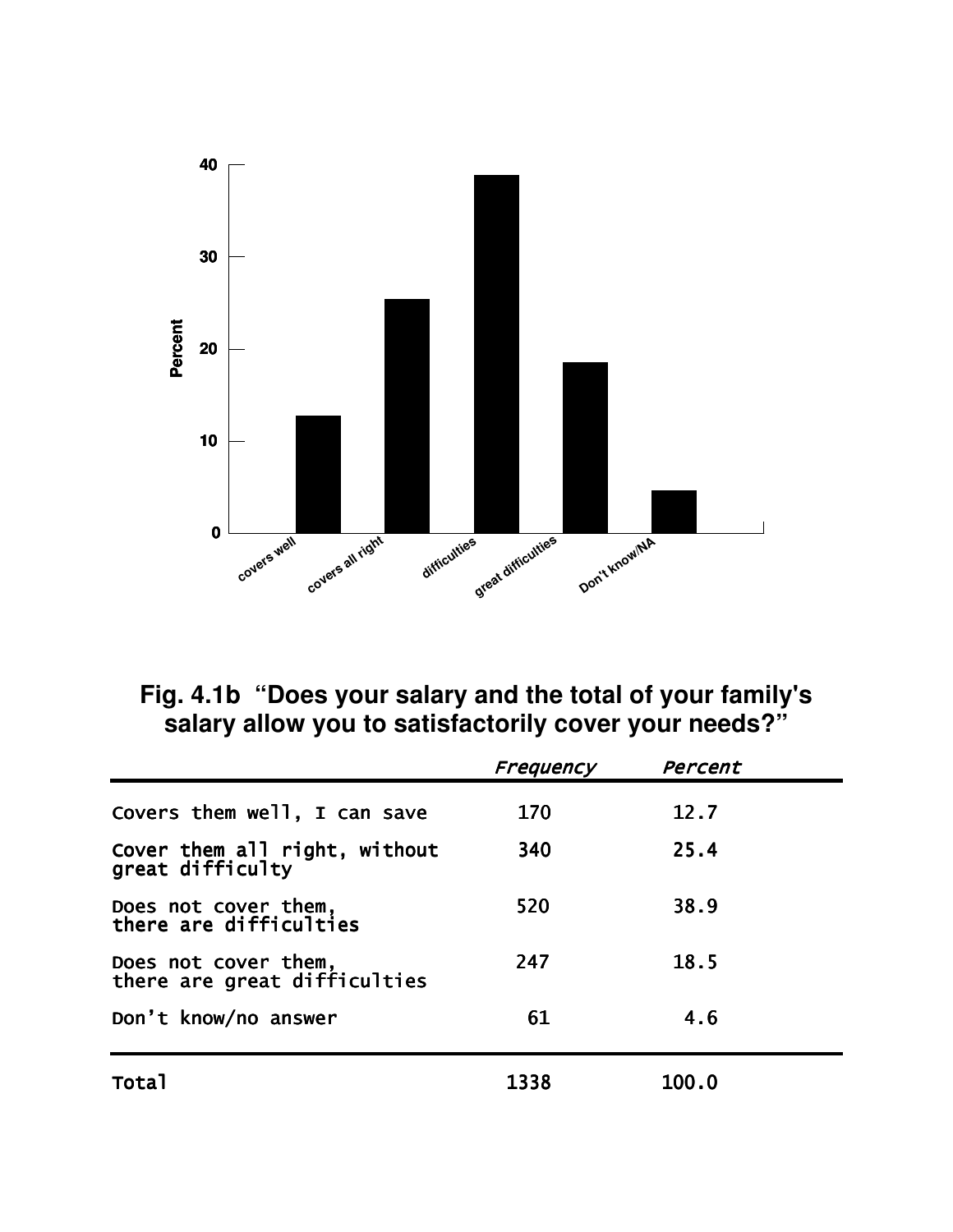

Fig. 4.1c "How concerned are you that you will be left without work or unemployed during the next 12 months?"

|                      | Frequency | Percent |  |
|----------------------|-----------|---------|--|
| Very concerned       | 568       | 42.5    |  |
| Concerned            | 143       | 10.7    |  |
| A little concerned   | 247       | 18.5    |  |
| Not at all concerned | 313       | 23.4    |  |
| Don't know/no answer | 67        | 5.0     |  |
| <b>Total</b>         | 1338      | 100.0   |  |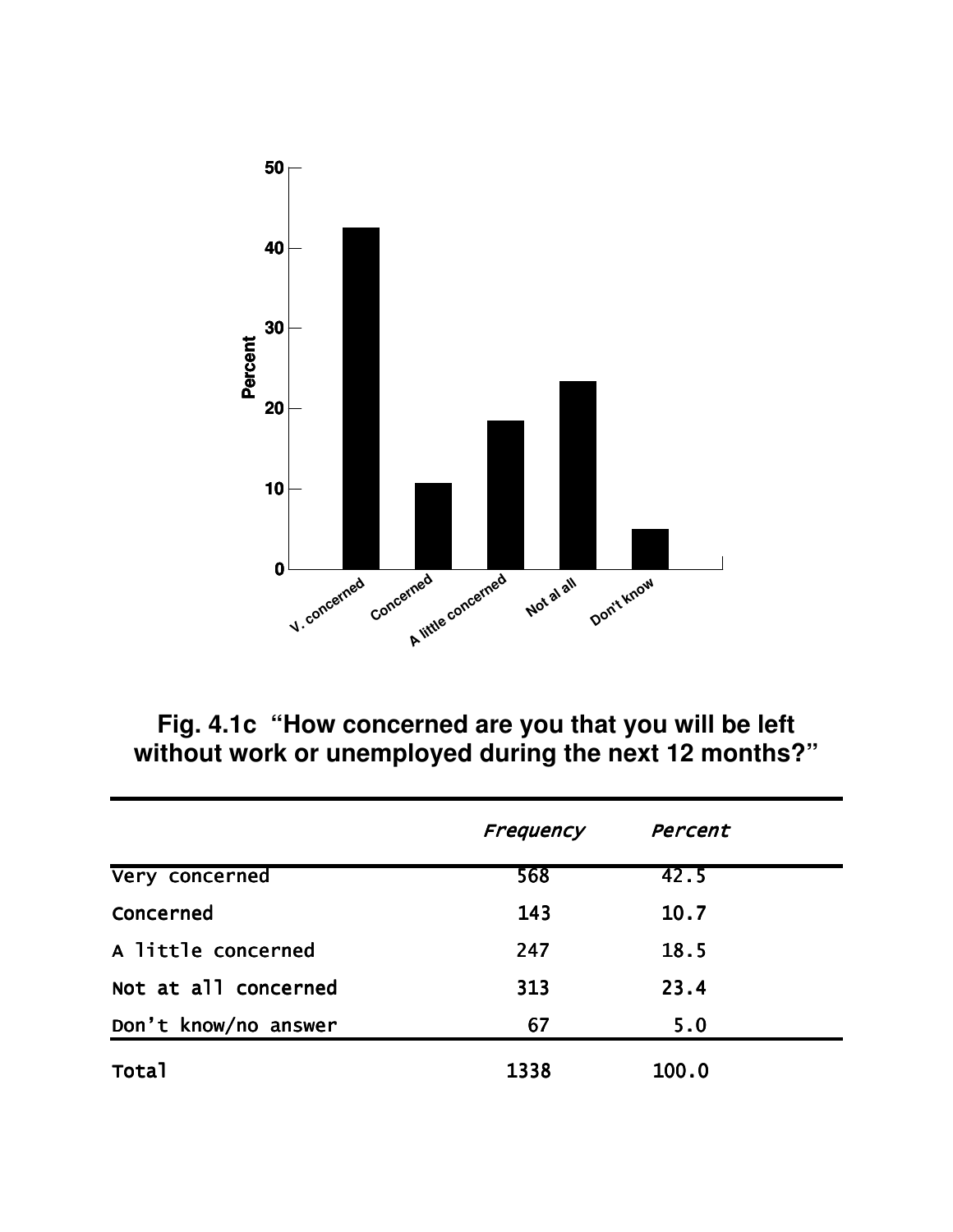

Fig. 4.1d "Would you say your parents lived better,<br>the same, or worse off than how you live?"

|                      | Frequency | Percent |  |
|----------------------|-----------|---------|--|
| Better off           | 319       | 23.8    |  |
| The same             | 402       | 30.0    |  |
| Worse off            | 557       | 41.6    |  |
| Don't know/No answer | 60        | 4.5     |  |
| <b>Total</b>         | 1338      | 100.0   |  |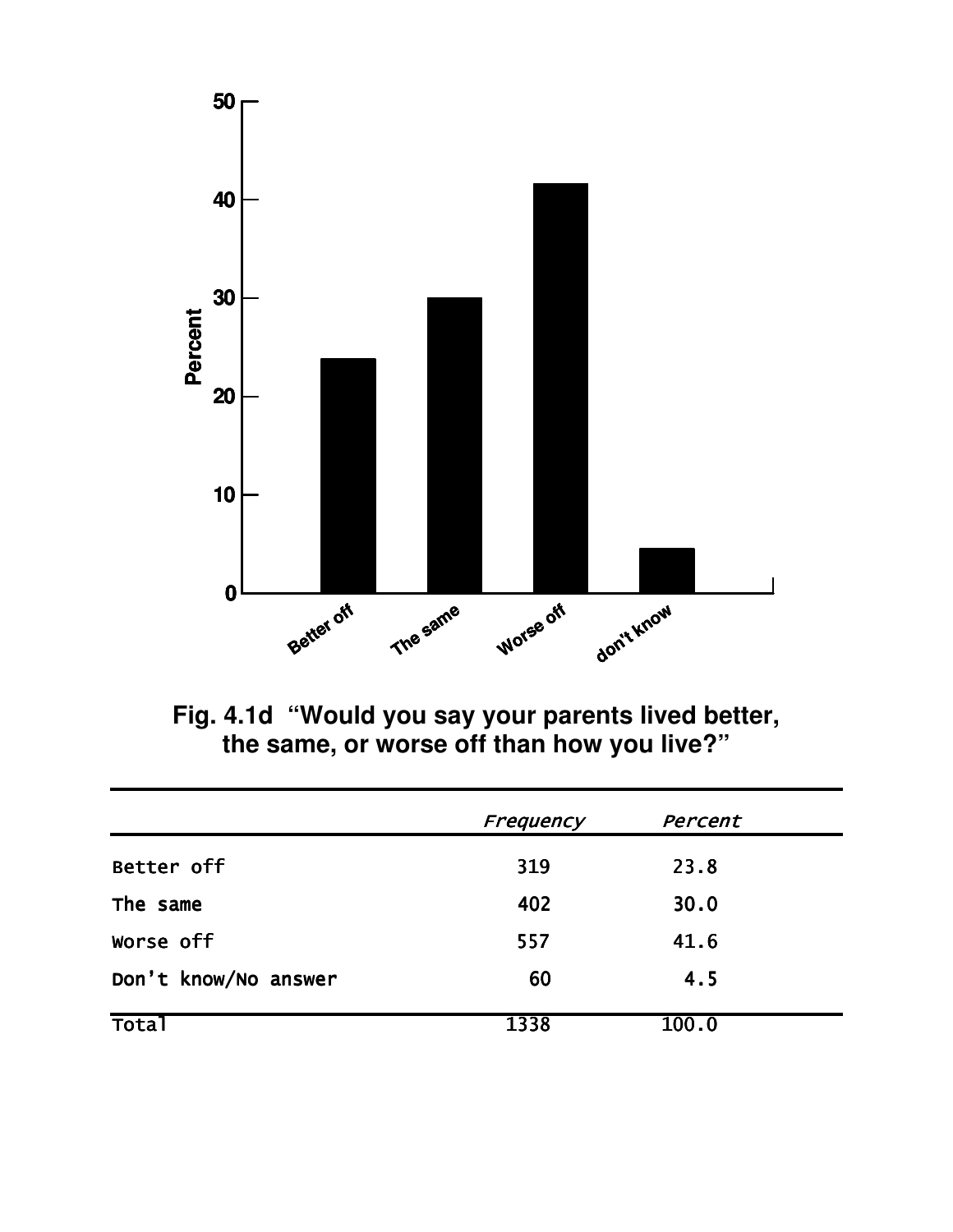

Fig 4.1e "Do you believe your children will live better,<br>the same or worse off than how you live today?"

|                      | Frequency | Percent |  |
|----------------------|-----------|---------|--|
| <b>Better</b>        | 1002      | 74.9    |  |
| The same as          | 106       | 7.9     |  |
| Worse off            | 72        | 5.4     |  |
| Don't know/No answer | 158       | 11.8    |  |
| Total                | 1338      | 100.0   |  |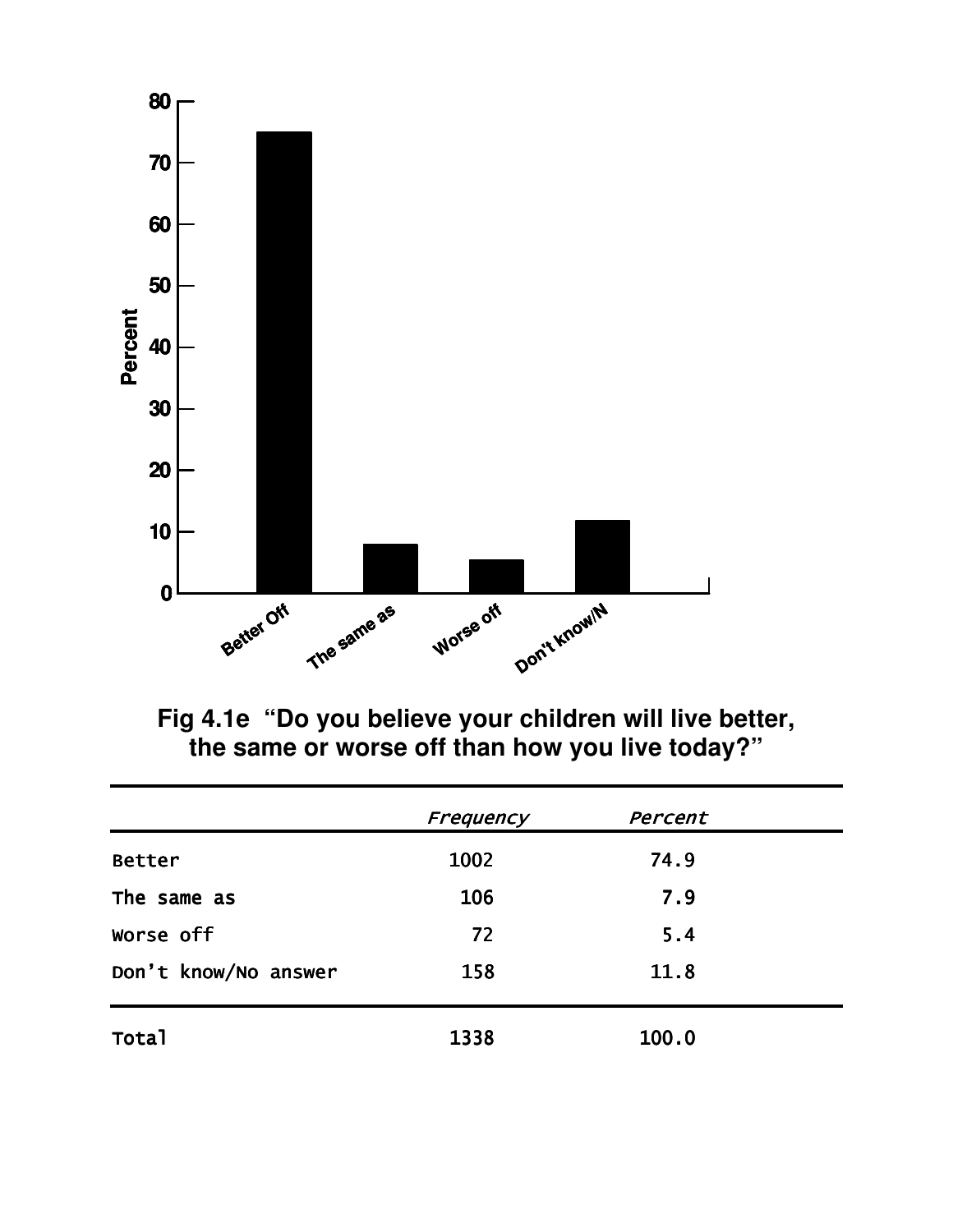

Fig 4.1f How do you consider your economic situation and that of your family, compared to 12 months ago?

|                      | Frequency | Percent |  |
|----------------------|-----------|---------|--|
| Much better          | 111       | 8.3     |  |
| A little better      | 417       | 31.2    |  |
| About the same       | 475       | 35.5    |  |
| A little worse       | 260       | 19.4    |  |
| Much worse           | 60        | 4.5     |  |
| Don't know/No answer | 15        | 1.1     |  |
| Total                | 1338      | 100.0   |  |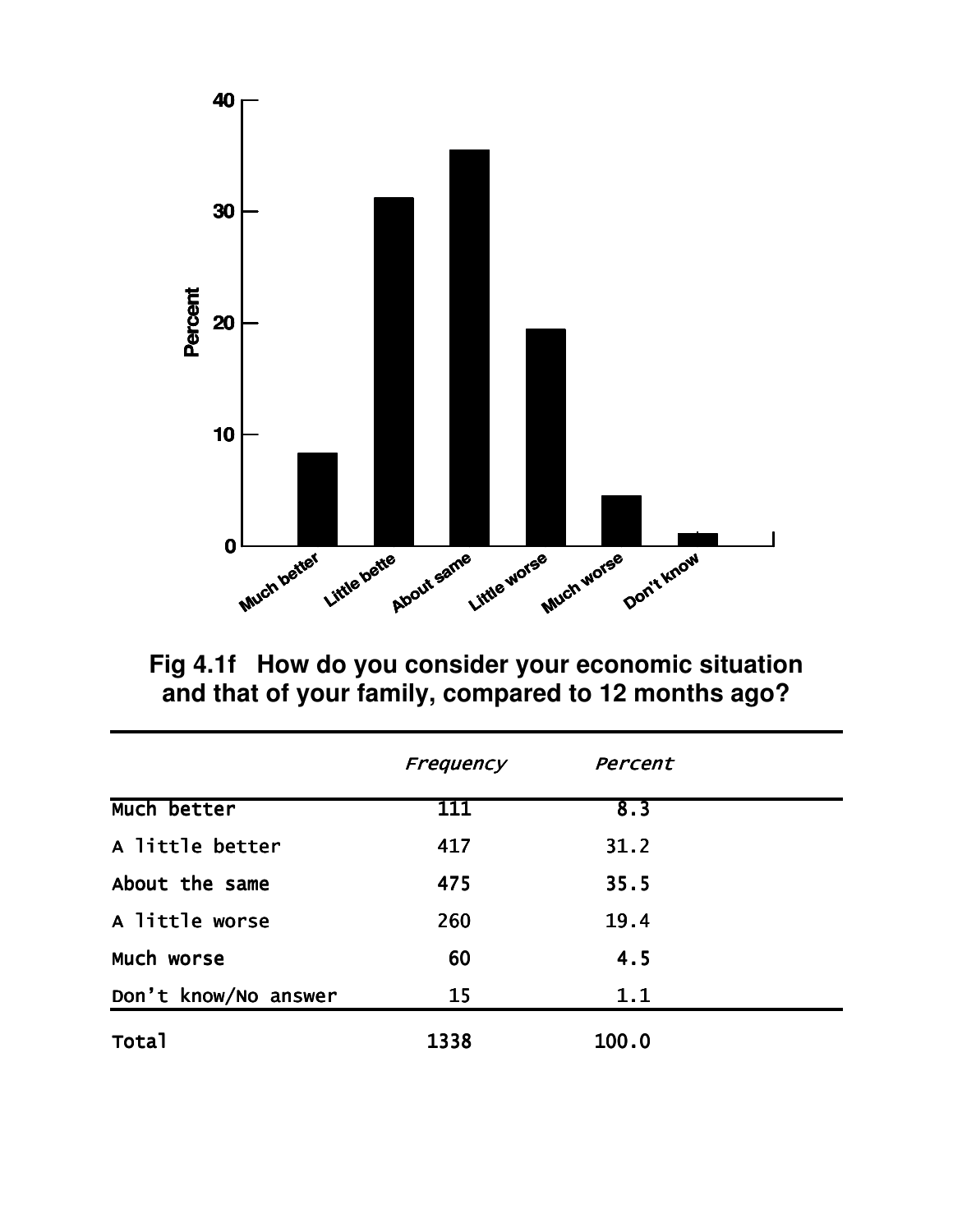

Fig. 4.1g How do you think that your economic situation and that of your family will be in 12 months time?

|                      | Frequency | Percent |  |
|----------------------|-----------|---------|--|
| Much better          | 255       | 19.1    |  |
| A little better      | 498       | 37.2    |  |
| About the same       | 302       | 22.6    |  |
| A little worse       | 116       | 8.7     |  |
| Much worse           | 91        | 6.8     |  |
| Don't know/No answer | 76        | 5.7     |  |
| <b>Total</b>         | 1338      | 100.0   |  |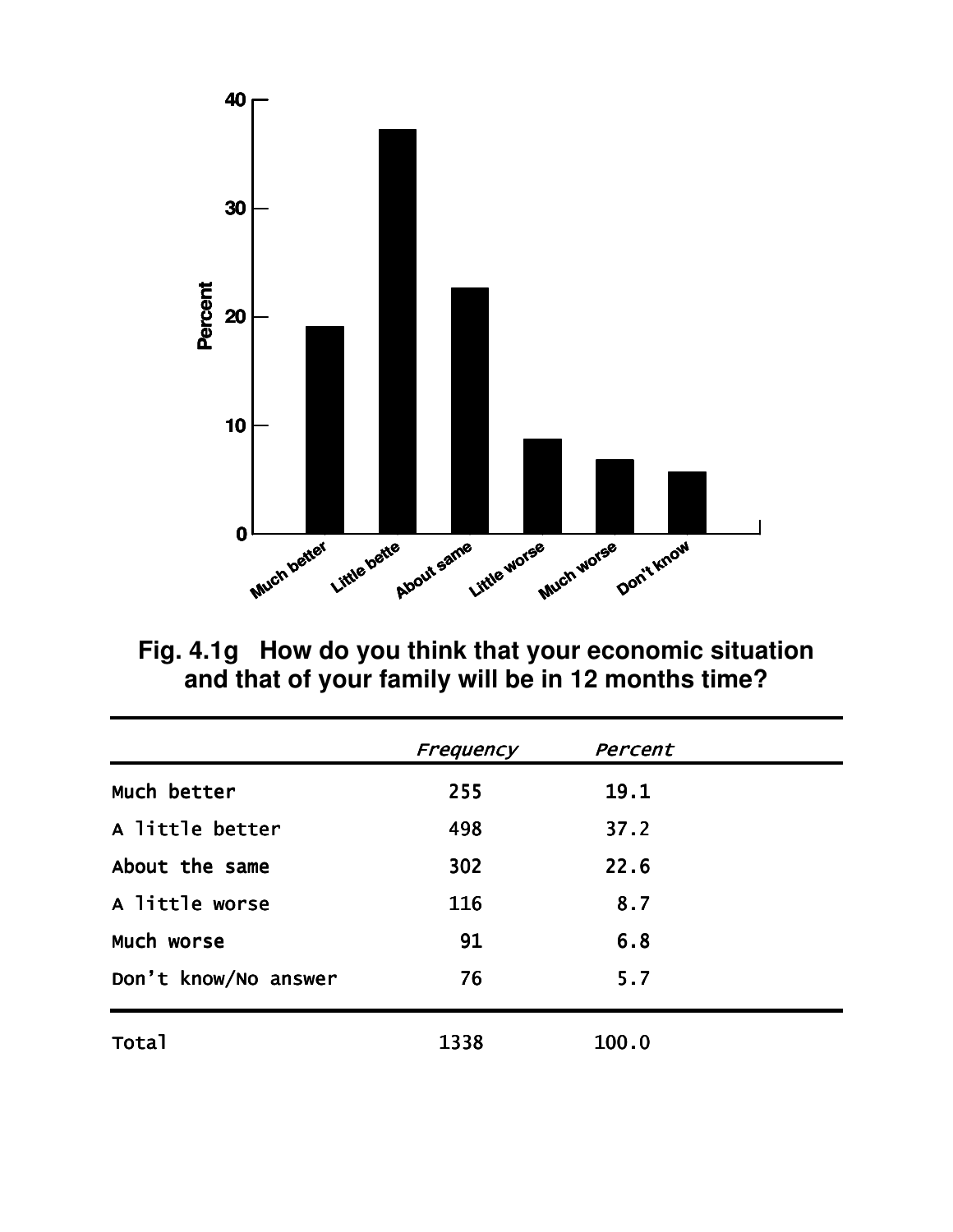

Fig. 4.2a "How would you describe the present economic situation in Jamaica?"

|                                                                                             | Frequency                            | Percent                                    |  |
|---------------------------------------------------------------------------------------------|--------------------------------------|--------------------------------------------|--|
| Very good<br>Fairly good<br>About average<br>Fairly bad<br>Very bad<br>Don't know/No answer | 13<br>142<br>451<br>377<br>326<br>29 | 1.0<br>10.6<br>33.7<br>28.2<br>24.4<br>2.2 |  |
| <b>Total</b>                                                                                | 1338                                 | 100.0                                      |  |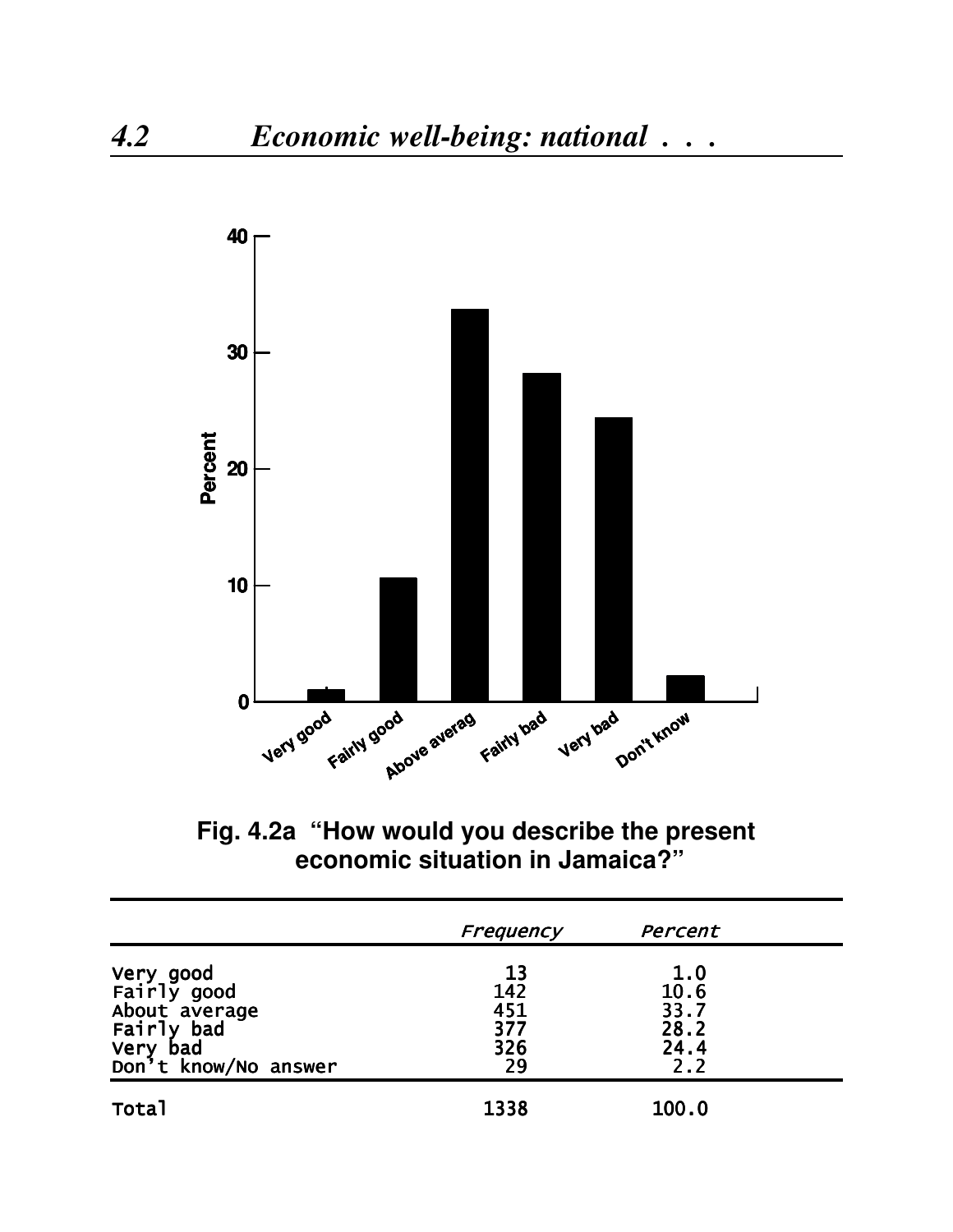

Fig 4.2b "How do you consider the current economic<br>situation in Jamaica compared to 12 months ago?"

|                      | Frequency | Percent |  |
|----------------------|-----------|---------|--|
| Much better          | 39        | 2.9     |  |
| A little better      | 297       | 22.2    |  |
| About the same       | 549       | 41.0    |  |
| A little worse       | 279       | 20.9    |  |
| Much worse           | 138       | 10.3    |  |
| Don't know/No answer | 36        | 2.7     |  |
| Total                | 1338      | 100.0   |  |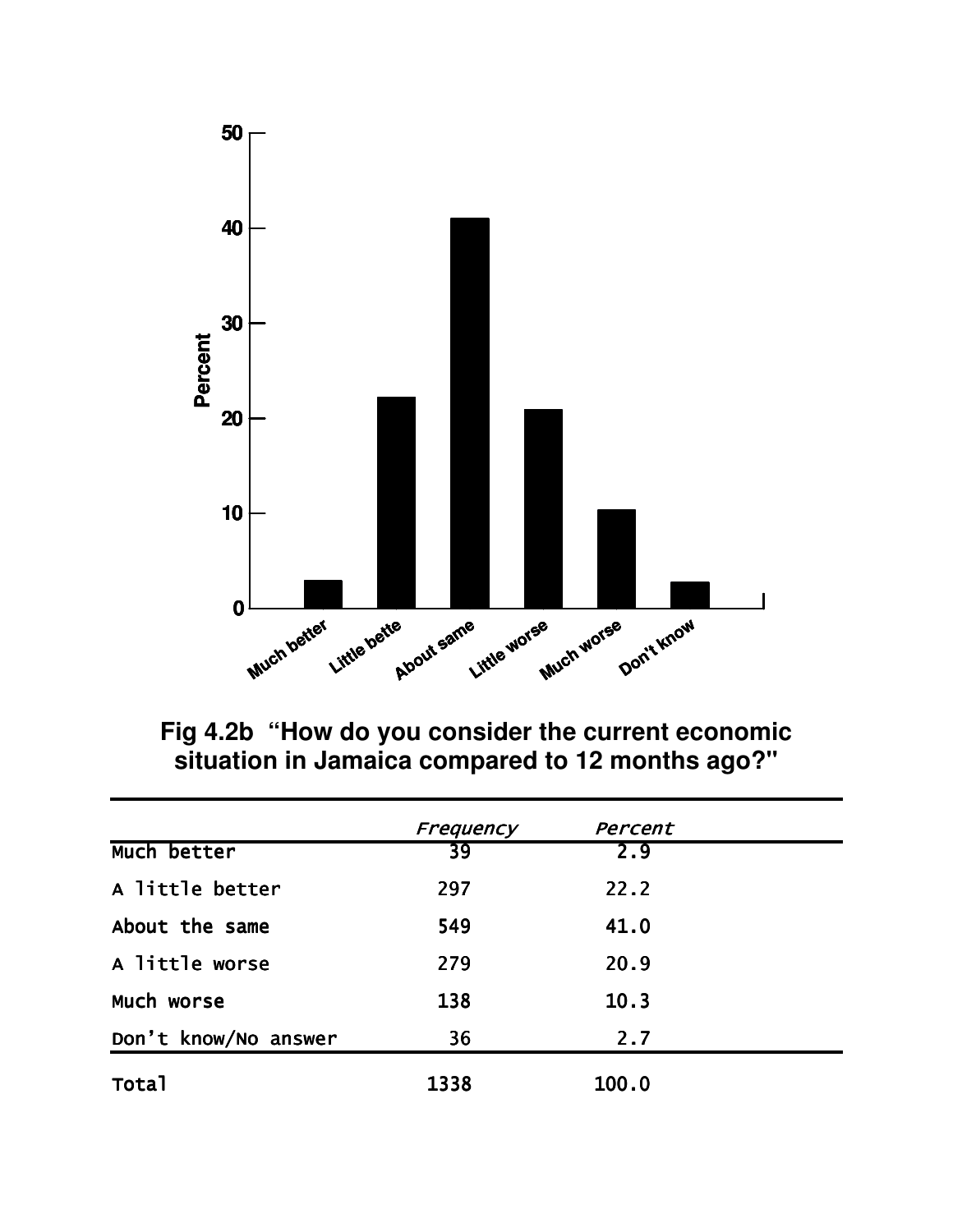

Fig 4.2c "How do you think the country's economic<br>situation will be in 12 months time?"

|                      | Frequency | Percent |  |
|----------------------|-----------|---------|--|
| Much better          | 85        | 6.4     |  |
| A little better      | 342       | 25.6    |  |
| About the same       | 403       | 30.1    |  |
| A little worse       | 227       | 17.0    |  |
| Much worse           | 199       | 14.9    |  |
| Don't know/No answer | 82        | 6.1     |  |
| Total                | 1338      | 100.0   |  |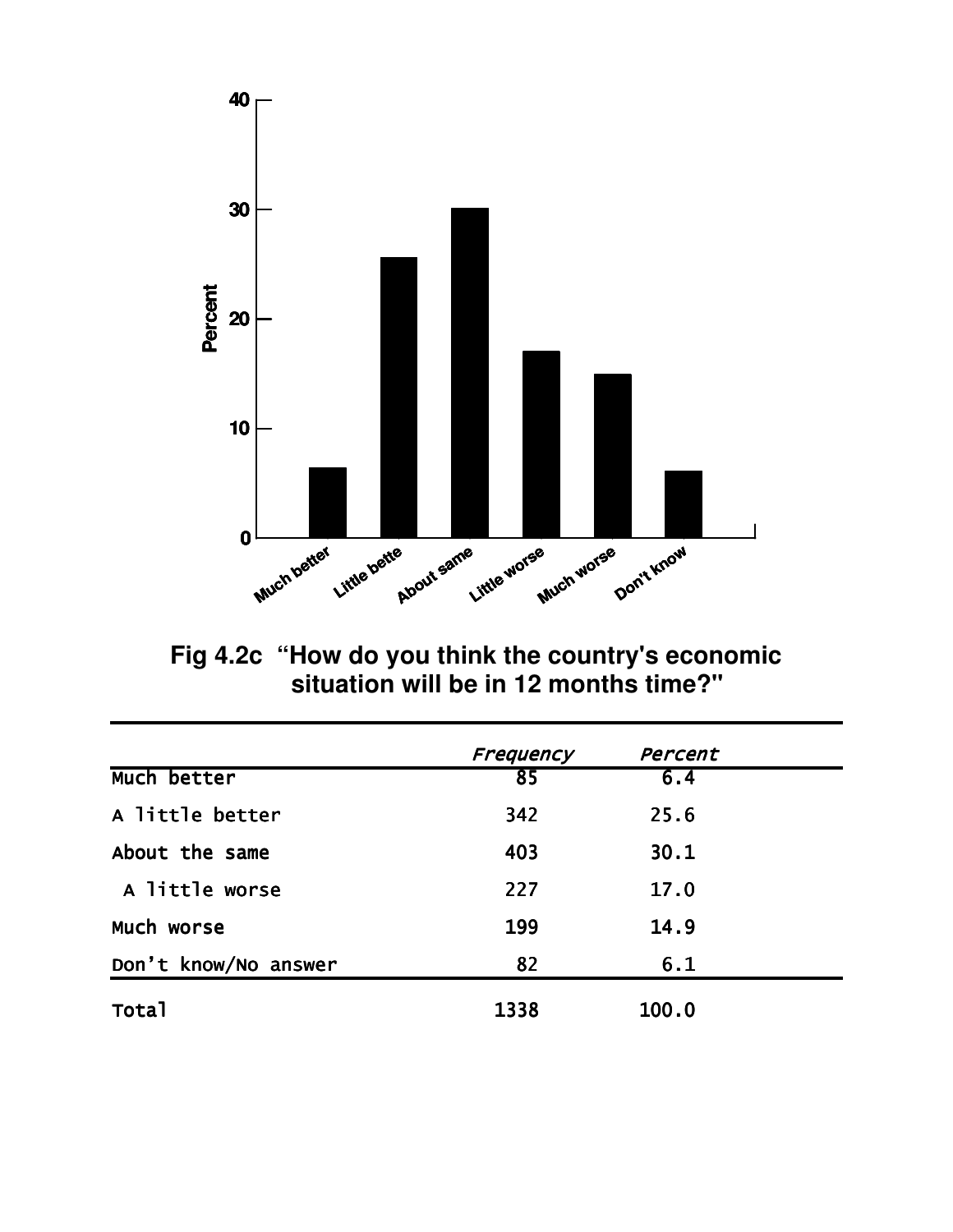The purpose of this set of measures was to attempt to get a somewhat deeper sense- grounded in theories of 'basic human social needs' in anthropology, clinical and social psychology, and social work literatures--of the extent to which Jamaican respondents feel their 'psychosocial' needs are being met within the context of Jamaican society, i.e. in addition to the above 'economic' needs measures, The questions roughly approximate the "existence", "relatedness", and "growth" need clusters posited by theorists like Maslow (1968, 1970), Alderfer (1972) and others, tracking these across five different need facets, but minus the "need hierarchy" assumption. The question lead-in, and the 'need-ladder' question wordings for the five 'psychosocial need-satisfaction' items, were as follows:

"Now I am going to show you five different 'ladders of life'. On each 'ladder', please indicate the 'step' or the 'rung' that best reflects how you truly feel about your present life circumstances. The 'top' of the ladder is 10, and the 'bottom' of the ladder is 0, however you may use any number between 0 and 10 to describe how you feel about your life."

| 10--Feel completely<br>secure about the<br>9<br>8<br>state of my health<br>7<br>6<br>5<br>4 |               | 10--Feel completely<br>9 secure about being<br>8 able to afford<br>7<br>6<br>5<br>4 |   | basic necessities        |
|---------------------------------------------------------------------------------------------|---------------|-------------------------------------------------------------------------------------|---|--------------------------|
| 3                                                                                           |               | 3                                                                                   |   |                          |
| $\overline{2}$                                                                              |               |                                                                                     |   | 2 Worry constantly about |
| $\mathbf{1}$<br>Often feel worried                                                          |               |                                                                                     |   | 1 being able to provide  |
| 0--about my health                                                                          |               |                                                                                     |   | 0--basic necessities     |
|                                                                                             |               |                                                                                     |   |                          |
| 10--A life full                                                                             |               | 10--Complete                                                                        |   | 10--Satisfied that       |
| of love, warm 9 recognition<br>9                                                            |               |                                                                                     |   | 9 I'm realizing          |
| friendships, 8 and respect<br>8                                                             |               |                                                                                     |   | 8 my fullest             |
| and good<br>7                                                                               | 7 from others |                                                                                     |   | 7 potential              |
| 6<br>family                                                                                 | 6             |                                                                                     | 6 | in life                  |
| 5<br>relations                                                                              | 5             |                                                                                     | 5 |                          |
| 4                                                                                           | 4             |                                                                                     |   | 4 Just about given       |
| 3                                                                                           | 3             |                                                                                     | 3 | up hope I'll ever        |
| $\mathcal{L}$<br>A life without                                                             |               | 2 Completely                                                                        |   | 2 get to do anything     |
| love, friends,<br>$\mathbf{1}$                                                              | 1 ignored by  |                                                                                     |   | 1 important or           |
| 0--and warmth                                                                               | $0$ --others  |                                                                                     |   | $0$ --worthwhile         |
|                                                                                             |               |                                                                                     |   |                          |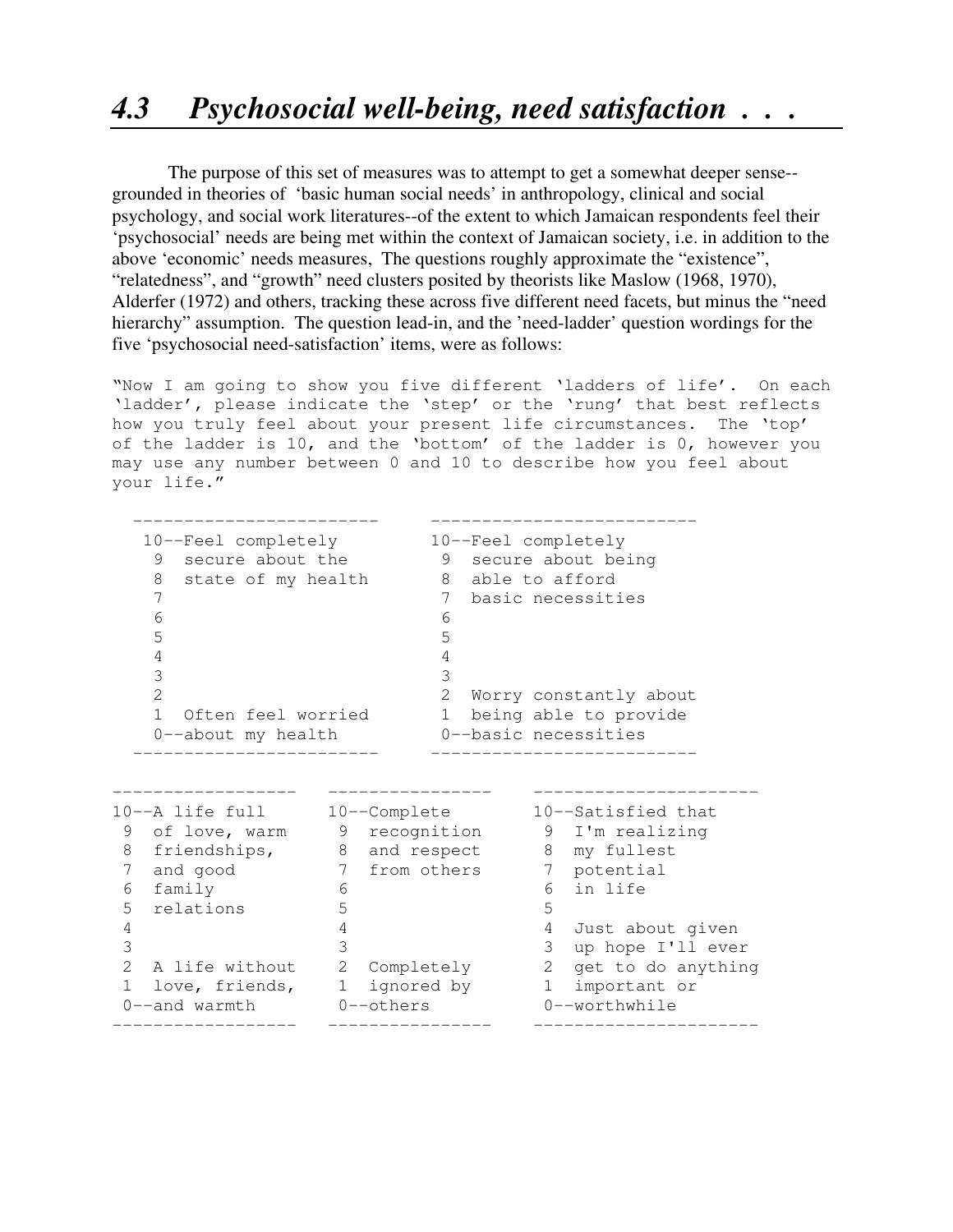Average scores for the Jamaica sample on these five 'need ladders' (broken down by respondents' social class, and by subjective evaluations of the socio-political system, the market economy, and democratic governance) are shown in Figures 4.3a-4.3e below. The left end of each scale represents low need satisfaction, and the right end of each scale represents high need satisfaction. Note in particular the 'class divide' that exists in self-reported need-satisfaction levels, and the association of this with positive/negative evaluations of the socio-economic system, and with subjective evaluations of how well 'democracy' functions in Jamaica. Lower/working class respondents clearly do not share the more positive evaluations of the socioeconomic order held by upper and middle-class respondents, and are also consistently more likely to report low levels of psychosocial need satisfaction. With some minor variations, this general class-related pattern holds across all five categories of needs. One might reasonably expect this to be so with respect to "feel secure about affording necessities" (need ladder 2). What is more interesting, however, is that these class differences appear to hold as well for needs that are not as directly related to matters of economic sustenance.

Another interesting variation is that with respect to several of the need categories relatedness needs and esteem needs in particular (ladders 3 and 4), the middle-class respondents report higher levels of need satisfaction than do the upper-class respondents, that is, they appear to feel better about the quality of their relationships with others, and better about themselves. This divergence is rather pronounced in the case of "a life full of love, friendships and family", with upper-class respondents faring only slightly better than lower-class respondents in that category, while middle-class respondents report much higher levels of need-satisfaction than both. This pattern suggests that 'economic' and 'psychosocial' needs are being experienced as somewhat separate processes--that the one does not automatically, or necessarily, imply the other, and that they may in some cases even work in opposite directions.

The implications of this economic/psychosocial needs bifurcation for policymaking efforts targeted at improving citizen well-being would appear to be that 'rapid economic stimulus' policy solutions are unlikely, by themselves, to produce a sense of citizen need satisfaction. Concomitant attention to improving the social and personal dimensions of citizens' lives would appear to be an important parallel consideration if Jamaicans are to feel that "this country I am living in is working to meet my needs as a person". The generally negative evaluations of both private sector ("market") and public sector ("state") economic institutions revealed in the "Preferences for Public vs Private" and "Confidence in Societal and Political Institutions" sections of this report tend to reinforce this observation—viz. that economic rationalist policy solutions have been neither popular nor effective in creating a subjective sense of well-being among many Jamaican citizens, because on a day-by-day basis "my well-being" is experienced in terms of societally-provided opportunities for a more profound personal and social life, not just in terms of economic sustenance. Moreover as is evident in the "Individual vs Government Responsiblity" section of this report, most Jamaicans continue to believe that it is primarily the responsibility of government, rather than of individuals left to themselves, to ensure that their economic and social needs are adequately met.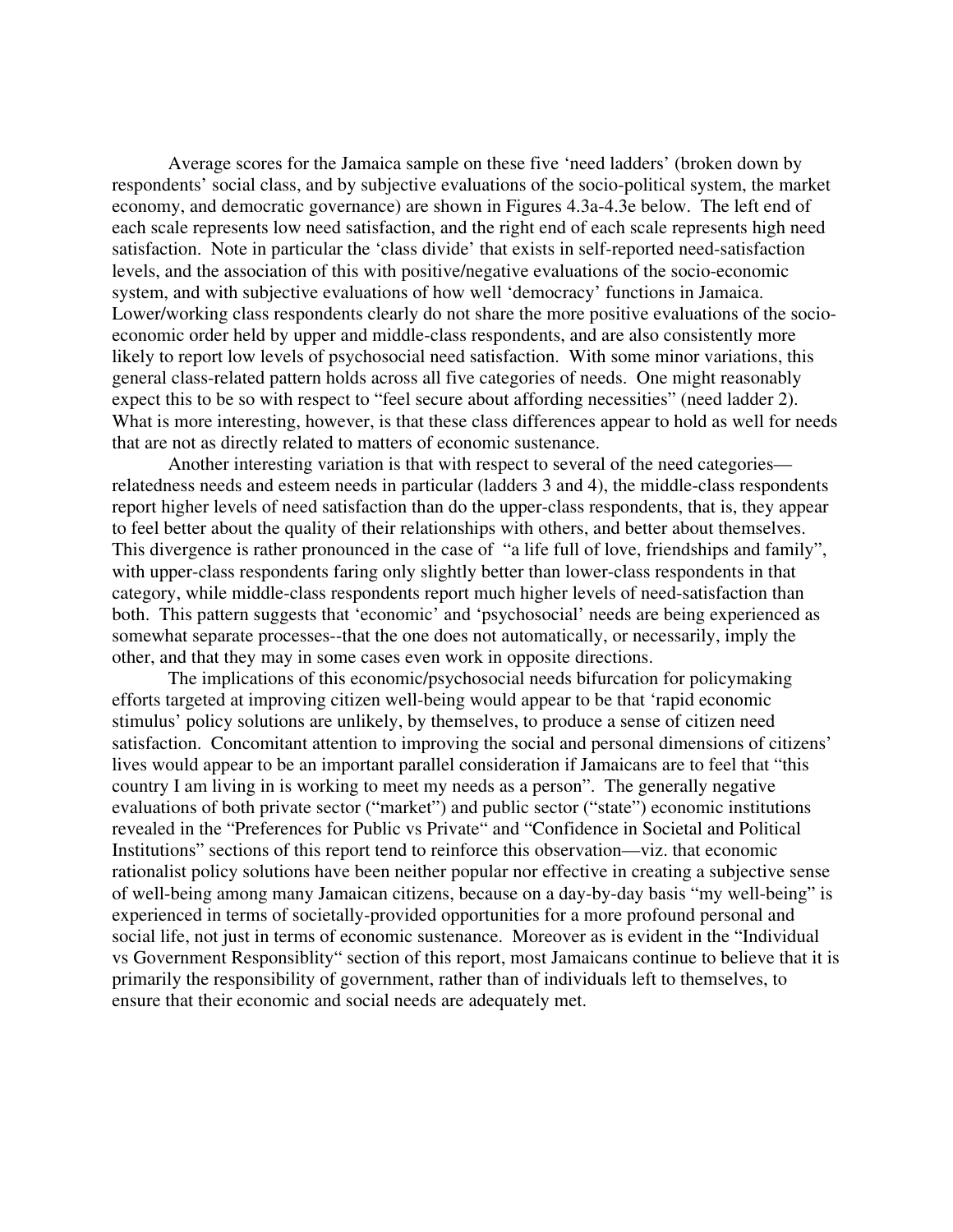**Figures 4.3a-4.3e: Self-reported Satisfaction of Five Types of Psychosocial Needs, broken down by Social Class, and +/- Evaluations of the Socio-Political System, the Market Economy, and Democratic Governance**

(Plotted figures are average scores on the 1-10 need ladders, broken down by subgroups within the sample - e.g. by lower, middle, and upper-class reespondents etc..)



#### *Survey items used to measure the breakdown variables*

Social class (self-rating): Which would you say best represents your present position in Jamaican society? Working(lower) *class, middle class, or upper class?*

 $+/-$  Evaluation of democratic governance: In general, would you say that you are very satisfied, fairly satisfied, not very *satisfied or not at all satisfied with the way 'democracy' works in Jamaica?*

+/- Evaluation of the socio-political system: Generally speaking, do you believe that things in this country are going in the *right direction, or do you think they are moving in the wrong direction?*

**+/- Evaluation of the market economy:** (4-item scale)

*1. In general, how satisfied are you with the way the market economy works in Jamaica?*

2. Do you strongly agree, agree, disagree or strongly disagree with the following statement: 'Only with a market economy can *Jamaica become a developed country'.*

3. Would you say that the market economy, the private enterprise system, is a fair system for working people, or that under *private enterprise working people do not get a fair share of what they produce?*

4. In recent years a number of formerly "public" services have been "privatised". Considering price and quality, how satisfied *are you with these "privatised" services?*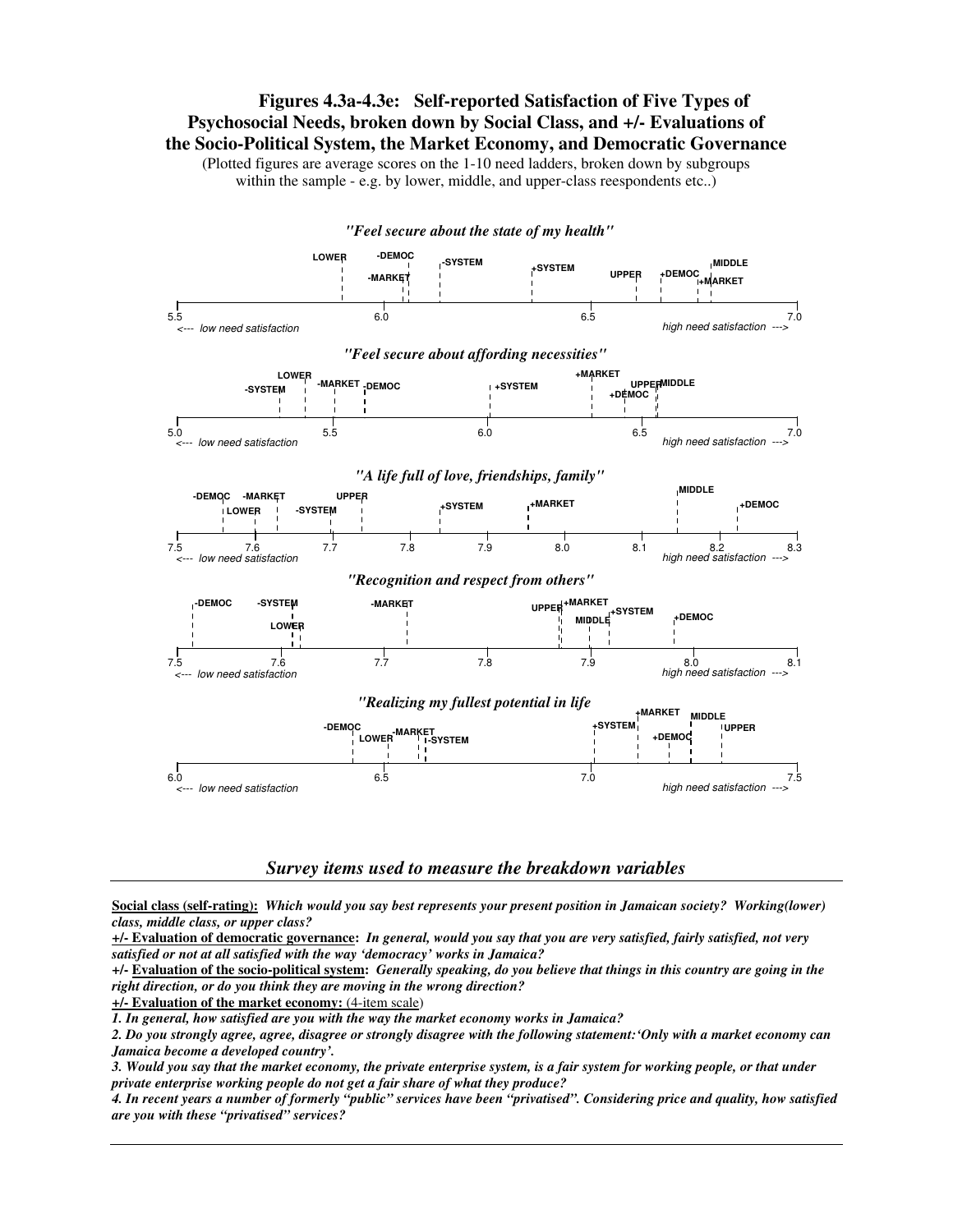## **PREFERENCES FOR PRIVATE VS PUBLIC SECTOR SOLUTIONS TO PROBLEMS**

Another important aspect of the political culture of any democratic society is the tendency of its citizens to prefer 'private'or 'market'solutions', versus 'public'or 'state'solutions, to emergent social problems--and the related tendency to attribute responsibility for solving those problems to either the individual, or to the government, respectively (Shirazi & Biel, 2005; Morris & Peng, 1994; Fiske & Tetlock, 2000; Verba, 1987; Rotter, 1966). Anthropologists and cultural psychologists tell us that these public/private preferences are often, in turn, a function of the degree of 'individualism'or 'collectivism'embedded in the dominant customs of the culture as a whole--which has implications for what kinds of policy solutions a people will deem appropriate and fair, and are willing to tolerate (Markus & Kitayama, 1991; Frey & Powell, 2005; Triandis, 1994, 1995, 1996, 2001).

Since its heyday in the Reagan-Thatcher years, the 'neoliberal market economy' model of development, with its emphasis on privatisation and market solutions, has been a controversial issue among academics and policy makers globally. It is perhaps even moreso now, with mass opinion having turned against the U.S. variant of this model in a number of South and Central American countries, in some cases precipitating dramatic reversals of political fortunes and declining support for free trade agreements.. Certainly Jamaica has seen its fair share of these market/state, private/public debates over the past several decades. Most of the actions taken in this regard have been the product of discussions and negotiations among policy elites, with very little direct 'democratic feedback' from ordinary citizens of Jamaica. This section of the Leadership and Governance study attempts to address that feedback gap by reporting the measured preferences of ordinary Jamaicans in several key related areas: (1) their degree of satisfaction with the overall market economy model, (2) their sense of equity and fairness with respect to the market economy, (3) their views of the 'privatisation' of formerly public services, (4) their basic cultural orientations to 'individual' versus 'governmental' responsibility for solving society's problems, as well as (5) which social problems they consider most important for the nation to solve.

Consistent with the findings of a number of other recent national polls, the July-August 2006 national survey indicated that "crime and violence" and "unemployment" are seen by most Jamaicans as being the "most pressing problems the country faces at this time."(Table 5.1) When presented with a list of fourteen "things people typically need at different stages of their lives" (derived from comparable international lists), and when asked who is primarily "responsible" for dealing with each of those basic citizen needs, the expectations of most Jamaicans leaned heavily in the direction that "government should be responsible for providing it to all as a basic citizen benefit", rather than "individual citizens should be responsible for providing it for themselves." As can be seen in Table 5.2, most of the 1338 respondents in the Jamaican sample indicated that it is "the government" that is primarily reponsible for addressing social problems of adequate health care, nutrition for school-age children, and providing financial assistance to students, elderly, disabled, and the poor. For social problems related to employment, job training, adequate housing, and child care assistance, the responsibility is seen as being somewhat more mixed - i.e. involving a combination of governmental and individual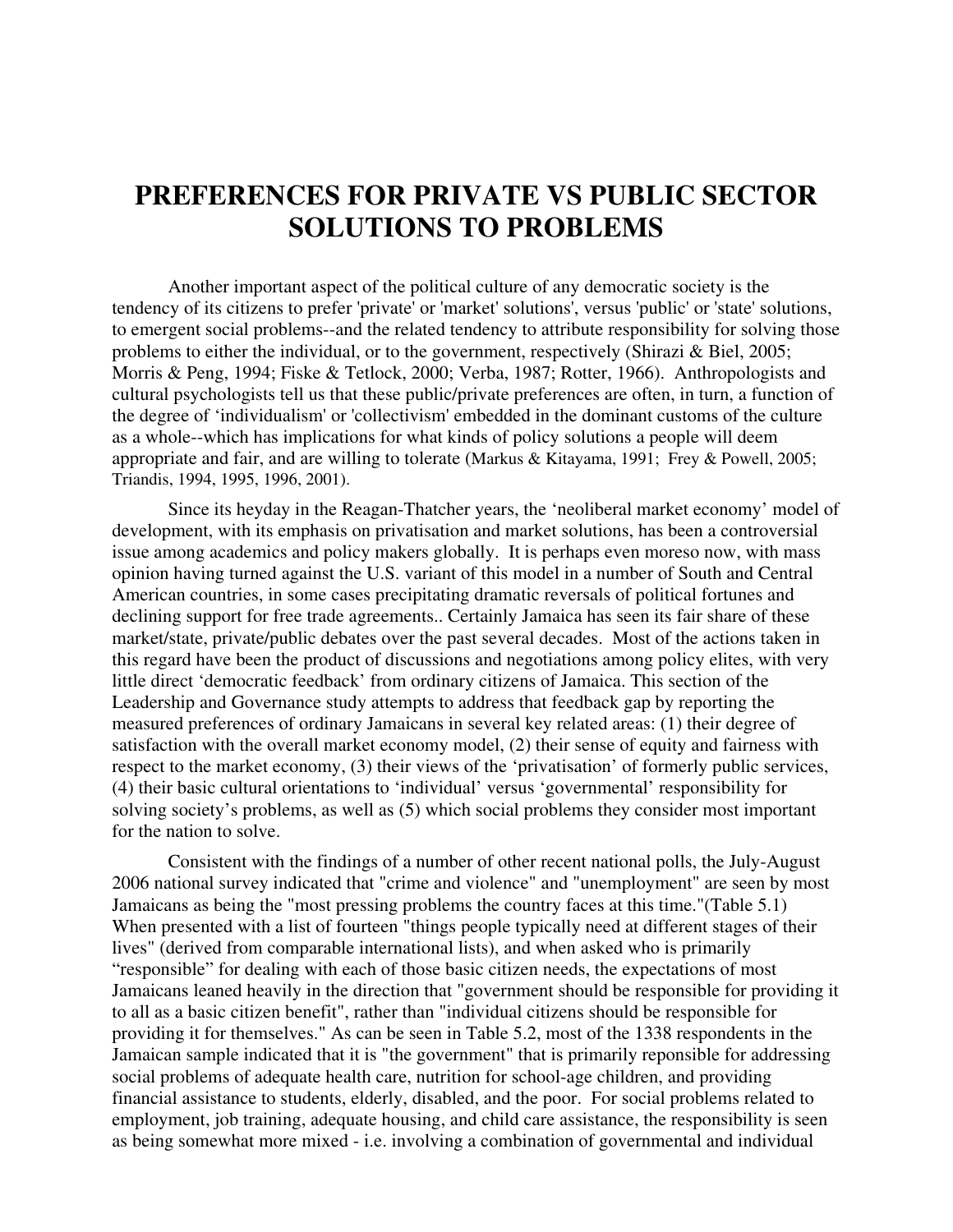responsibilty for need provision.

This dependency-oriented cultural preference for 'governmental'over 'individual' solutions/responsibility apparently also extends to a general disapproval of the way in which "the market economy", "private enterprise", and "privatization" have been applied as approaches to solving the nation's social and economic problems in recent years. A substantial majority of Jamaicans (62.3%) report that they are "not satisfied with the way the market economy works", as compared with only 29.8% who say they are satisfied. Similarly, when asked if they feel "the market economy...is a fair system for working people", 71.8% feel that "under private enterprise working people do not get a fair share of what they produce". And again, with respect to privatisation of formerly-public services, 75.3% report that they are "less satisfied with these privatised services."

Considered as a whole, it is hard to find much evidence in these national patterns that would suggest that American-style 'individual self-reliance'and 'deregulated free market'models of rapid economic development are likely to be tolerated by the Jamaican public for any length of time as being 'fair' or 'appropriate'--within the broader cultural context of the dependencyoriented and community-oriented cultural milieu that has evolved historically in Jamaica (as compared with more radically individualistic cultures like the U.S.) The results suggest that most Jamaicans would apparently prefer that the nation's policies be based on a pragmatic balance of public and private approaches, administered by a paternalistic state that regulates market forces in the public interest, with mixed governmental and individual responsibility for social problem solution--a model that more nearly resembles the 'middle way' of socialdemocratic welfare states like Finland or the Netherlands as prototypes of modernization, rather than the liberal-individualism that prevails in the United States.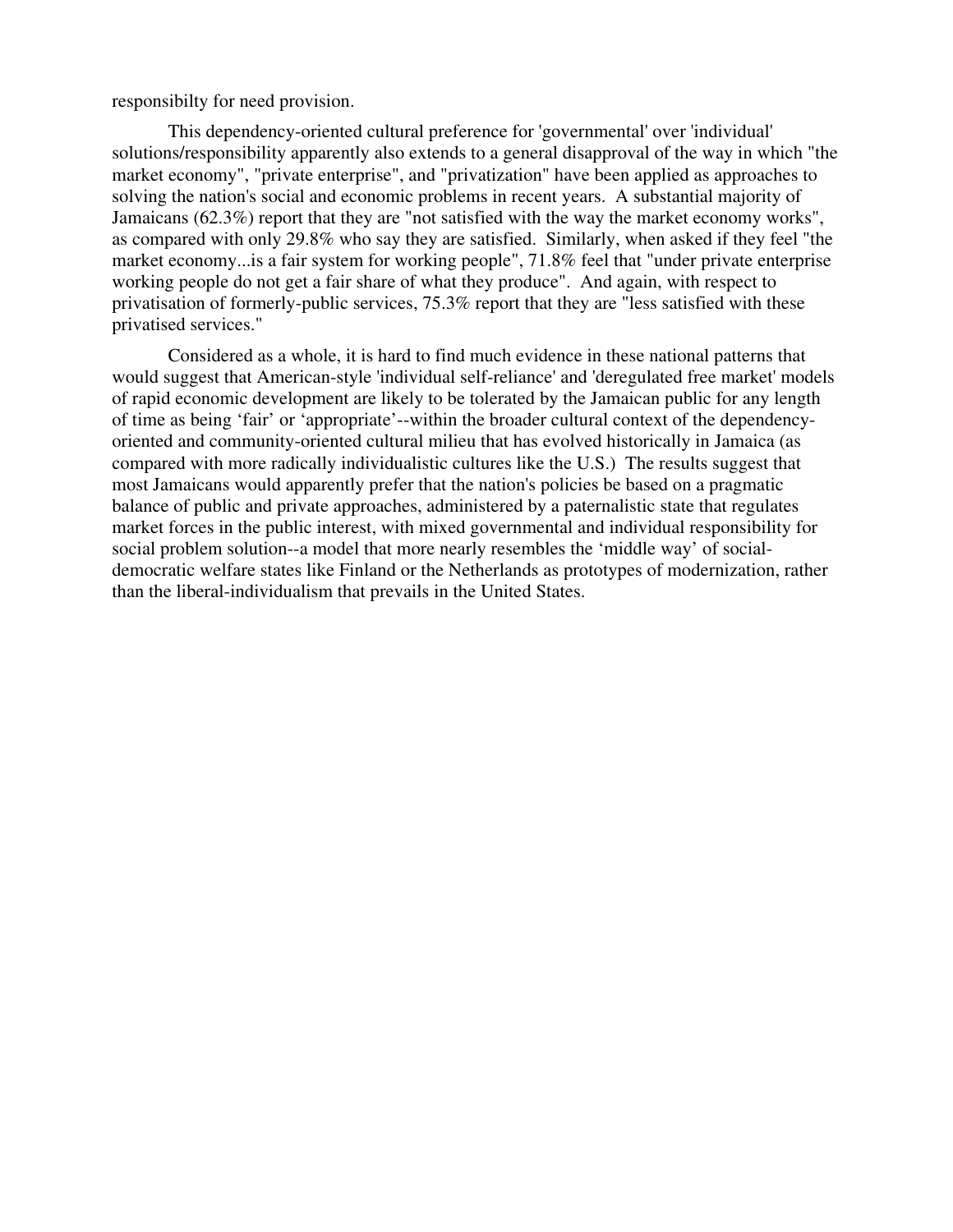### **Table 5.1: "What in your opinion is the most pressing problem the country faces at this time?"**

| Most important problem for government to solve  | Frequency      | Percent    |
|-------------------------------------------------|----------------|------------|
| Crime and violence                              | 589            | 44.0       |
| Unemployment, lack of jobs                      | 412            | 30.8       |
| School and education                            | 78             | 5.8        |
| Corruption                                      | 41             | 3.1        |
| Poverty                                         | 37             | 2.8        |
| Cost of living, inflation                       | 22             | 1.6        |
| Road conditions                                 | 18             | 1.3        |
| Health care                                     | 18             | 1.3        |
| Drugs and gangs                                 | 16             | 1.2        |
| Social values, instilling stronger moral values | 15             | 1.1        |
| Bad government                                  | 14             | 1.0        |
| Low wages                                       | 14             | 1.0        |
| Improvements in the standard of living          | 9              | .7         |
| Maintenance of Law and Order                    | 7              | .5         |
| Water supply                                    | 5              | .4         |
| Unity, the need for people to come together     | 6              | .4         |
| <b>AIDs</b>                                     | 4              | .3         |
| Housing                                         | 3              | $\cdot$ .2 |
| Ensuring free and fair election                 | $\overline{c}$ | $\cdot$ 1  |
| Sanitation                                      | 1              | $\cdot$ 1  |
| Protection of the environment                   |                | $\cdot$    |
| Giving people more say in decision making       | 2              | $\cdot$    |
| Lack of private investment in the economy       |                | $\cdot$    |
| No response                                     | 23             | 1.7        |
| Total                                           | 1338           | 100.0      |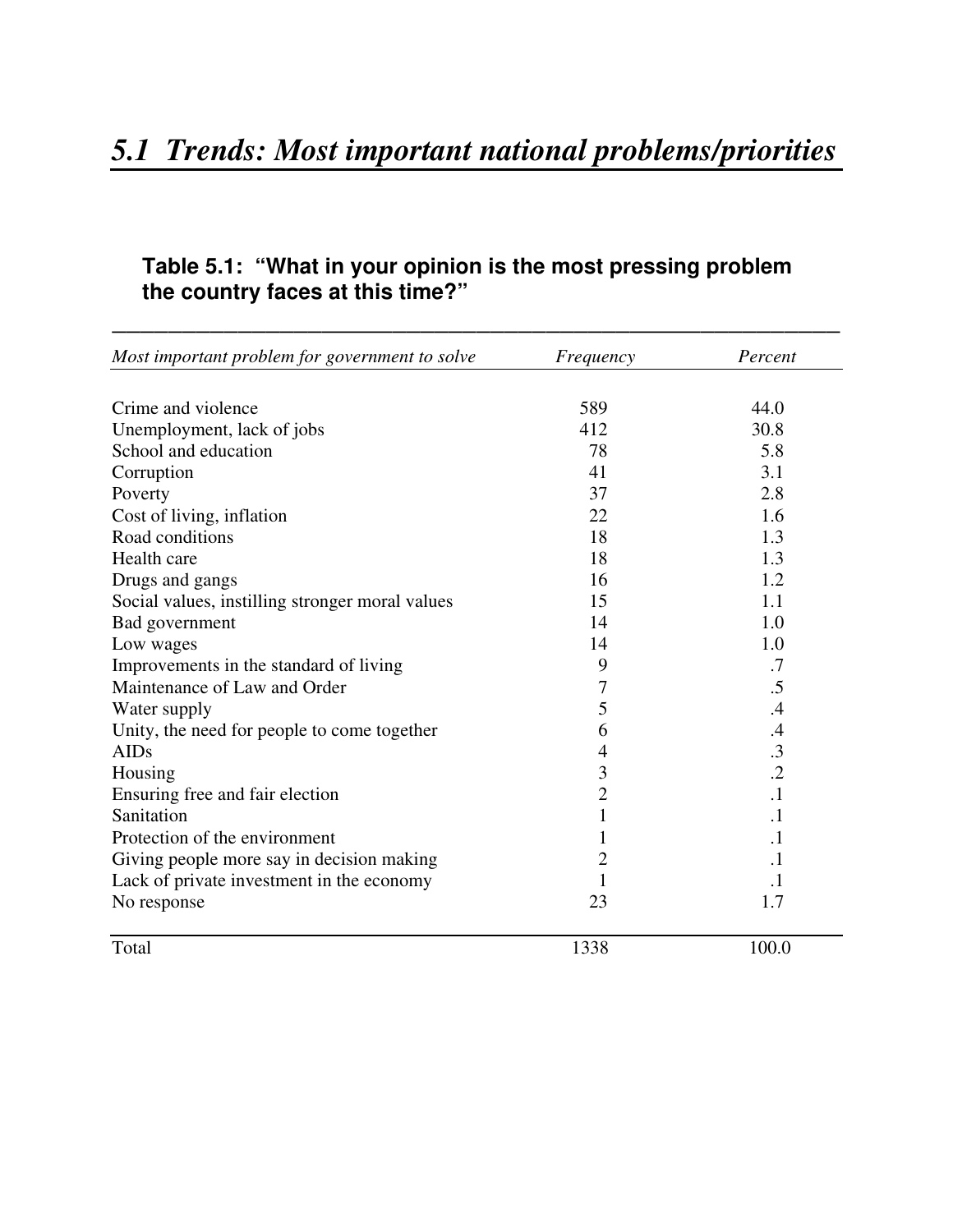## *5.2 Individual versus government responsibility for problem solution*

### **Table 5.2 Individual vs government responsibility**

### Question lead-in:

*Now I am going to read you a list of things people typically need at different stages of their lives. For each item, indicate whether you feel the government should be responsible for providing it to all as a basic citizen benefit, or you feel individual citizens should be responsible for providing it for themselves. "1" means that each person should take responsibility for providing it for his or her self, and "10" means government should be responsible for providing it to all. Or, if you feel there should be mixed government and individual responsibility for providing it, you can use a number somewhere in between, for example 3, or 6, or 8 etc.*

| Type of problem or need                                     | mean score<br>$(1-10 scale)$ | standard<br>deviation |
|-------------------------------------------------------------|------------------------------|-----------------------|
| Adequate health and medical care for the elderly            | 8.51                         | 1.99                  |
| Financial assistance to the disabled                        | 8.35                         | 2.06                  |
| Adequate health and medical care for the poor               | 8.27                         | 2.22                  |
| Financial assistance to poor families                       | 7.37                         | 2.40                  |
| An adequate retirement income in old age                    | 7.18                         | 2.63                  |
| Adequate health and medical care                            | 7.02                         | 2.51                  |
| Financial assistance to tertiary students                   | 7.00                         | 2.39                  |
| Adequate nutrition for school-age children                  | 6.99                         | 2.78                  |
| Replacement of income lost due to accidental injury at work | 6.89                         | 2.84                  |
| Employment training and retraining                          | 6.46                         | 2.65                  |
| Employment, a decent job                                    | 6.01                         | 2.87                  |
| Adequate housing, a decent place to live                    | 5.69                         | 2.84                  |
| Financial assistance during periods of unemployment         | 5.52                         | 2.79                  |
| Child-care assistance for working parents                   | 4.46                         | 2.76                  |

*n = 1330*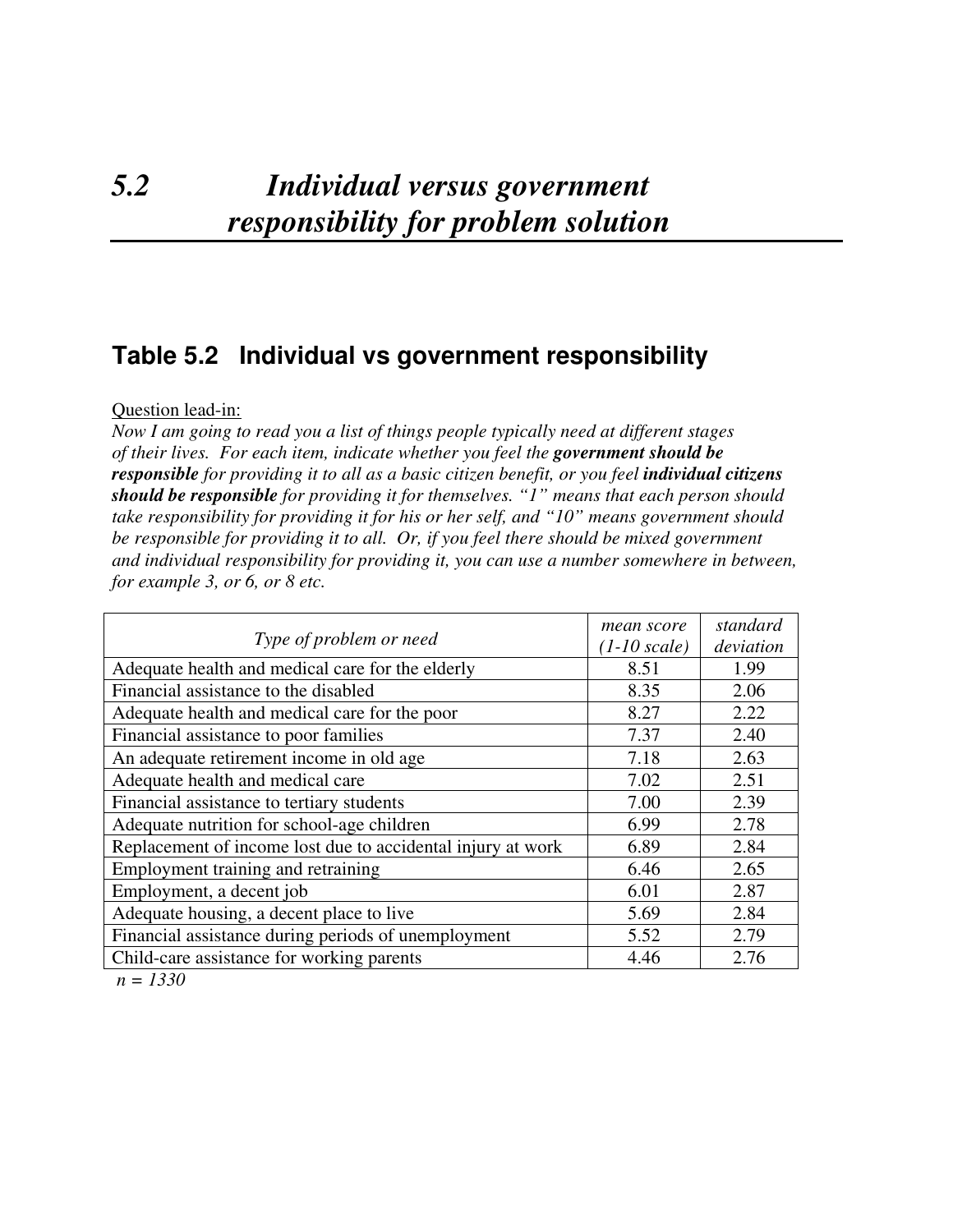

**Figure 5.3a**

**"How satisfied are you with the way the market economy works in Jamaica?"**

|                        | <b>Frequency</b> | <b>Percent</b> |  |
|------------------------|------------------|----------------|--|
| Very satisfied         | 36               | 2.7            |  |
| Fairly satisfied       | 363              | 27.1           |  |
| Not very satisfied     | 602              | 45.0           |  |
| Not at all satisfied   | 231              | 17.3           |  |
| Don't know / No answer | 106              | 7.9            |  |
| <b>Total</b>           | 1338             | 100.0          |  |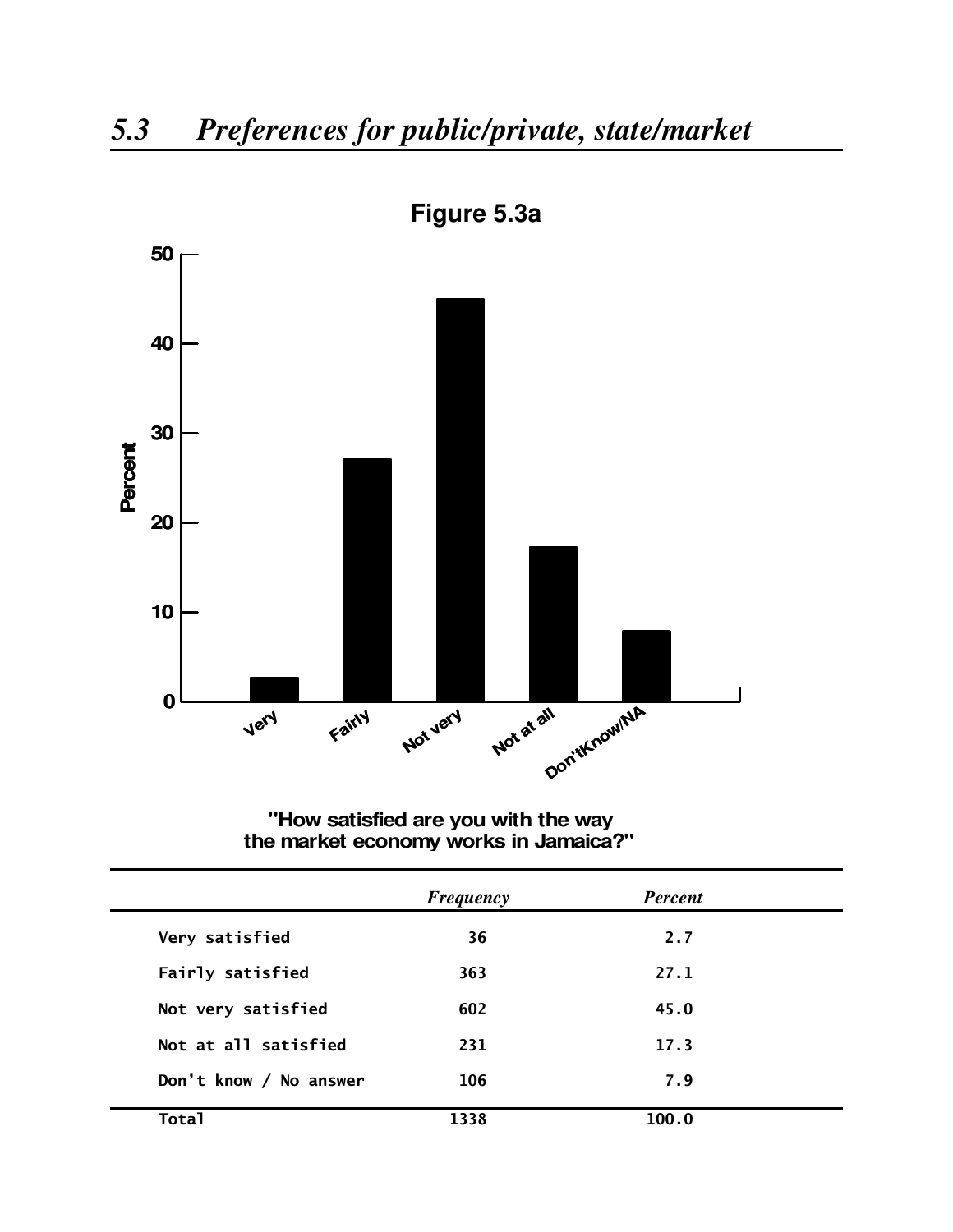

**"Would you say that the market economy, the private enterprise system, is a fair system for working people, or that under private enterprise working people do not get a fair share of what they produce?"**

|                                | <b>Frequency</b> | <b>Percent</b> |  |
|--------------------------------|------------------|----------------|--|
| Fair system for working people | 250              | 18.7           |  |
| Do not get a fair share        | 961              | 71.8           |  |
| Don't know / No answer         | 127              | 9.5            |  |
| <b>Total</b>                   | 1338             | 100.0          |  |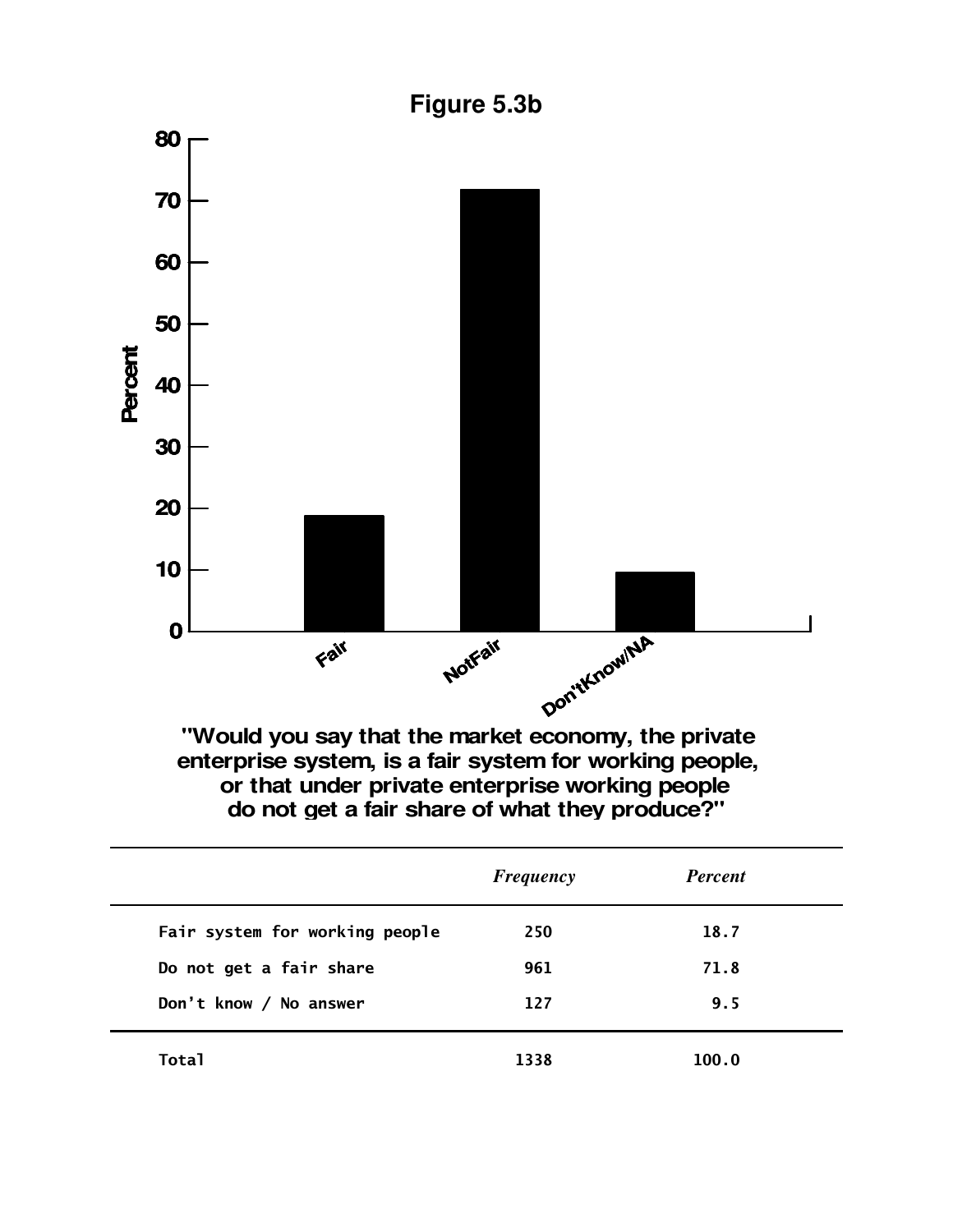

|                        | <b>Frequency</b> | <b>Percent</b> |  |
|------------------------|------------------|----------------|--|
| Much more satisfied    | 48               | 3.6            |  |
| More satisfied         | 216              | 16.1           |  |
| Less satisfied         | 591              | 44.2           |  |
| Much less satisfied    | 416              | 31.1           |  |
| Don't know / No answer | 67               | 5.0            |  |
| <b>Total</b>           | 1338             | 100.0          |  |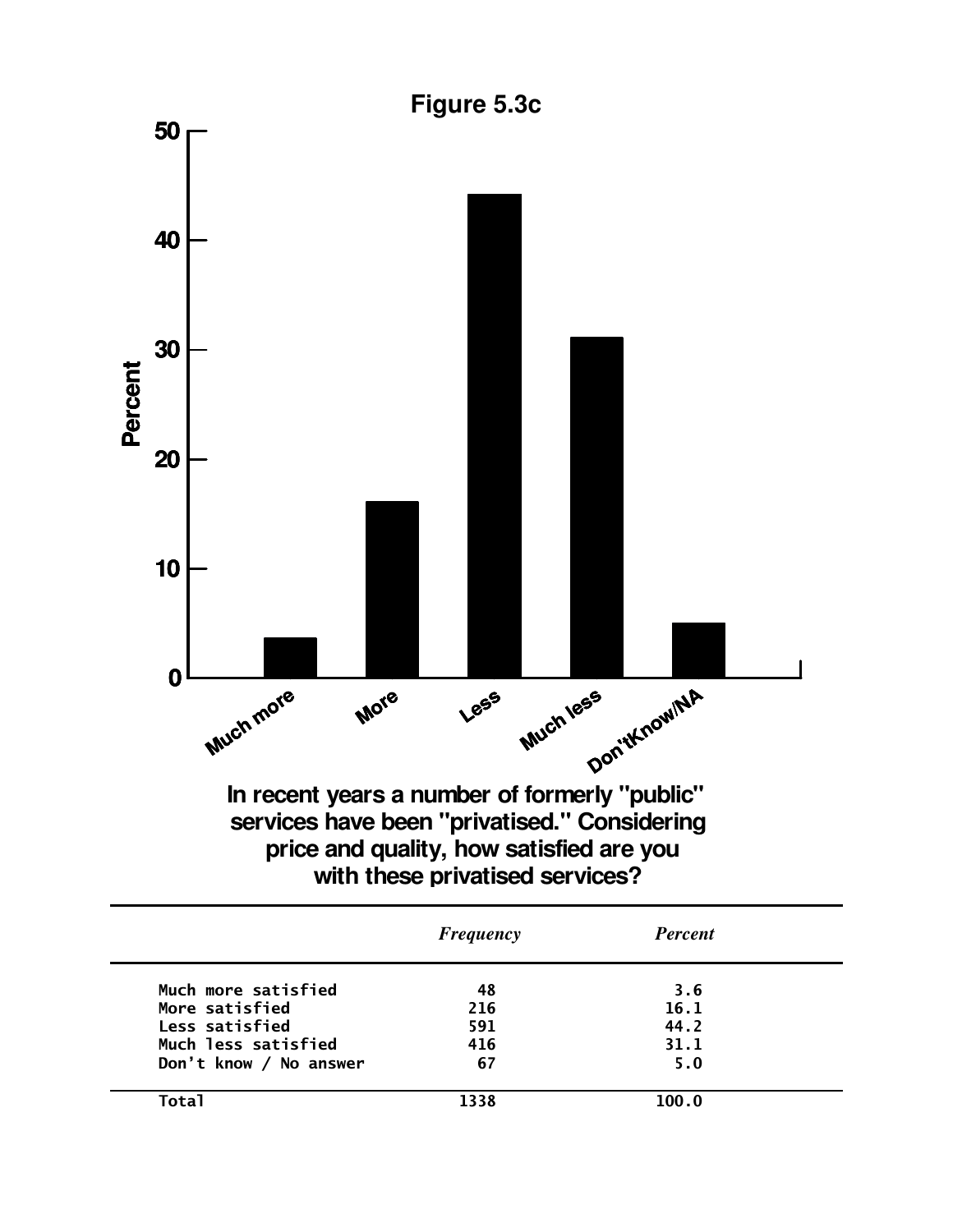

# "Only with a market economy can<br>Jamaica become a developed country."

|                        | <b>Frequency</b> | <b>Percent</b> |  |
|------------------------|------------------|----------------|--|
| Strongly agree         | 178              | 13.3           |  |
| Agree                  | 419              | 31.3           |  |
| <b>Disagree</b>        | 446              | 33.3           |  |
| Strongly disagree      | 122              | 9.1            |  |
| Don't know / No answer | 173              | 12.9           |  |
| Total                  | 1338             | 100.0          |  |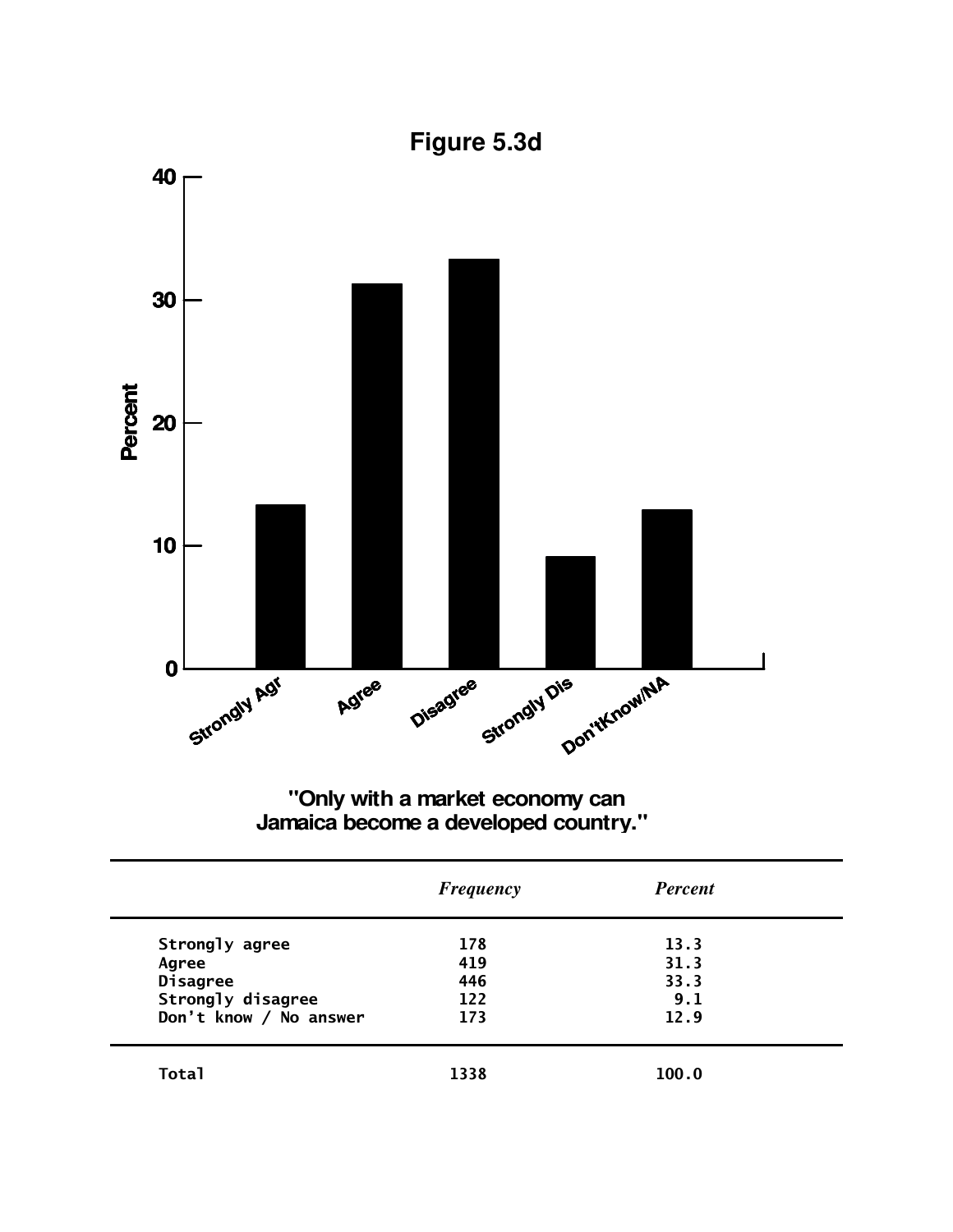# **PERCEPTIONS OF CRIME, CORRUPTION, AND UNEQUAL TREATMENT**

In most recent surveys of Jamaicans' views of the most important national problems to be solved, 'crime' and 'corruption' have consistently been listed at the top, alongside 'unemployment', as the most urgent priorities for policymakers to address. The July-August 2006 Leadership and Governance survey therefore devoted a number of questions to determining Jamaicans' experiences with, and perceptions of, crime and corruption in Jamaican society.

Contrary to the negative impression of police work often fostered in sensationalistic media accounts, most Jamaicans are in fact highly supportive of the attempts of police to tackle crime in their communities, with 69.8% evaluating the work of police in preventing crime as "good", and only 10.5% rating anti-crime efforts as "not very good" or "bad". (Figure 6.1c) A sizeable majority apparently fear, however, that the police are ultimately losing the battle with criminal elements. In terms of the overall efficacy of the government in being "able to enforce the laws", on a scale of 1 to 10, where 1 means that the state is "unable to enforce any laws", and 10 means that the state is "able to enforce all laws", 61.8% rated Jamaica as being toward the lower end of that scale (1-5), with only 35.3% rating Jamaica as being in the 6-10 range. (Figure 6.1d) Similarly, when asked whether they thought "the war against crime and delinquency in Jamaica is being won", only 12.6% agreed that it was, whereas 85.4% said that it was not. (Figure 6.1b)

Most Jamaicans are similarly skeptical-but-still-hoping regarding the continuing presence of corruption, and government efforts to combat it. Whereas only 18.2% will say they or someone in their family have "known of an act of corruption in the last 12 months" (which could conceivably be higher owing to the social desirability bias inherent in the question), when specifically asked whether they "personally know a case in which a person received privileges because they supported the ruling party", 13.8% say they "know one case" and 17.9% say they "know more than one case", with another 21.3% saying they "don't know but I have been told about it." (Figure 6.2c) When asked how much time they think will be needed to eliminate corruption in Jamaica, 42.2% of respondents believe it will take more than five years, with 43% saying they believe the task could be accomplished in 1-5 years. (Figure 6.2a) There also seems to be substantial acknowledgement, albeit reluctant, of corrupt practices as being a regular feature of Jamaican life. When asked specific questions that pose hypothetical situations involving contact with corrupt officials, a majority of respondents say they would "advise a relative who is visiting Jamaica" that it is "likely" or "very likely" that someone in a Ministry could be bribed in order to get a contract or concession, and that it is "likely" or "very likely" that police could be bribed in order to avoid being stopped. Substantial numbers, though not a majority, also feel it is "likely" or "very likely" that a judge could be bribed in order to obtain a favourable sentence. (Figures 6.2e,f,g).

Regarding the likelihood of receiving 'equal treatment before the law' (Figures 6.3a, b), most Jamaicans are again skeptical, seeing the justice system as strongly skewed in favour of protecting the interests of a privileged few. 69.4% say that "administration of justice in Jamaica mainly favours the rich", whereas only 24.2% believe that "administration of justice in Jamaica benefits most citizens equally". Similarly, 68.8% say that the country is "governed for the benefit of a few powerful interests," with only 26% believing it is"governed for the good of everyone".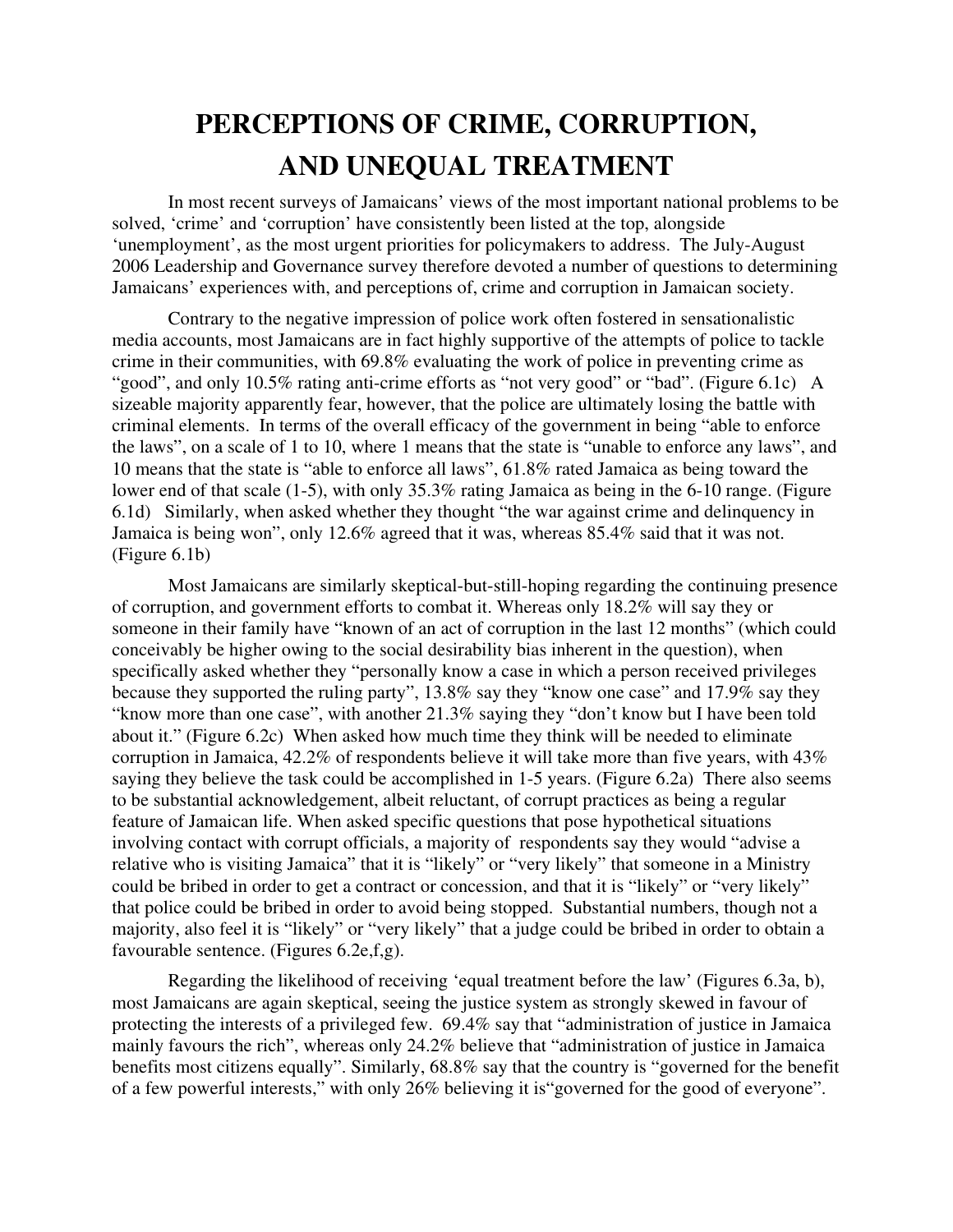

Figure 6.1a: "Have you or a family member been assaulted,<br>attacked or a victim of a crime in last 12 months?"

|                      | Frequency | Percent |  |
|----------------------|-----------|---------|--|
| <b>Yes</b>           | 241       | 18.0    |  |
| <b>NO</b>            | 1076      | 80.4    |  |
| Don't know/No answer | 21        | 1.6     |  |
| <b>Total</b>         | 1338      | 100.0   |  |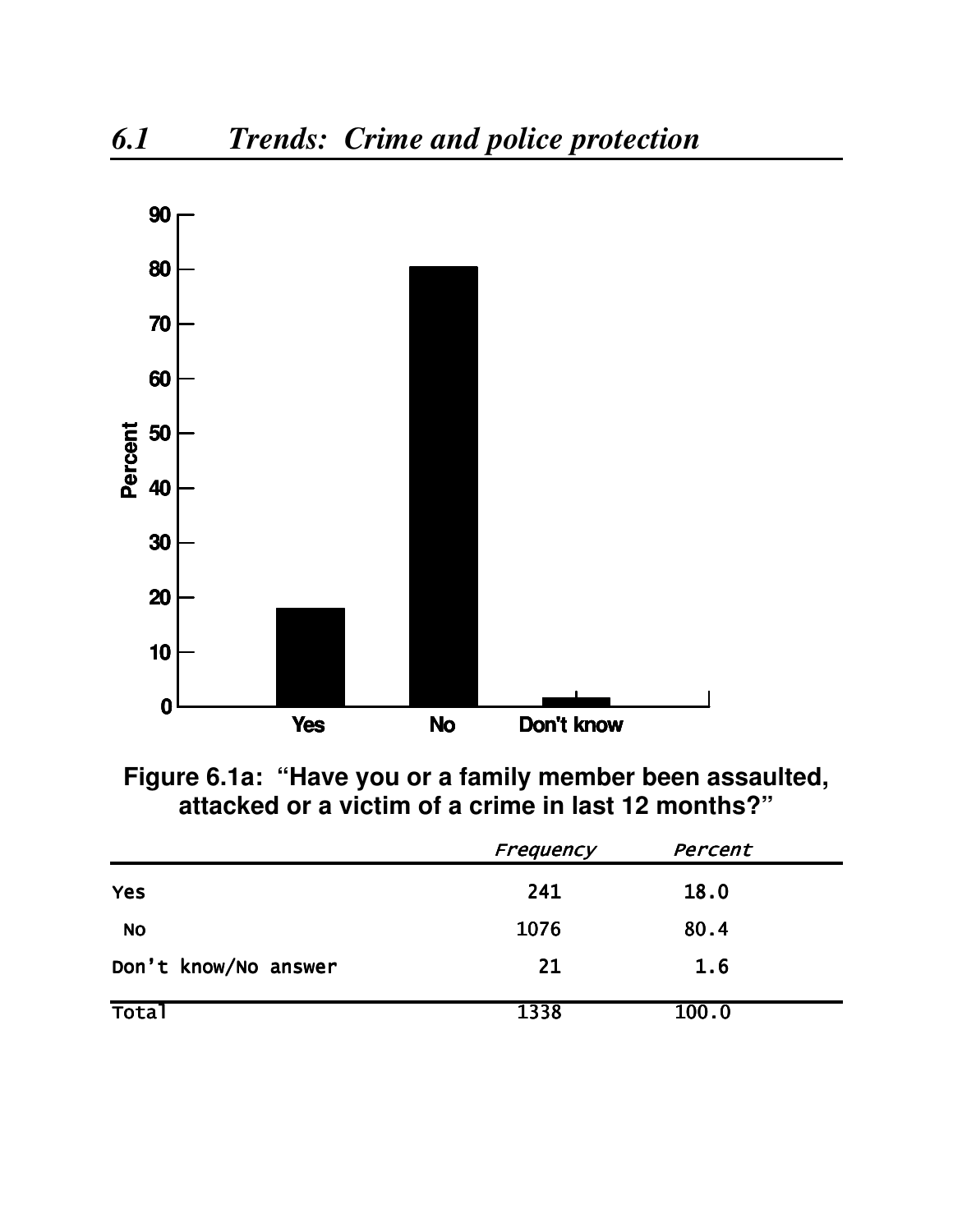

Figure 6.1b: "The war against crime and<br>delinquency in Jamaica is being won..."

|                      | Frequency | Percent |
|----------------------|-----------|---------|
| Strongly agree       | 46        | 3.4     |
| Agree                | 123       | 9.2     |
| Disagree             | 531       | 39.7    |
| Strongly disagree    | 611       | 45.7    |
| Don't know/No answer | 27        | 2.0     |
| <b>Total</b>         | 1338      | 100.0   |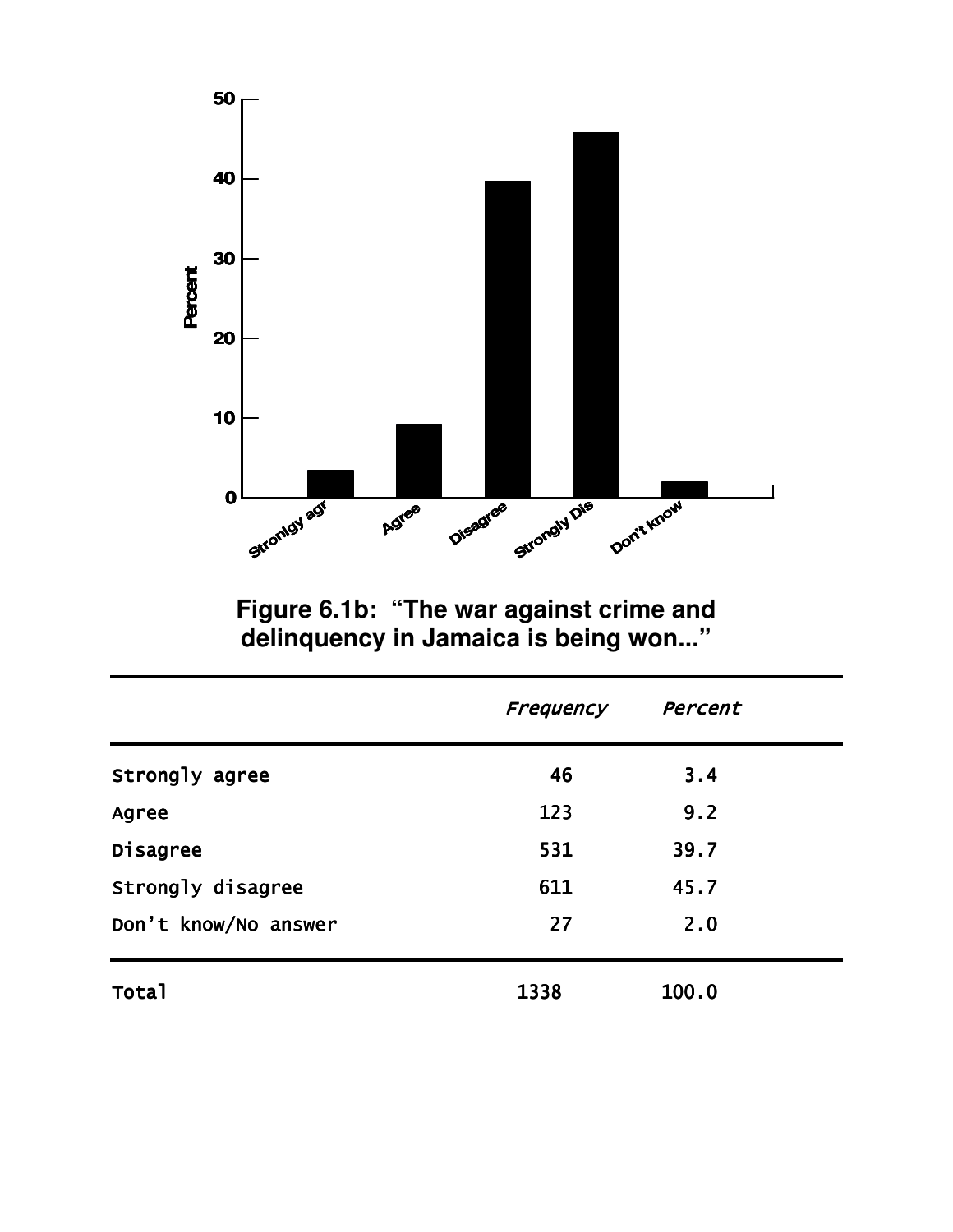

Figure 6.1c: "How would you evaluate the work of<br>the police in preventing crime in your community?"

|                      | Frequency | Percent |  |
|----------------------|-----------|---------|--|
| Very good            | 58        | 4.3     |  |
| Fairly good          | 876       | 65.5    |  |
| Not so good          | 51        | 3.8     |  |
| <b>Bad</b>           | 90        | 6.7     |  |
| Don't know/No answer | 34        | 2.5     |  |
| Total                | 1338      | 100.0   |  |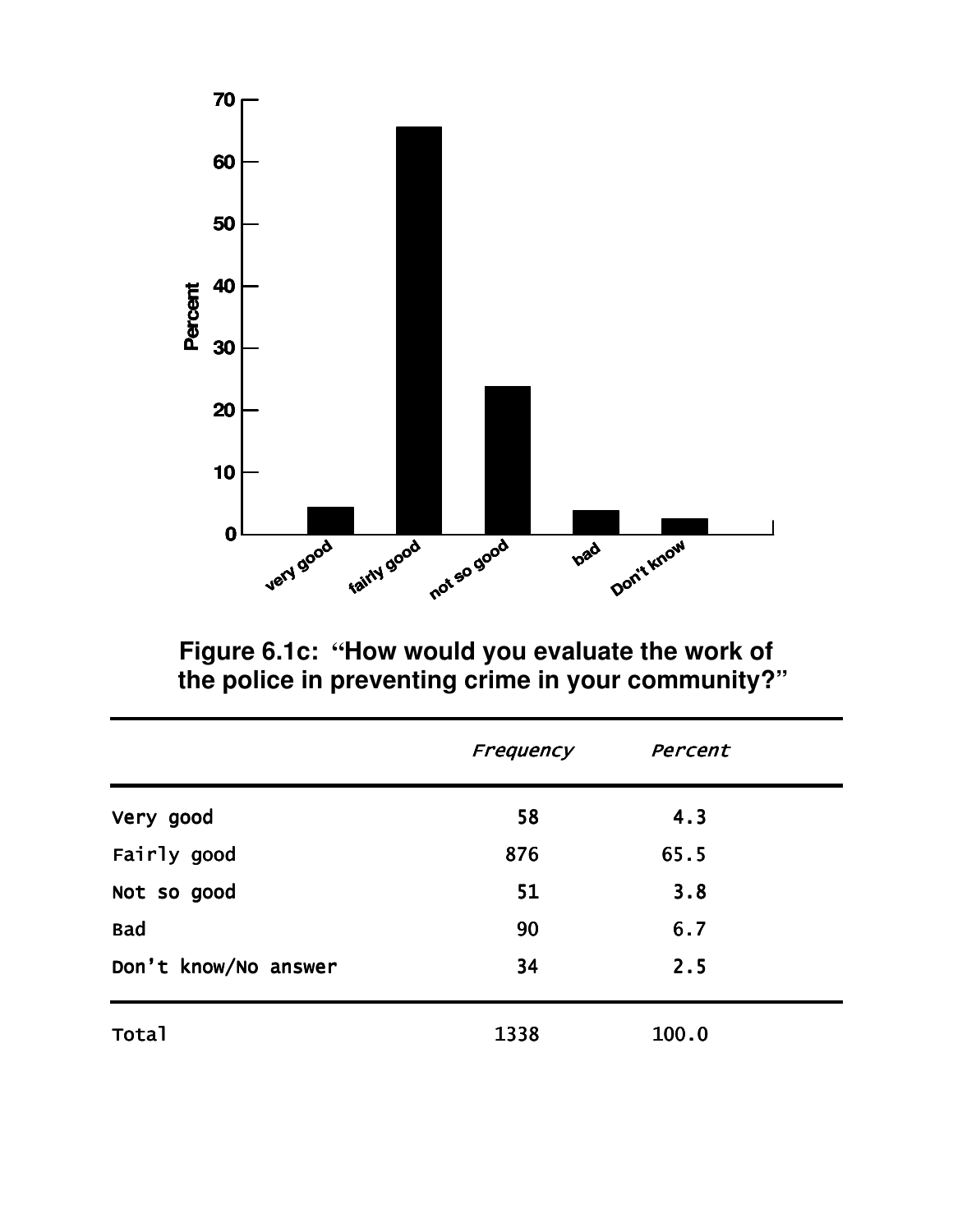

Figure 6.1d: "On a scale from 1 to 10, where 1 means the state is unable to enforce any laws, and 10 means the state is able to enforce all laws, where would you locate Jamaica?"

|                                                    | Frequency  | Percent     |
|----------------------------------------------------|------------|-------------|
| 1- State unable to enforce any laws                | 90         | 6.7         |
| 2                                                  | 65         | 4.9         |
| $\overline{\mathbf{3}}$<br>$\overline{\mathbf{r}}$ | 116<br>166 | 8.7<br>12.4 |
| 5                                                  | 390        | 29.1        |
| $6\phantom{1}6$                                    | 184        | 13.8        |
|                                                    | 133        | 9.9         |
| $\frac{8}{9}$                                      | 91         | 6.8         |
|                                                    | 25         | . 9         |
| - State is able to enforce all laws<br><b>10</b>   | 39         | 2.9         |
| Don't know/No answer                               | 39         | 2.9         |
| <b>Tota</b>                                        | 1338       | 100.0       |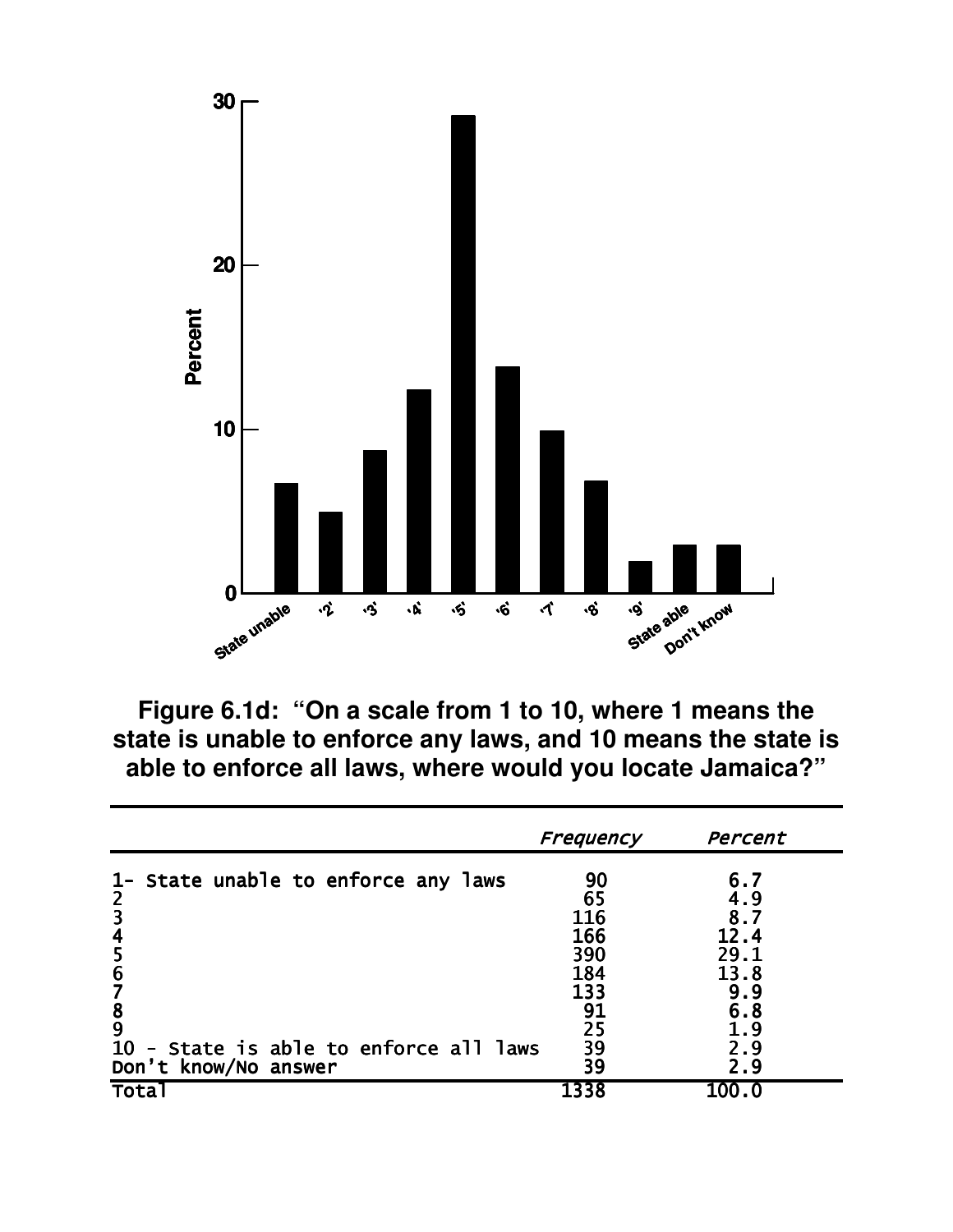

**Figure 6.2a: How much time do you think will be needed to eliminate corruption in Jamaica?**

|                      | Frequency  | Percent |
|----------------------|------------|---------|
| $1 - 5$ years        | <b>160</b> | 43.0    |
| $5 - 10$ years       | 244        | 21.7    |
| $10 - 20$ years      | 169        | 18.9    |
| More than 20 years   | 215        | 5.3     |
| <b>Never</b>         | 486        | 6.4     |
| Don't know/No answer | 64         | 4.7     |
| <b>Tota</b>          | 1338       | 100.0   |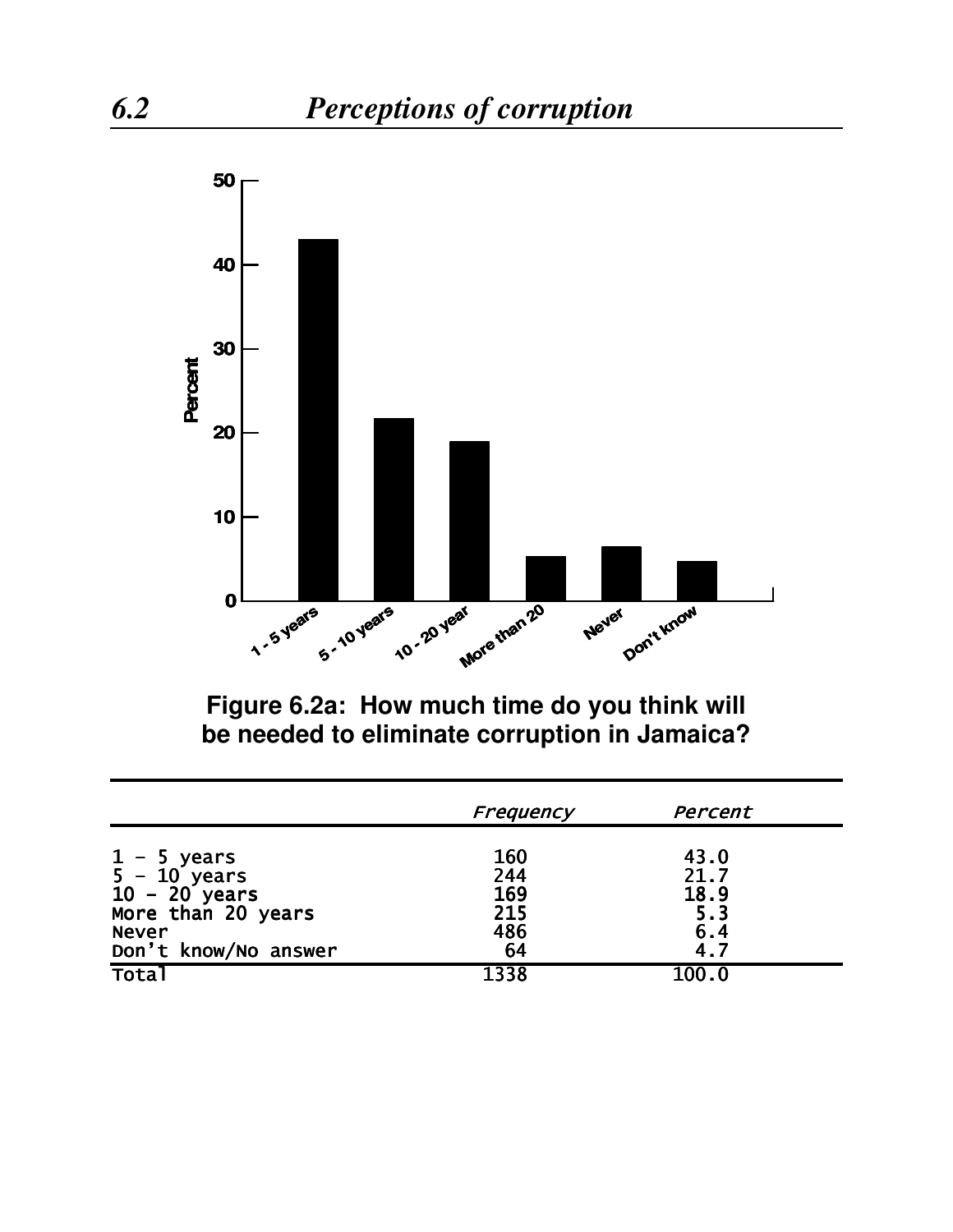

Figure 6.2b: Have you or someone in your family<br>known of an act of corruption in the last 12 months?

|                      | Frequency | Percent |  |
|----------------------|-----------|---------|--|
| <b>Yes</b>           | 283       | 21.2    |  |
| <b>NO</b>            | 1008      | 75.3    |  |
| Don't know/No answer | 47        | 3.5     |  |
| Total                | 1338      | 100.0   |  |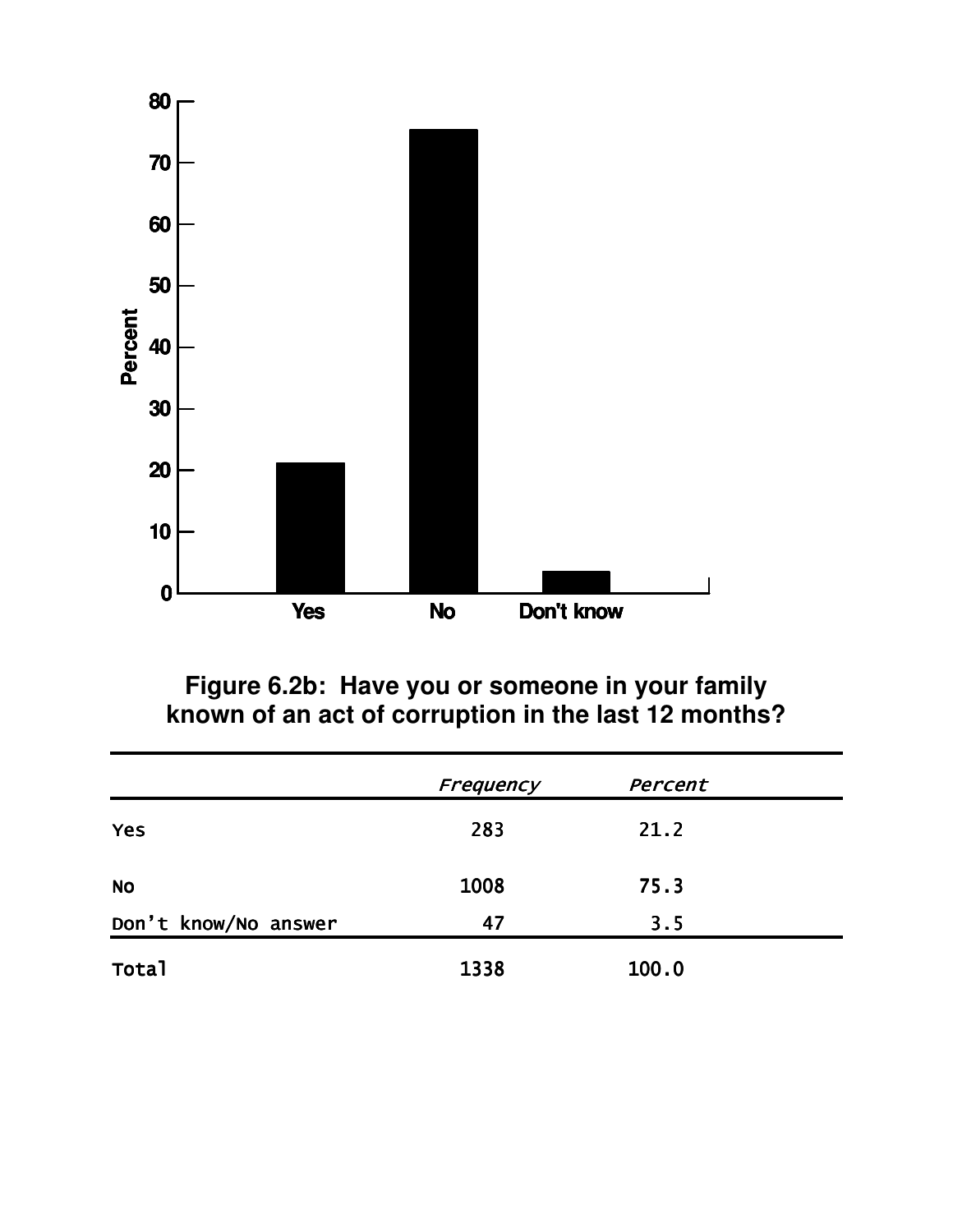

Figure 6.2c: Do you personally know a case<br>In which a person received privileges because they supported the ruling party?

|                                   | Frequency | Percent |
|-----------------------------------|-----------|---------|
| I don't know any case             | 579       | 43.3    |
| Yes, I know one case              | 184       | 13.8    |
| Yes, I know more than one case    | 239       | 17.9    |
| I don't know but I have been told | 285       | 21.3    |
| Don't know/No answer              | 51        | 3.8     |
| <b>Total</b>                      | 1338      | 100.0   |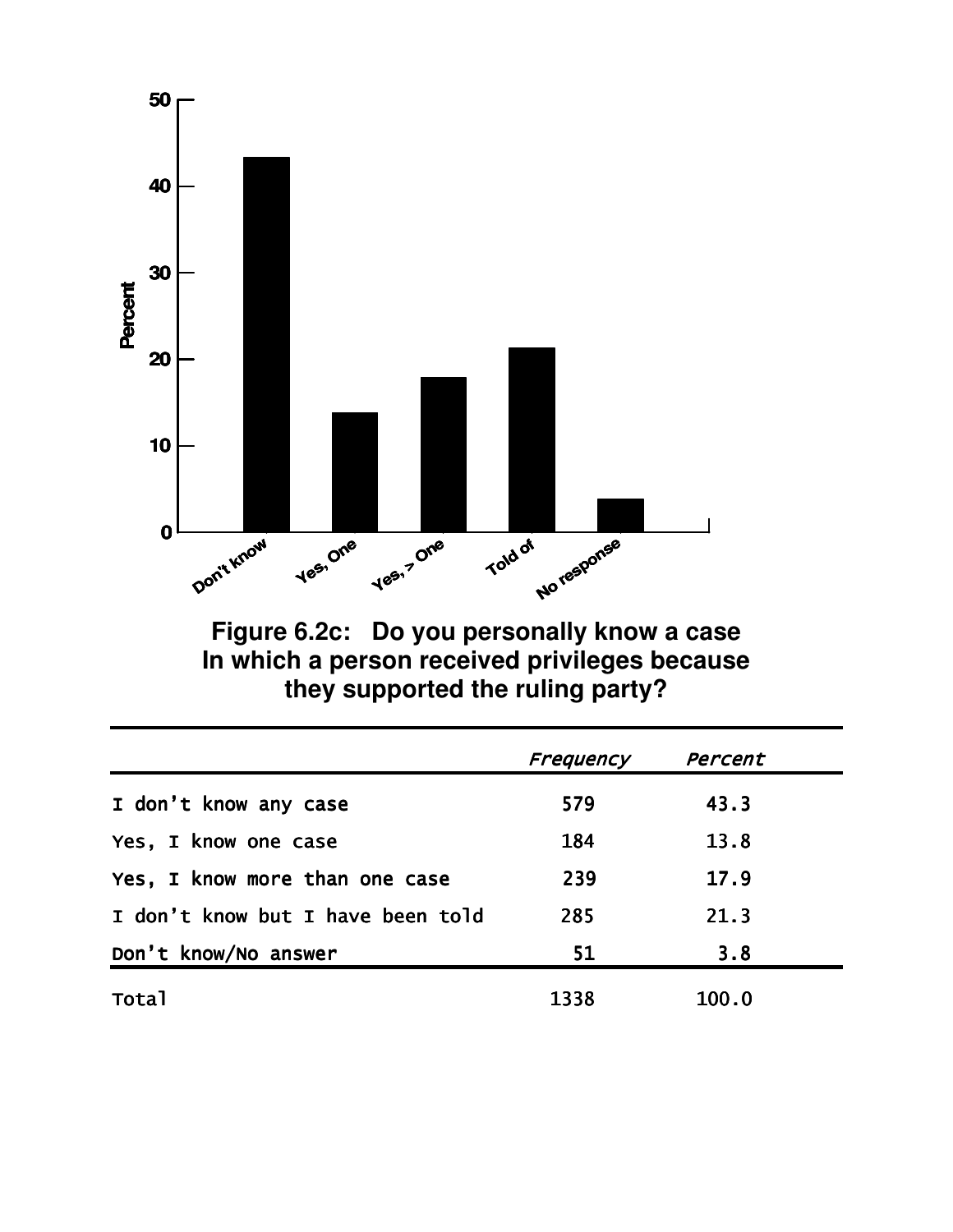

Figure 6.2d: If a relative of yours asked you what to do, because a public functionary insinuated it is necessary to pay a bribe in order to process things quickly, what would you recommend?

|                                | Frequency | Percent |
|--------------------------------|-----------|---------|
| Denounce bribe                 | 379       | 27.9    |
| Conduct business without bribe | 563       | 42.1    |
| Pay bribe                      | 151       | 11.3    |
| Request bribe be lowered       | 48        | 3.6     |
| Nothing                        | 133       | 9.9     |
| Don't know/No answer           | 70        | 5.2     |
| <b>Total</b>                   | 1338      | 100.0   |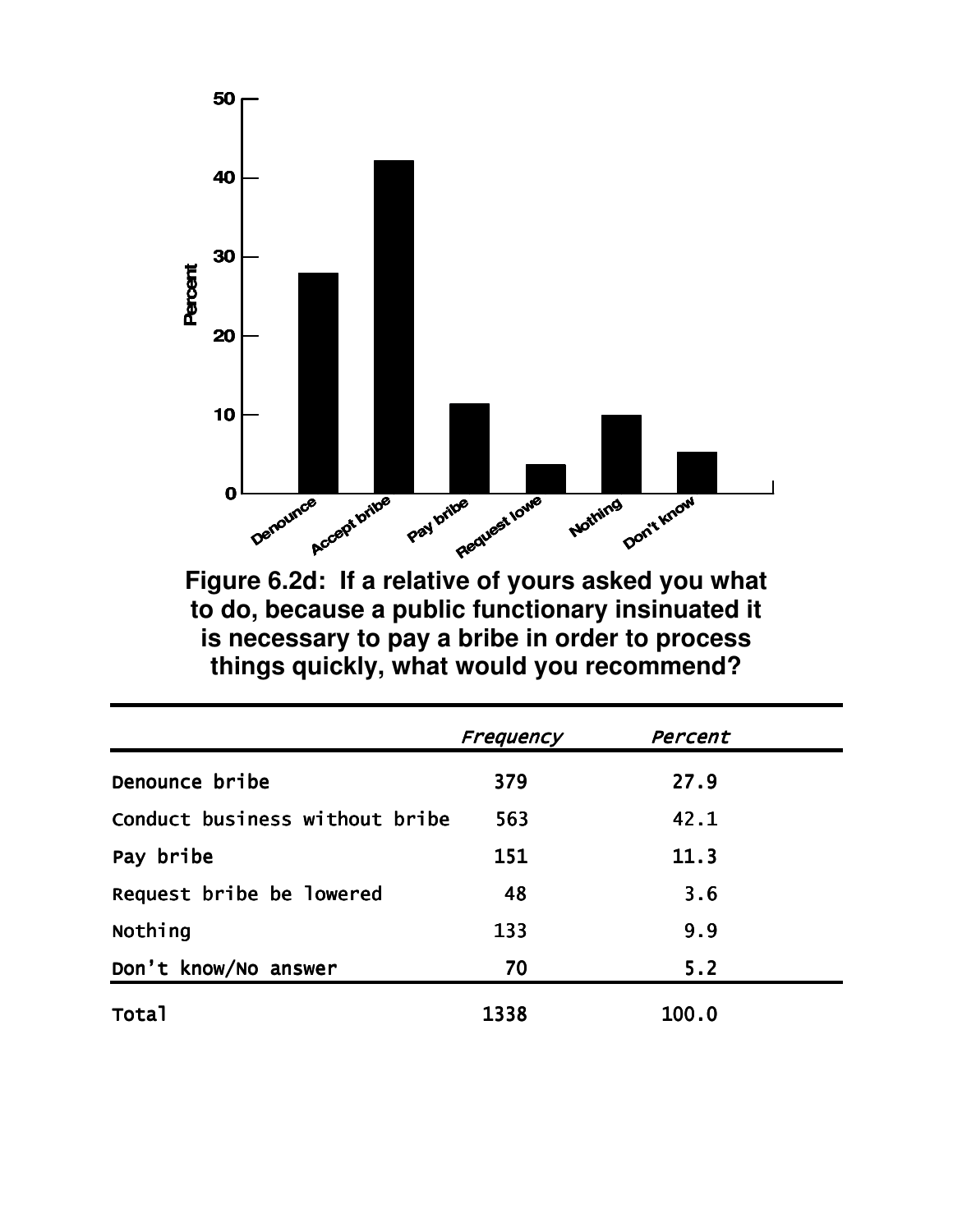

Figure 6.2e: If a foreign friend asked you about the probability of being able to bribe someone in a Ministry to get a contract or concession, what would you say?

|                                                                                                                                            | Frequency                              | Percent                                     |  |
|--------------------------------------------------------------------------------------------------------------------------------------------|----------------------------------------|---------------------------------------------|--|
| Very high probability<br>Quite high probability<br>Moderate probability<br>Low probability<br>Very low probability<br>Don't know/No answer | 332<br>241<br>343<br>140<br>174<br>108 | 24.8<br>18.0<br>25.8<br>10.5<br>13.0<br>8.1 |  |
| Total                                                                                                                                      | 1338                                   | 100.0                                       |  |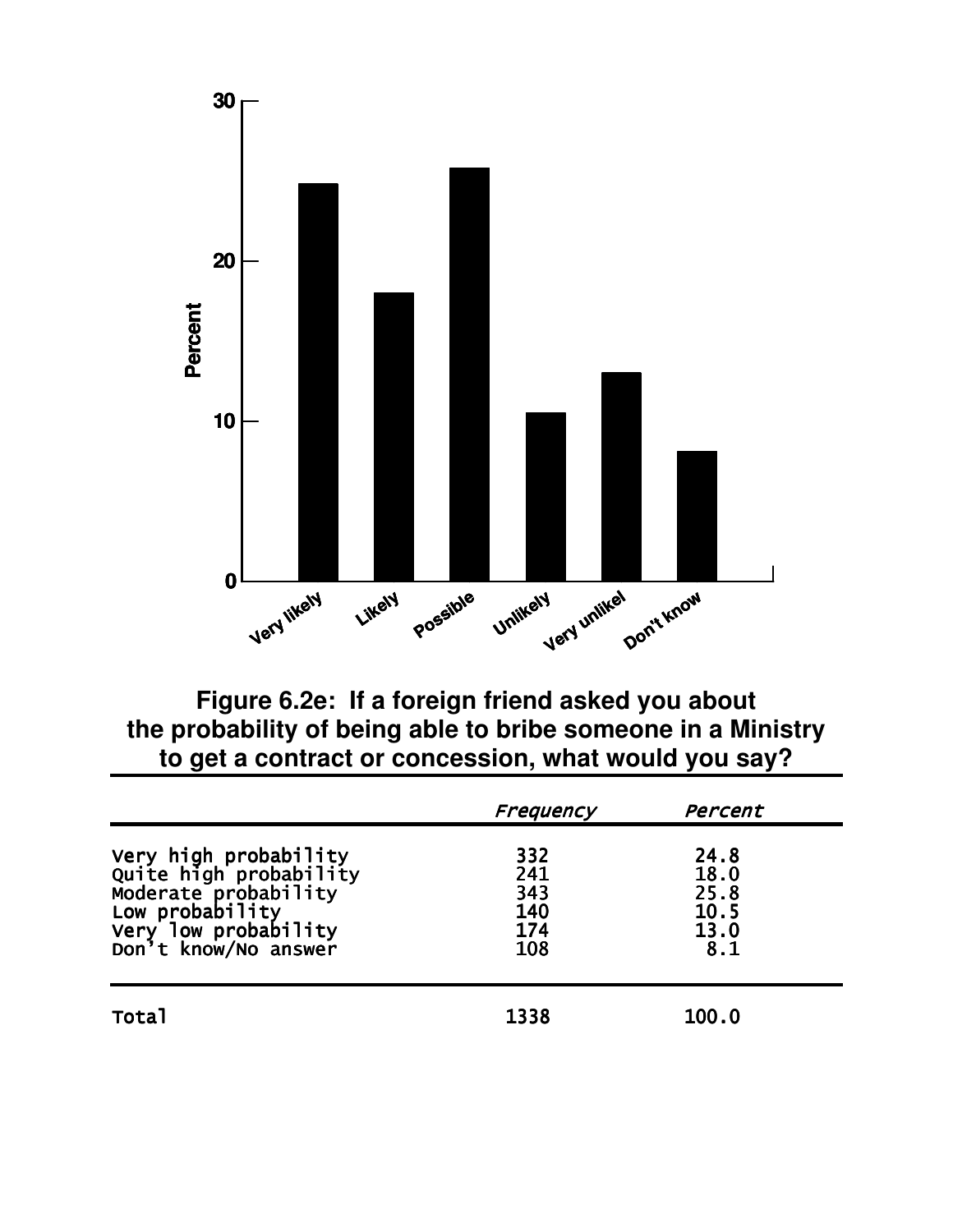

Figure 6.2f: If a foreign friend asked you about the<br>probability of being able to bribe the police in order to avoid being stopped, what would you say?

|                                                                                        | Frequency                           | Percent                                     |
|----------------------------------------------------------------------------------------|-------------------------------------|---------------------------------------------|
| Very likely<br>Likely<br>Possible<br>Unlikely<br>Very unlikely<br>Don't know/no answer | 575<br>291<br>253<br>71<br>85<br>63 | 43.0<br>21.7<br>$18.9$<br>5.3<br>6.4<br>4.7 |
| <b>Total</b>                                                                           | 1338                                | 100.0                                       |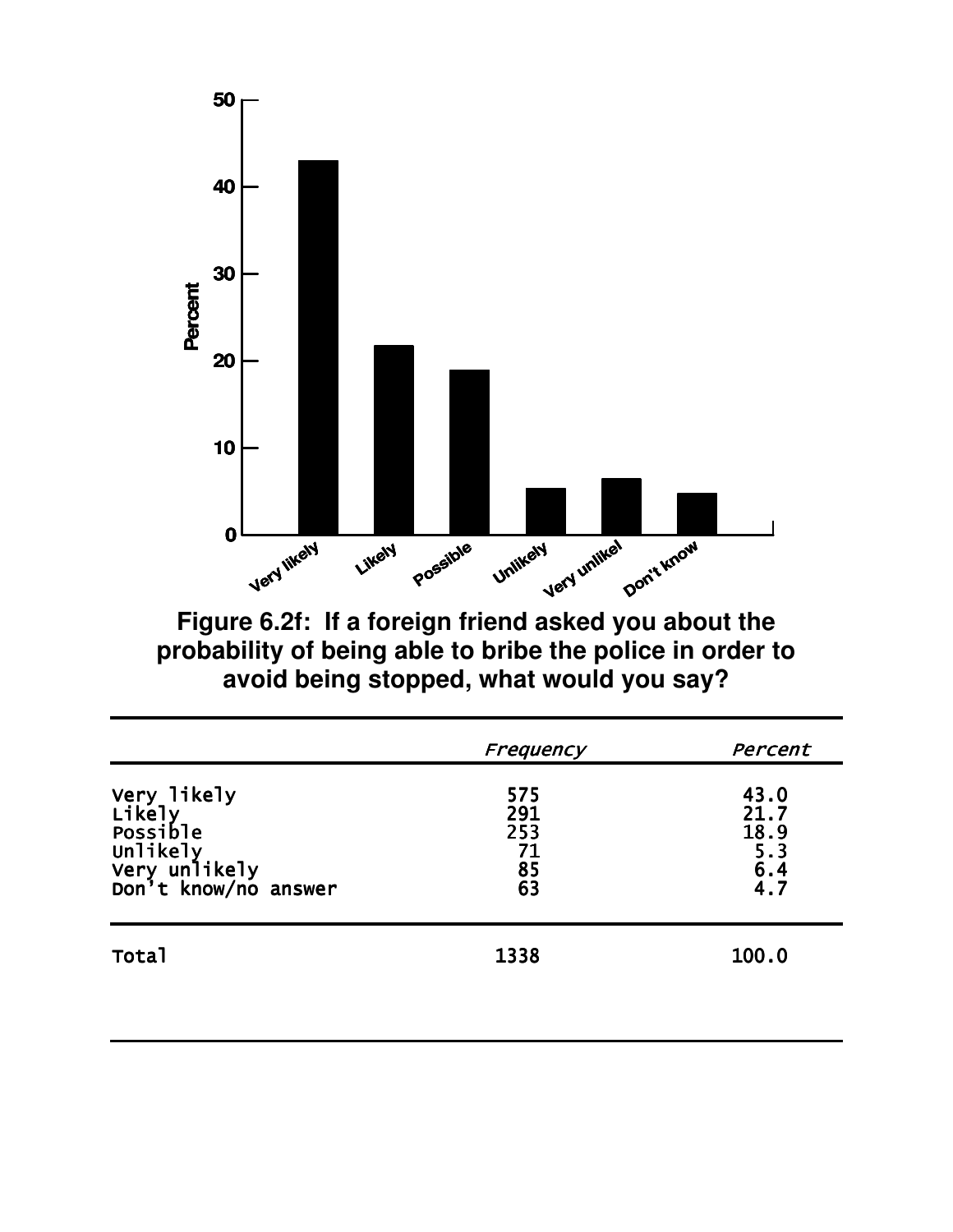

Figure 6.2g: If a foreign friend asked you about the probability of being able to bribe a judge to get a favourable sentence, what would you say?

|                                                                                        | Frequency                              | Percent                                      |
|----------------------------------------------------------------------------------------|----------------------------------------|----------------------------------------------|
| Very likely<br>Likely<br>Possible<br>Unlikely<br>Very unlikely<br>Don't know/no answer | 144<br>149<br>284<br>264<br>355<br>142 | 10.8<br>11.1<br>21.2<br>19.7<br>26.5<br>10.6 |
| Total                                                                                  | 1338                                   | 100.0                                        |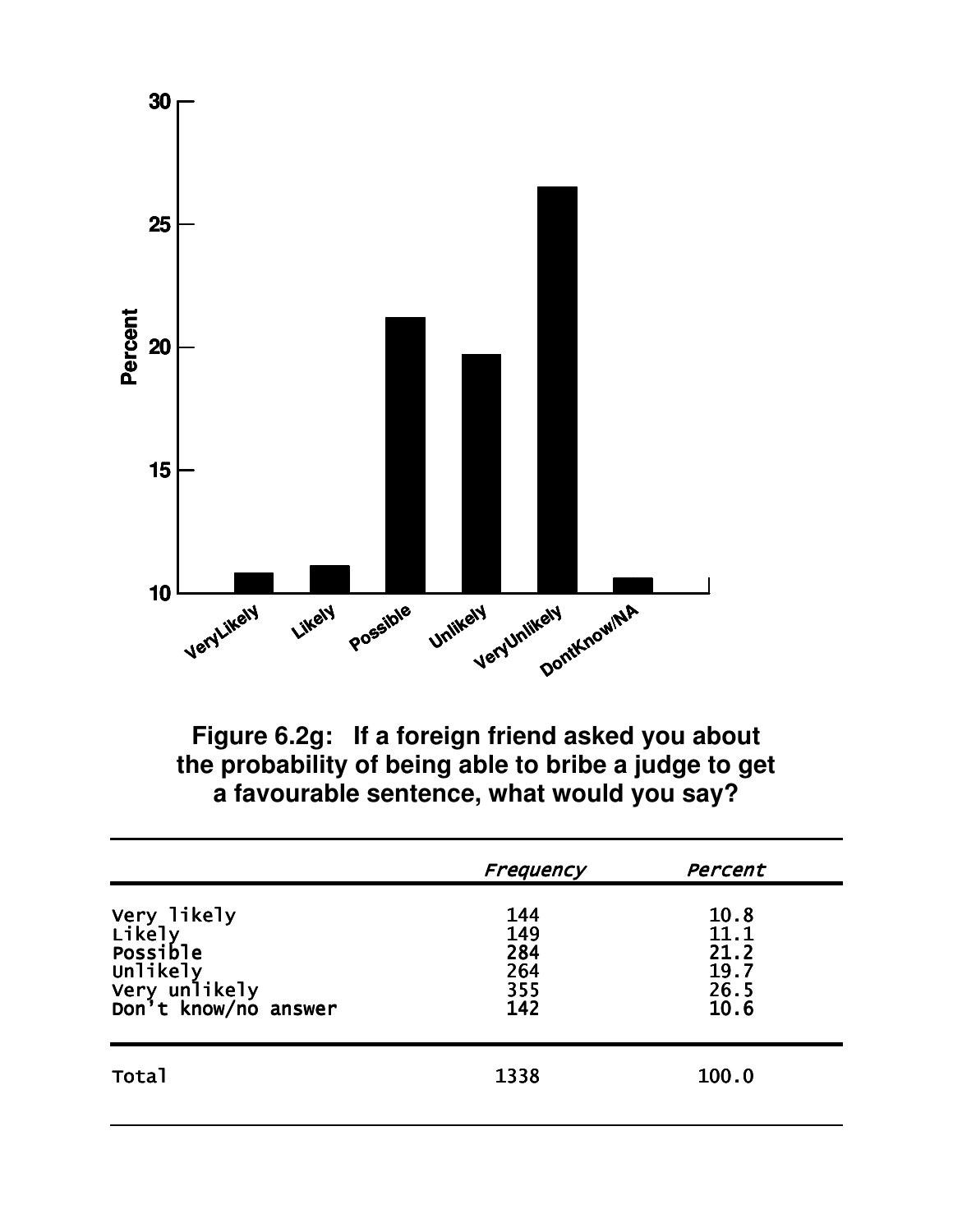

Figure 6.3a: "Would you say that administration of justice in Jamaica mainly favours the rich, or that administration of justice in Jamaica benefits most citizens equally?"

|                                                               | Frequency        | Percent             |  |
|---------------------------------------------------------------|------------------|---------------------|--|
| Favours rich<br>Benefits most equally<br>Don't know/No answer | 929<br>324<br>85 | 69.4<br>24.2<br>6.4 |  |
| Total                                                         | 1338             | 100.0               |  |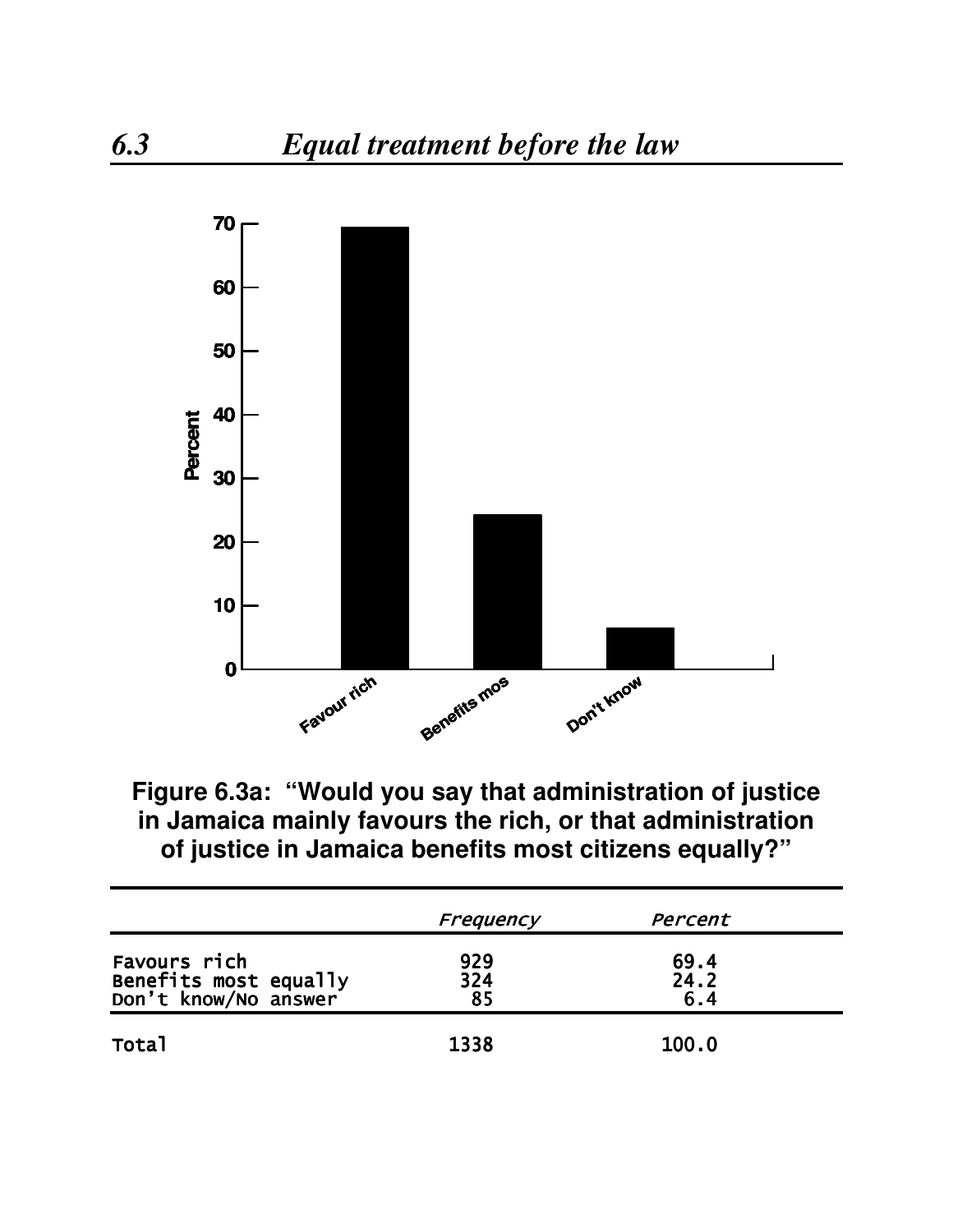

Figure 6.3b: "Would you say that the country is<br>governed for the benefit of a few powerful interests, or is it governed for the good of everyone?

|                          | Frequency | Percent |  |
|--------------------------|-----------|---------|--|
| A few powerful interests | 921       | 68.8    |  |
| Everyone                 | 348       | 26.0    |  |
| Don't know/No answer     | 69        | 5.2     |  |
| Total                    | 1338      | 100.0   |  |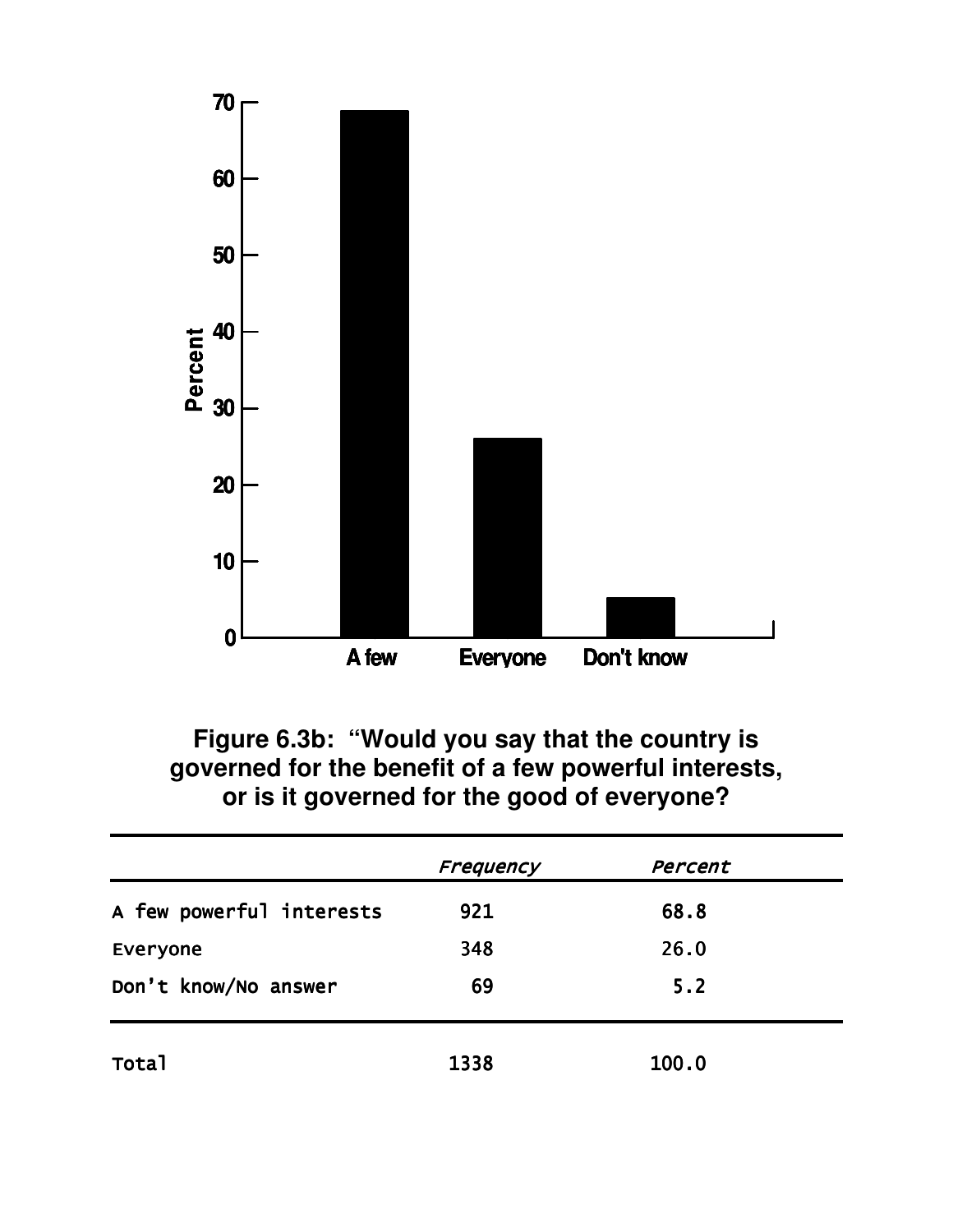# **DEMOCRATIC PARTICIPATION & CIVIC ENGAGEMENT**

The citizen, unlike the subject, is an active participant in the political input process - the process by which political *decisions are made.* Gabriel Almond and Sidney Verba, *The Civic Culture*, 1963, p. 117.

As Yale political scientist Robert Dahl pointed out fifty years ago in his classic *A Preface to Democratic Theory*, the common thread that runs through most historical definitions of 'democracy' is that it is a system in which "ordinary citizens exert a relatively high degree of control over leaders." (1956, p.3) A healthy democratic culture is necessarily a participatory culture – one in which the citizenry becomes actively 'engaged' with the social order in meaningful and self-empowering ways through voting and various forms of community and political participation, and in which citizens keep themselves and others well-informed as to the significance of public events via the available media of communication. Citizen participation and active media use are also important elements in building 'social capital' (Putnam 1993, 1995). The opposite of this state of affairs is disengagement, complacency, alienation, anomie, indifference, passivity, powerlessness – all of which work against democracy, and against social capital.

To what extent do Jamaicans actively engage with the larger community through various forms of participation and media use? In the July-August 2006 national survey, we asked questions about involvement in 18 types of conventional and non-conventional participation other than voting (for voting, see section 8 below), and also about exposure to current events via print and electronic media, and casual conversation with others. The national findings are summarized in Table 7.1 and Figure 7.2.

Other than voting (see section 8), the most common forms of political participation through which Jamaicans interface with their political system--and which they report having engaged in at least once--are attendance at political meetings and election rallies (38%), persuading others to vote (32.4%), contacting a local government official on a community problem (31.5%), contacting a central government official on a community problem (24.4%), joining a political party (22.6%), participating in a peaceful march or demonstration (20.1%), and working for a party or candidate in an election (18.5%).

Note that that these most frequent citizen participatory behaviours are all 'conventional' ones, and that the more dramatic, nonconventional behaviours that usually attract media attention are in actuality the least frequent ones – namely, blocking traffic in protest, violent marches and demonstrations, organized strikes and boycotts, and sending petitions and letters of protest to poliical leaders The picture of the reality of Jamaicans' participation in public affairs that mass print and electronic media project is therefore (perhaps inevitably, owing to their inherent sensationalistic bias) a distorted one, which exaggerates the relatively infrequent nonconventional behaviours, and minimizes--as less dramatic and newsworthy--the more conventional forms, which are in reality the most common forms of political engagement.

With respect to media use (Figure 7.2), Jamaicans' principle sources of information about current events are, in order of frequency of use: TVJ, word-of-mouth, CVM, RJR, the Gleaner, Fame FM, the Observer, internet, Power 106, and Hot 102. As is typical by international comparison, televised news clearly prevails as the chief medium of information and images on civic affairs, followed by the most popular newspapers and radio stations. One interesting cultural feature, somewhat less typical, is the continuing prominence of "word-of-mouth" as a major source of current affairs information.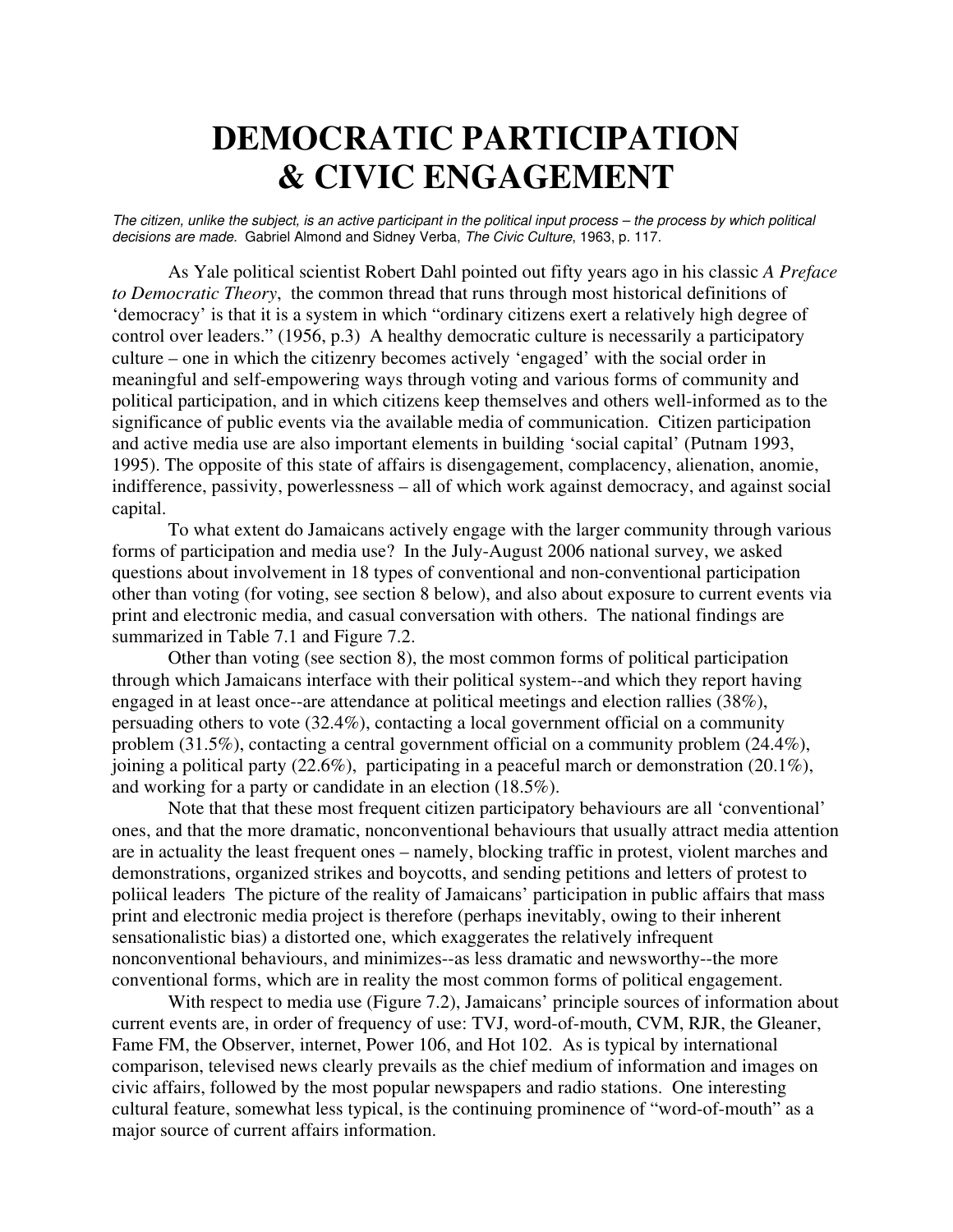### **Table 7.1: Levels of citizen involvement in 18 types of conventional and non-conventional political participation other than voting**

| <b>Form of Political Participation</b>                 |                       | <b>Frequency</b> | <b>Percent</b> |  |
|--------------------------------------------------------|-----------------------|------------------|----------------|--|
|                                                        |                       | 302              | 22.6           |  |
| Have you ever<br>joined a political party?             | Yes<br>N <sub>o</sub> | 1012             | 75.6           |  |
|                                                        |                       |                  |                |  |
| Worked for a party or a                                | Yes                   | 247              | 18.5           |  |
| candidate in an election?                              | N <sub>o</sub>        | 1075             | 80.3           |  |
| Attended a political meeting                           | Yes                   | 509              | 38.0           |  |
| or an election rally?                                  | N <sub>O</sub>        | 811              | 60.6           |  |
| Attempted to persuade                                  | Yes                   | 434              | 32.4           |  |
| others to vote?                                        | N <sub>o</sub>        | 886              | 66.2           |  |
| Written a letter to a                                  | Yes                   | 63               | 4.7            |  |
| newspaper on a political issue?                        | N <sub>o</sub>        | 1257             | 93.9           |  |
| Phoned in to contribute your<br>comments to a radio or |                       |                  |                |  |
| television talk show, on a                             | Yes                   | 101              | 7.5            |  |
| political issue?                                       | N <sub>O</sub>        | 1221             | 91.3           |  |
| Contributed your comments                              |                       |                  |                |  |
| to an internet 'blog' on a                             | Yes                   | 64               | 4.8            |  |
| political issue?                                       | N <sub>O</sub>        | 1261             | 94.5           |  |
| Personally sent a letter or                            |                       |                  |                |  |
| message of protest, or support,                        | Yes                   | 83               | 6.2            |  |
| to a political leader?                                 | N <sub>O</sub>        | 1240             | 92.7           |  |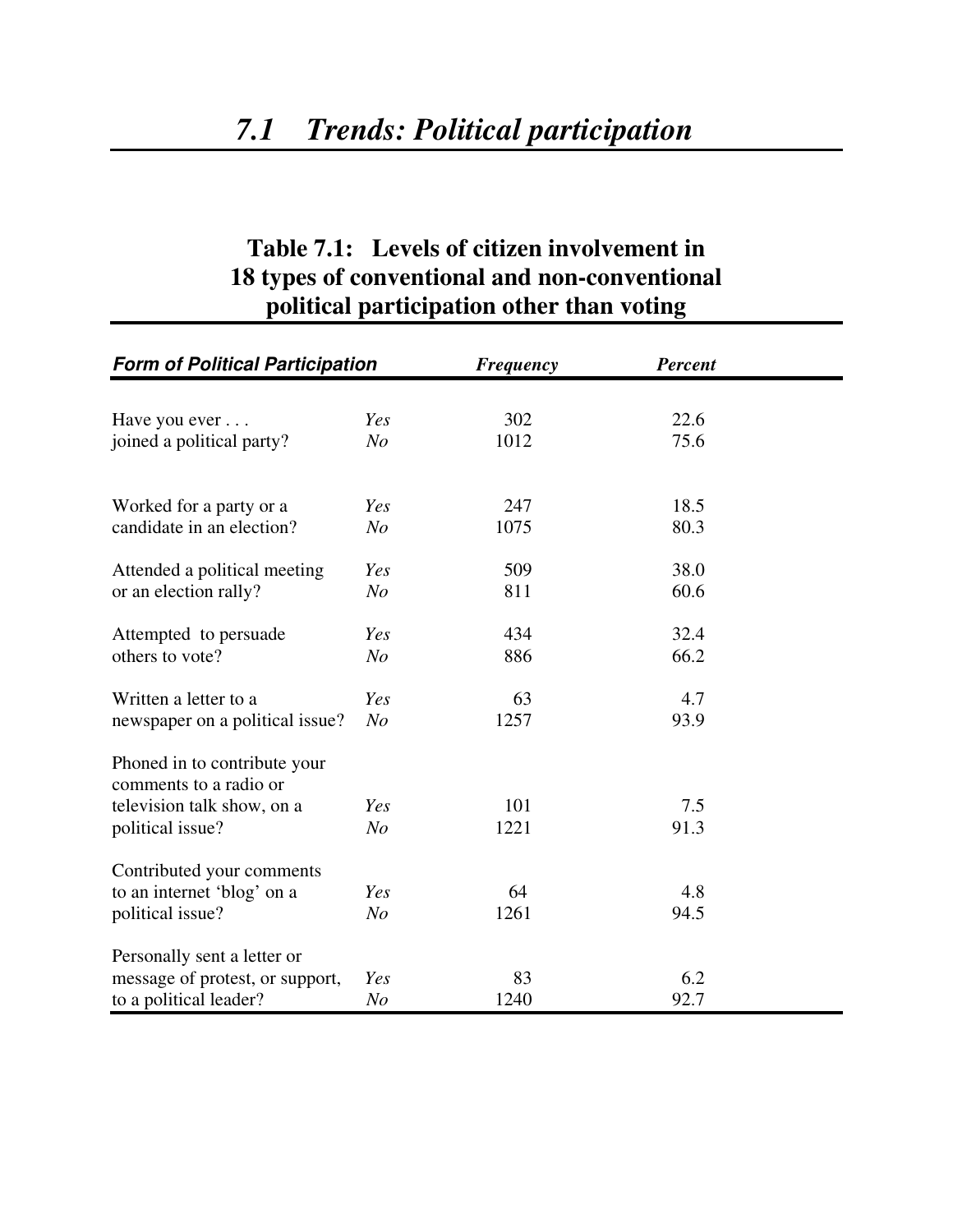(cont.)

| <b>Form of Political Participation</b>  |                | <b>Frequency</b> | <b>Percent</b> |  |
|-----------------------------------------|----------------|------------------|----------------|--|
|                                         |                |                  |                |  |
| Contacted a <i>local</i> government     |                |                  |                |  |
| official or politician, to seek         |                |                  |                |  |
| help with a <i>personal</i> problem     | Yes            | 243              | 18.2           |  |
| you or your family had?                 | N <sub>o</sub> | 1077             | 80.5           |  |
| Contacted a <i>central</i> gov't        |                |                  |                |  |
| official or politician, to seek         |                |                  |                |  |
| help with a <i>personal</i> problem     | Yes            | 247              | 18.5           |  |
| you or your family had?                 | N <sub>O</sub> | 1075             | 80.3           |  |
|                                         |                |                  |                |  |
| Contacted a <i>local</i> gov't official |                |                  |                |  |
| or politician, on some general          | Yes            | 422              | 31.5           |  |
| community problem?                      | N <sub>o</sub> | 904              | 67.6           |  |
| Contacted a <i>central</i> gov't        |                |                  |                |  |
| official or politician, on some         | Yes            | 326              | 24.4           |  |
| general <i>community</i> problem?       | N <sub>O</sub> | 999              | 74.7           |  |
|                                         |                |                  |                |  |
|                                         | Yes            | 165              | 12.3           |  |
| Signed a petition?                      | $N_{O}$        | 1156             | 86.4           |  |
|                                         |                |                  |                |  |
|                                         | Yes            | 104              | 7.8            |  |
| Blocked traffic in protest?             | N <sub>o</sub> | 1220             | 91.2           |  |
| Participated in an organized            | Yes            | 182              | 13.6           |  |
| 'strike'?                               | $N_{O}$        | 1145             | 85.6           |  |
|                                         |                |                  |                |  |
| Participated in an organized            | Yes            | 118              | 8.8            |  |
| 'boycott'?                              | N <sub>O</sub> | 1204             | 90.0           |  |
|                                         |                |                  |                |  |
| Participated in a peaceful              | Yes            | 267              | 20.1           |  |
| march or public demonstration?          | N <sub>O</sub> | 1060             | 79.7           |  |
| Participated in a march                 |                |                  |                |  |
| or public demonstration                 | Yes            | 65               | 4.9            |  |
| that involved some violence?            | N <sub>O</sub> | 1255             | 93.8           |  |
|                                         |                |                  |                |  |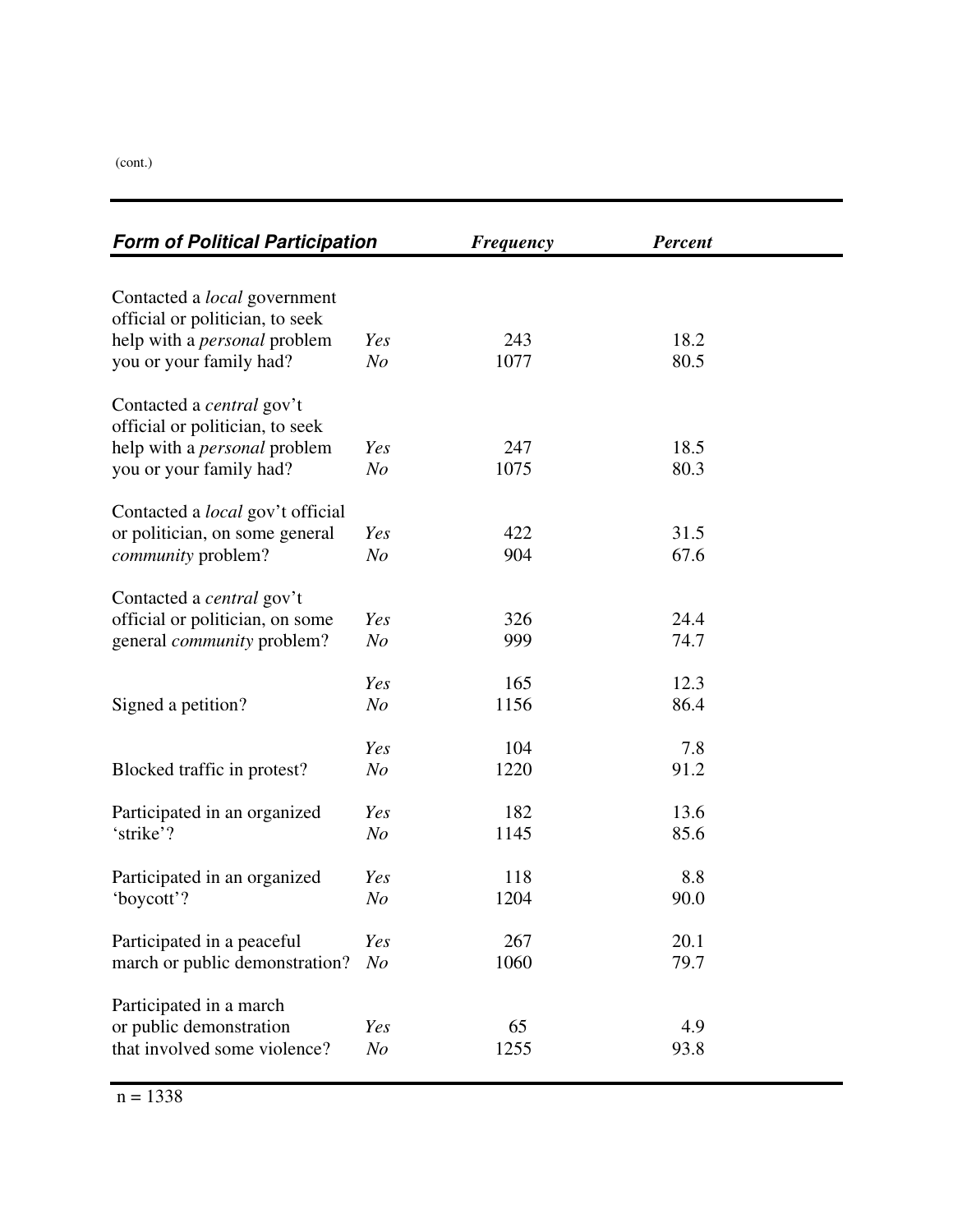**Fig. 7.2: Media Sources of "News and Information" (% who report exposure to "current events" via this medium either "every day" or "3-4 times a week")**

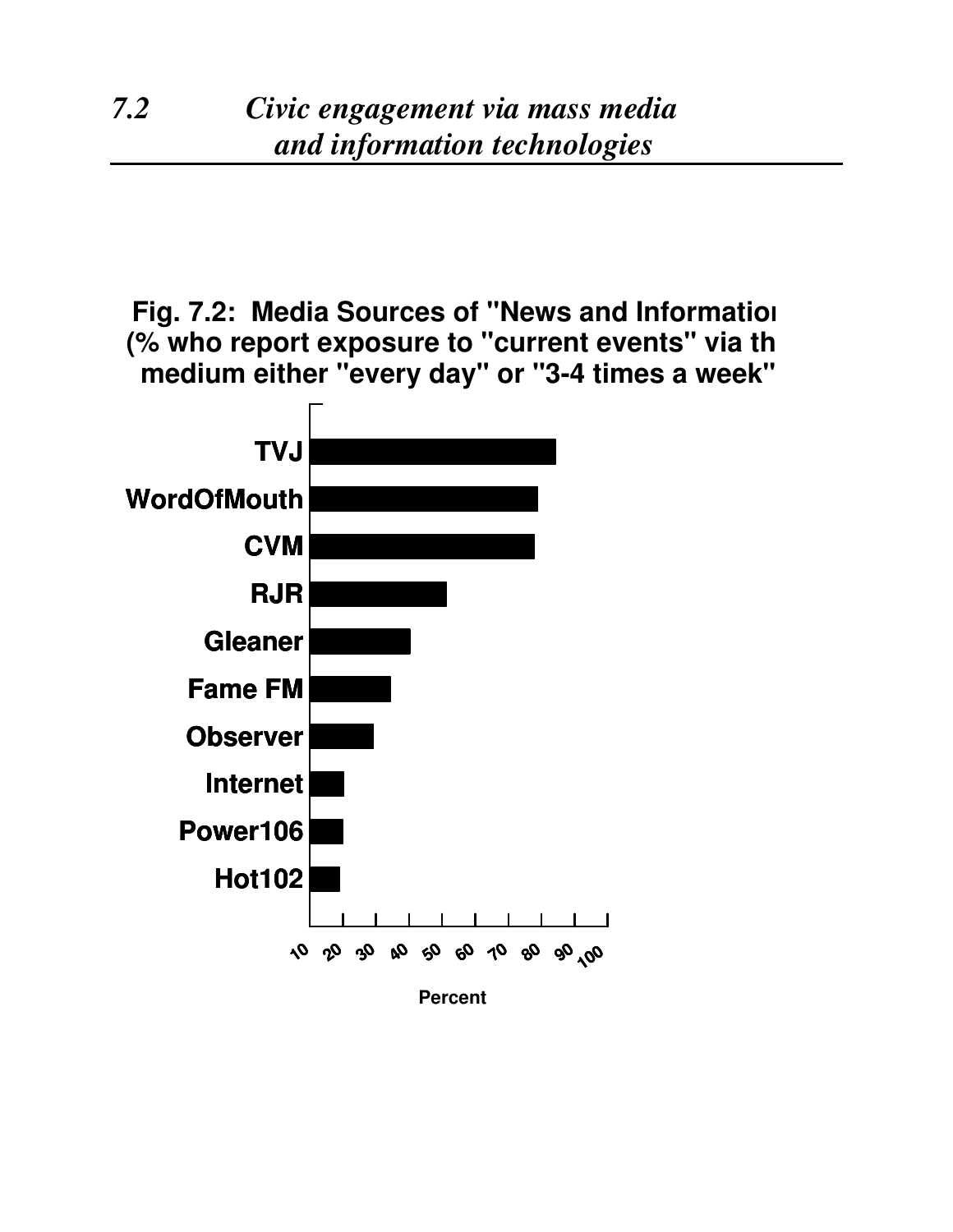## **LEADERSHIP, PARTY, AND ELECTORAL PREFERENCES**

Jamaicans' orientations to political leadership can be usefully summarized in terms of three overlapping areas: (1) their views of the relative effectiveness of past and present national *leaders*, (2) their *party* preferences, and (3) their *electoral* preferences and voting behaviour. The July-August 2006 national survey posed relevant questions in each of these areas.

Citizen views of prominent national 'leaders' typically reflect something more than just a simple preference for who should lead. They are, beyond that, often symbolic of a broader sense of shared national identity, of particular group, class, and ethnic identities, and of national goals and aspirations over time. As Murray Edelman eloquently observed in *Constructing the Political Spectacle*, national leaders typically "personify a range of fears and hopes". In that symbolic role they become visible signs "of competence, evil, nationalism, future promise, and other virtues and vices and so help introduce meaning into a confusing political world".(1986, p. 37) Moreover, as Harold Lasswell (1960) first noted in his *Psychopathology and Politics,* and Robert Lane (1969) later elaborated in *Political Thinking and Consciousness: The Private Life of the Political Mind.*, when individuals hold intense opinions about national political leaders (whom they usually have not met personally) as abstracted objects located above their sense of self, a quasitherapeutic process of emotional displacement is in fact occurring in which citizens' private dispositions are being displaced onto symbolic leaders and rationalized as "political opinions" and "leadership preferences."

The July-August 2006 Leadership and Governance survey explored Jamaicans' comparative evaluations of a variety of past and present leaders, asking respondents to rate 20 national leaders in all. A "prominent national leader with substantial political influence" was defined broadly to encompass both persons who formally hold political office, and also those who substantially influence national opinion/events/goals without formally occupying a political office (historical examples of which include persons like M. K. Gandhi, Martin Luther King, Bob Marley.) The list was necessarily incomplete, owing to limitations of survey space, but a reasonable range of prominent national leaders, past and present, was nevertheless sampled.

Of the 20 listed leaders, the most highly-regarded, those whose average "approval" ratings are in the 80%-90% range, include (in order or preference) Marcus Garvey, Norman Manley, Bob Marley, Michael Manley, Alexander Bustamante, and Portia Simpson Miller. 'Moderately popular' leaders, with ratings in the 50-80% range, include Hugh Shearer, David Sangster, P.J.Patterson, Desmond McKensie, and Edward Seaga. 'Less popular' leaders, with ratings below 50%, include Karl Blythe, Peter Phillips, Robert Pickersgill, Pearnel Charles, Audley Shaw, Bruce Golding, Maxine Henry-Wilson, Omar Davies, and K.D.Knight.

Other leadership-related questions looked at gender preference, and performance evaluations (as of July 2006) of the current and previous prime ministers. When asked whether they agree with the statement "Generally speaking, men make better political leaders than women," 85.4% disagree, with only 9.2% agreeing and 3.4% strongly agreeing with the statement. Admittedly this is a rather "politically correct" question, and thus potentially subject to social desirability bias, so it is hard to gauge whether more subtle latent gender prejudices may be lurking beneath the surface. However it does at least indicate, in terms of the dominant surface norms in Jamaican society, that attitudinal barriers to leadership participation by women are less than overwhelming and apparently surmountable.

With respect to leadership performance ratings as prime minister, as of July 2006, 69.3% said they "approve of the current national government as headed by Prime Minister Portia Simpson-Miller", which is somewhat higher than the 49.3% who, at the same point in time, said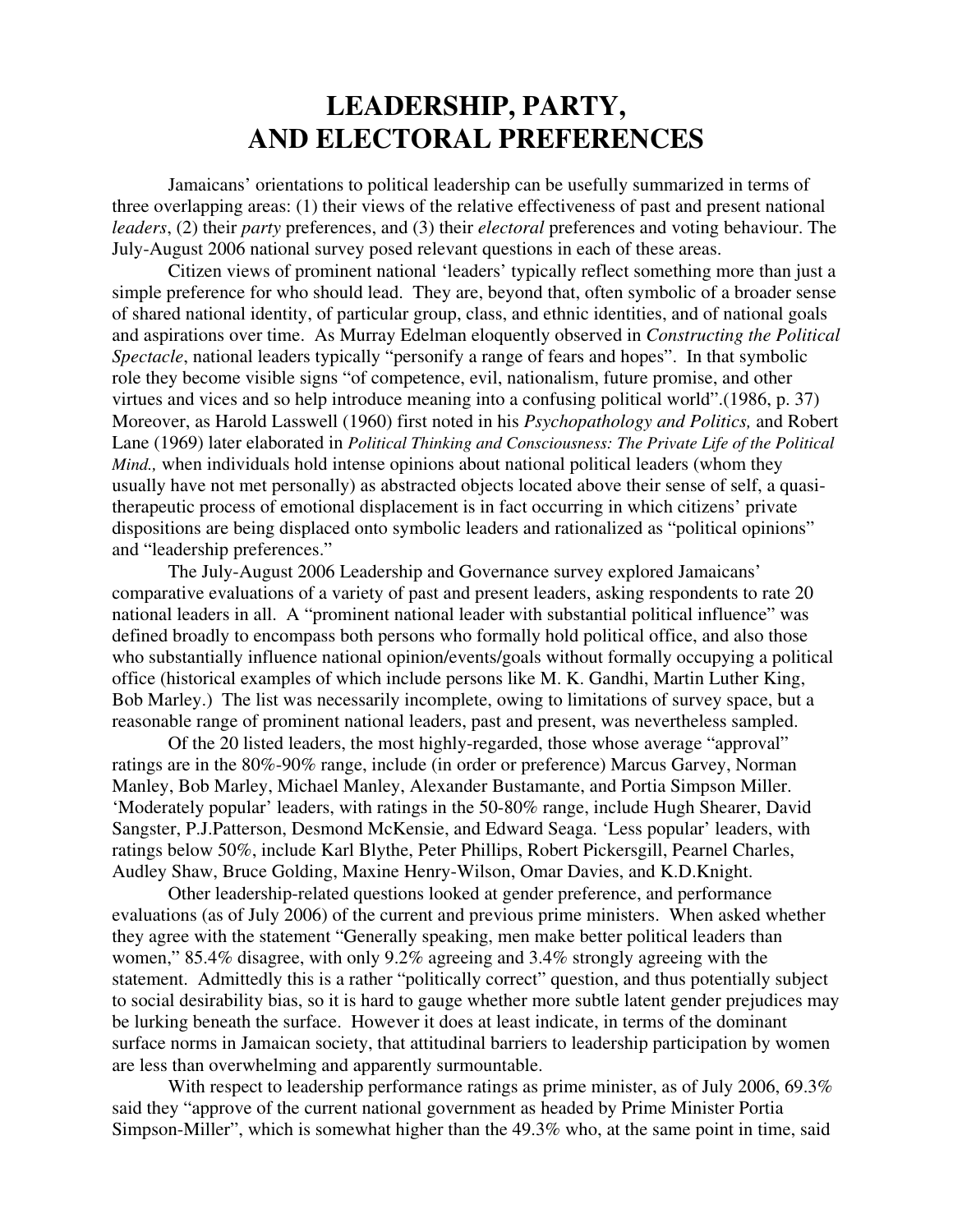they approved of the previous government under P.J. Patterson.

With respect to Jamaicans' party preferences (again, as of July 2006), 35.2% indicated a preference for the PNP as the party that "would do the best job of governing Jamaica at this time", compared with 17.3 % who preferred the JLP as the most capable of governing. However fully 41.9% (a figure notably higher than support levels for either party) indicated that they were "undecided" at that point, suggesting considerable potential electoral uncertainty as to party support leading into the next election, and perhaps also a degree of dissatifaction and disengagement from the two-party system generally, constituting what Walter Dean Burnham (1979) has termed a "latent party of abstainers" (or "latent party of nonvoters"). In terms of party image, 30.9% said they had a "favourable" and 51.4% said they had an "unfavourable" image of JLP, whereas for PNP the figures were much more encouraging, with 45.7% holding a "favourable" and 38.9 holding and "unfavourable" opinion of the party.

In terms of Jamaicans' electoral preferences, as of July 2006, 39.4% of the respondents reported that they would "probably" or "definitely" vote for PNP in the coming election, whereas 17.2% indicated they would "probably" or "definitely" vote for JLP, with another 17.7% saying they either would not vote or were not eligible. We also asked respondents about their longerterm trends with respect to party voting patterns in elections. When asked, "Thinking back to the times you've voted in the past…how did you vote?", 24.4% reported that they "always" vote for PNP, 10.5% said they "usually" vote for PNP, 8.7% said the "always" vote for JLP,and 6.7% said they "usually" vote for JLP, with another 10.8 indicating they had voted for "both". This still leaves 38.9% in the Don't Know / No Answer category – a figure larger than the "always" plus the "usually" responses for either of the two parties, again suggestive of the "latent party of abstainers/nonvoters" trend.

When asked about their voting in the previous national election in 2002, 62.4% indicated that they were enumerated to vote, and 27.1% that they were not enumerated, in the previous election. 47.2% indicated that they voted in that election, 26.2% that they did not, and another 26.5% didn't remember, were unsure, or refused.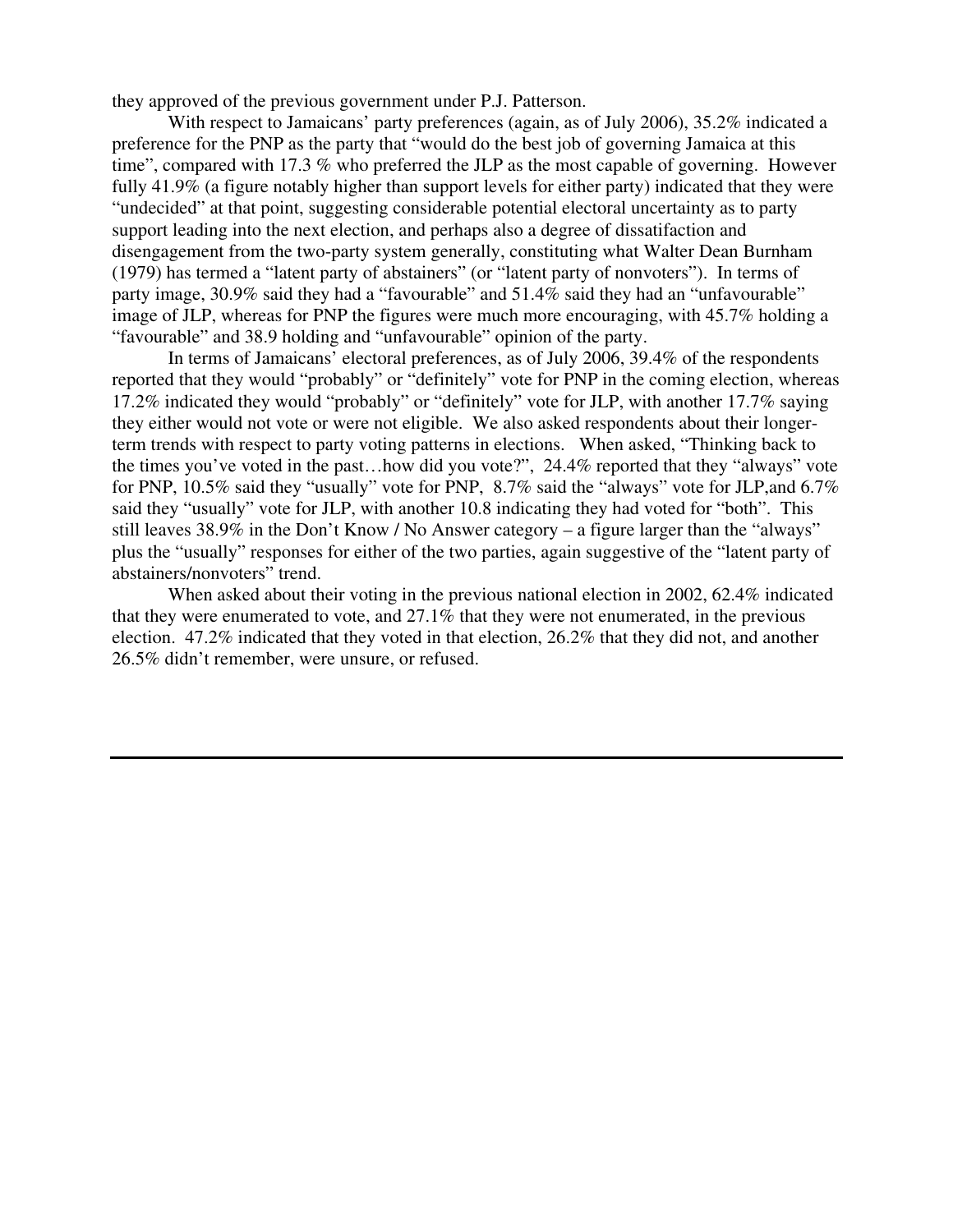**Fig. 8.1a: Ratings of past & present "national leaders" (% who say they have a "favourable opinion of the leadership qualities of . . .)"**

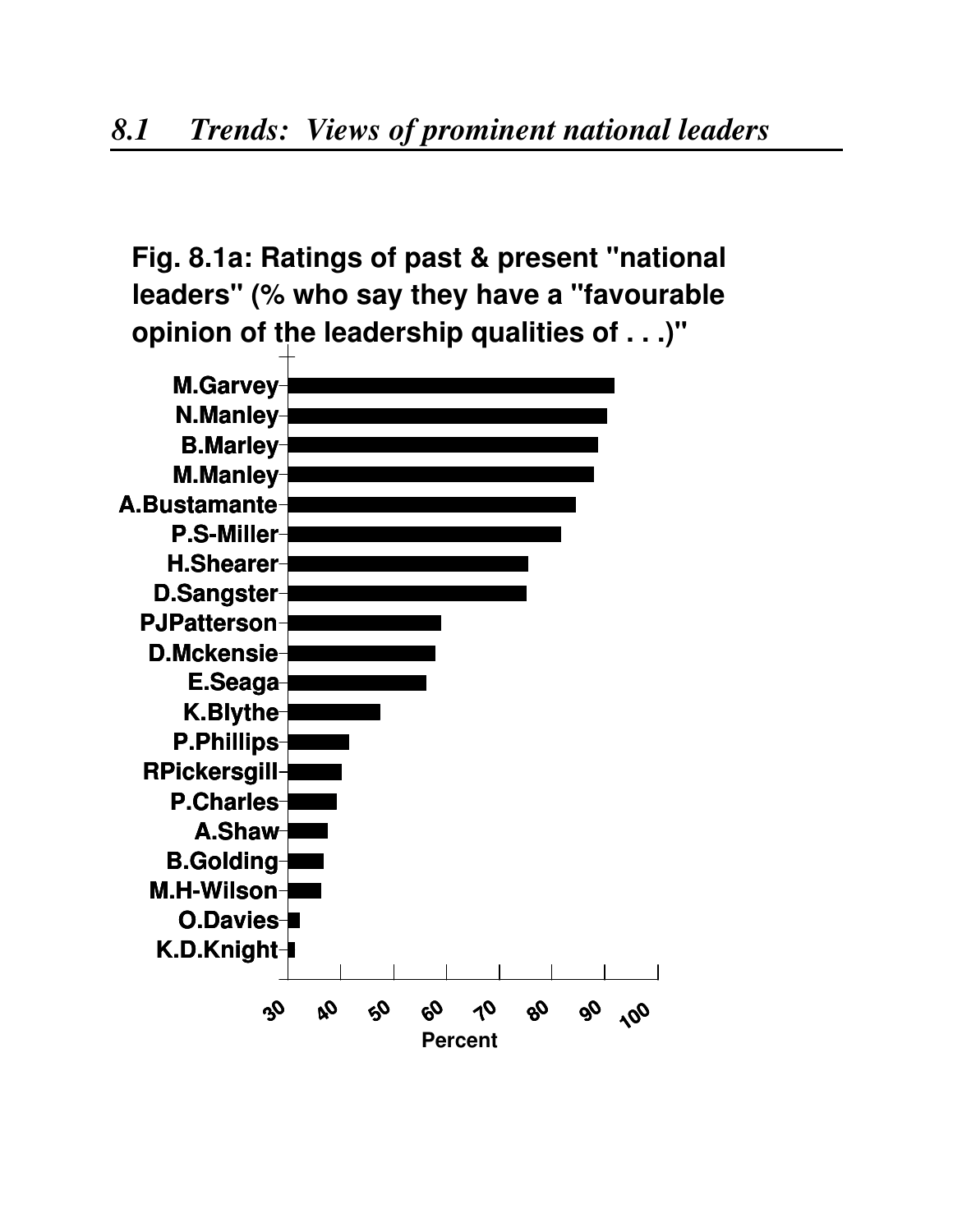

Figure 8.1b: "Generally speaking, men make better<br>political leaders than women..."

|                      | Frequency | Percent |  |
|----------------------|-----------|---------|--|
| Strongly agree       | 46        | 3.4     |  |
| Agree                | 123       | 9.2     |  |
| Disagree             | 531       | 39.7    |  |
| Strongly disagree    | 611       | 45.7    |  |
| Don't know/No answer | 27        | 2.0     |  |
| Total                | 1338      | 100.0   |  |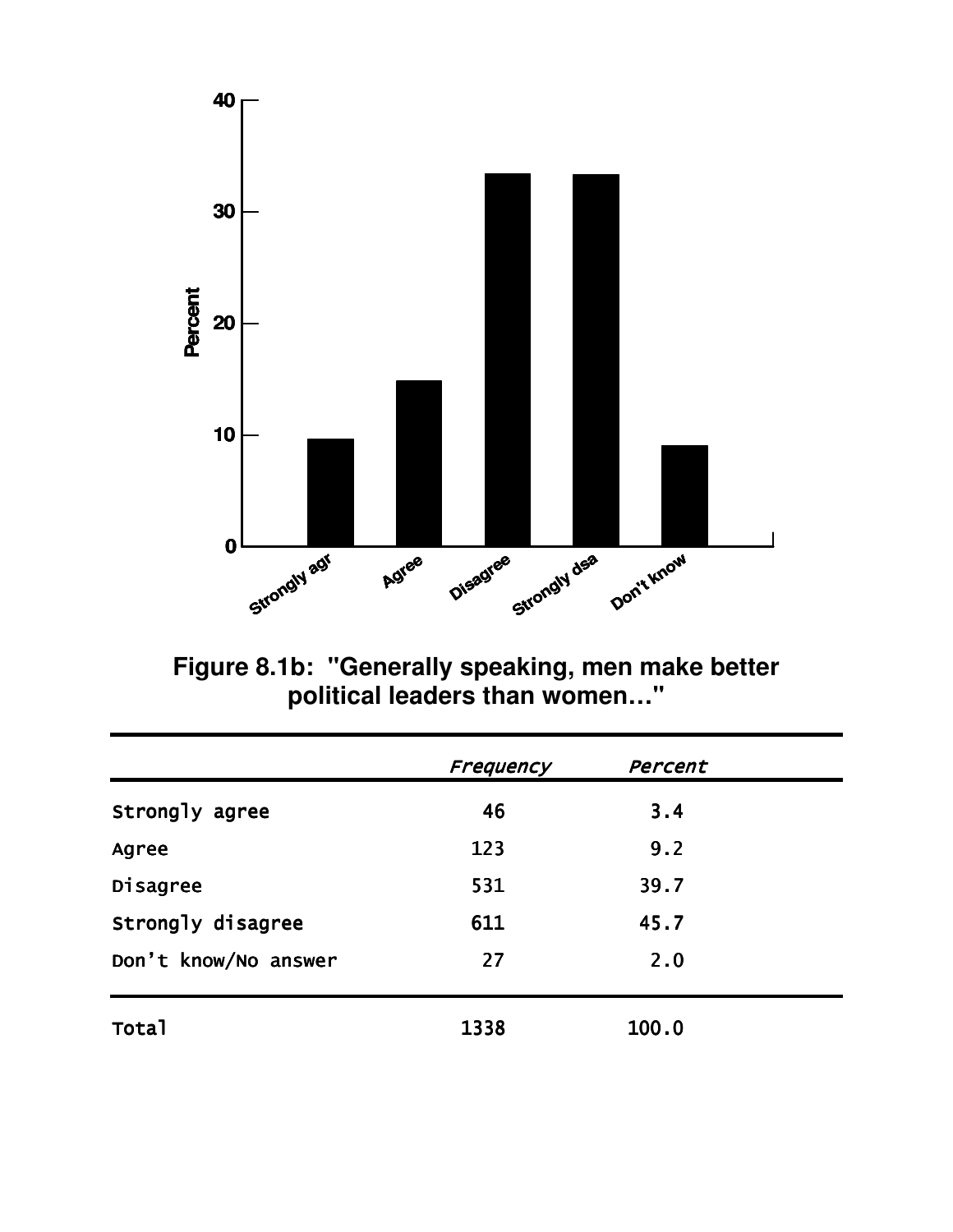

Figure 8.1c: "Do you approve or disapprove of<br>the current national government as headed by<br>Prime Minister Portia Simpson-Miller?"

|                      | Frequency | Percent |  |
|----------------------|-----------|---------|--|
| Approve              | 927       | 69.3    |  |
| Disapprove           | 256       | 19.1    |  |
| Don't know/No answer | 155       | 11.6    |  |
| Total                | 1338      | 100.0   |  |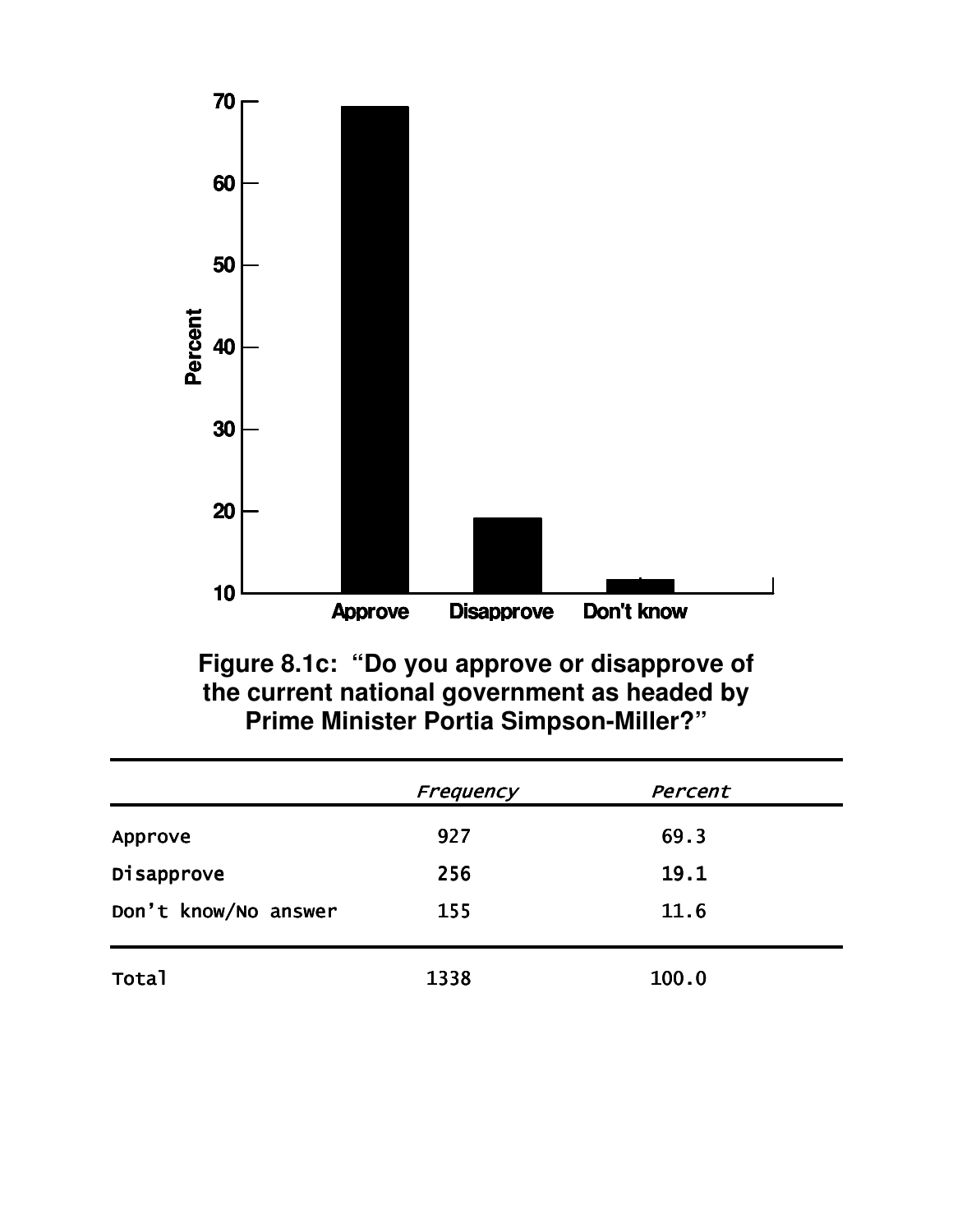

Figure 8.1d: "Did you approve or disapprove of the national government as headed by the<br>previous Prime Minister P.J. Patterson?"

|                      | Frequency | Percent |  |
|----------------------|-----------|---------|--|
| Approve              | 660       | 49.3    |  |
| Disapprove           | 549       | 41.0    |  |
| Don't know/No answer | 129       | 9.6     |  |
| <b>Total</b>         | 1338      | 100.0   |  |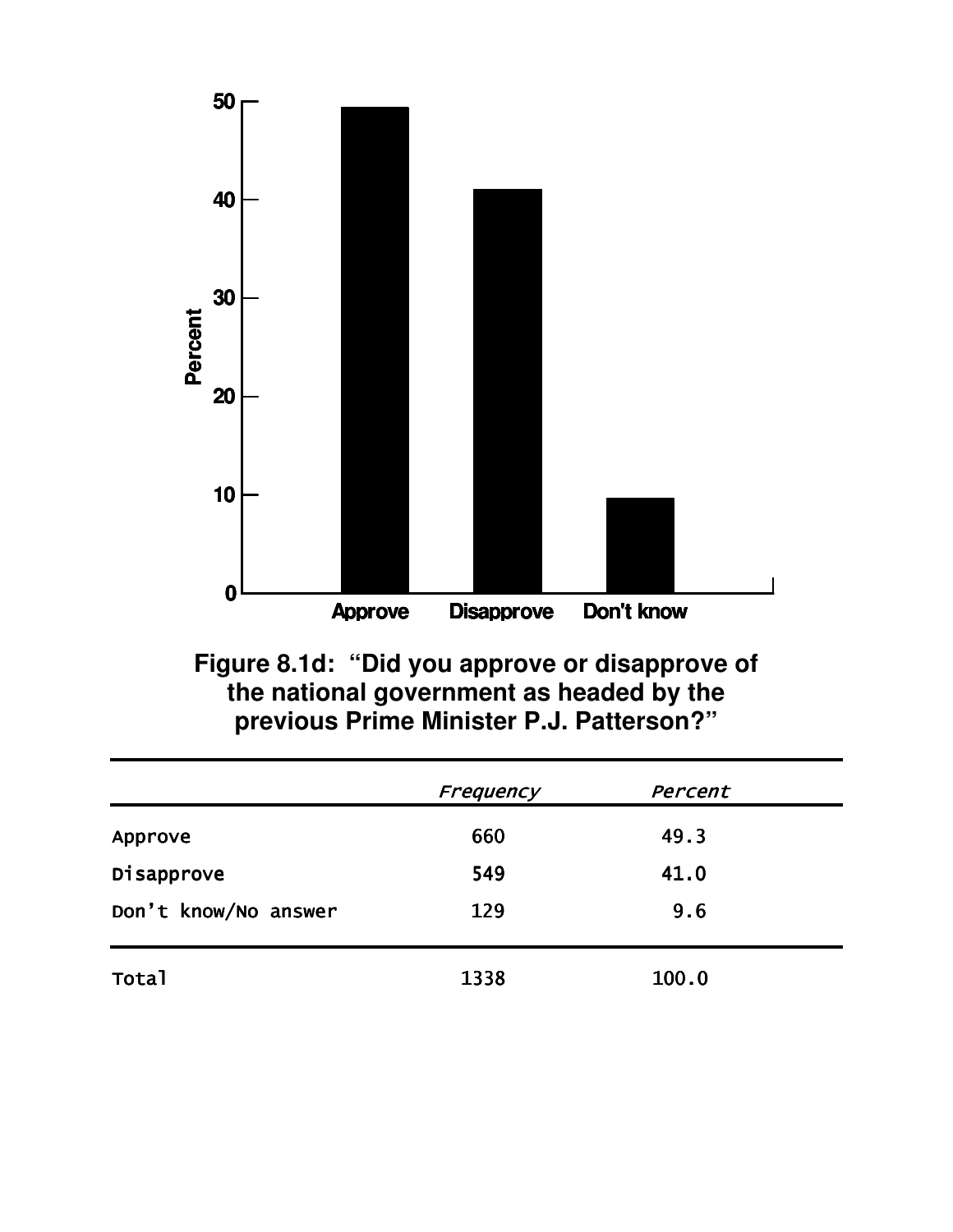

**Figure 8.2a: "Which of the two major political parties do you think would do the best job of governing Jamaica at this time?"**

|                      | Frequency | Percent |  |  |
|----------------------|-----------|---------|--|--|
| <b>JLP</b>           | 231       | 17.3    |  |  |
| <b>PNP</b>           | 471       | 35.2    |  |  |
| Undecided            | 560       | 41.9    |  |  |
| Don't know/No answer | 76        | 5.7     |  |  |
| Total                | 1338      | 100.0   |  |  |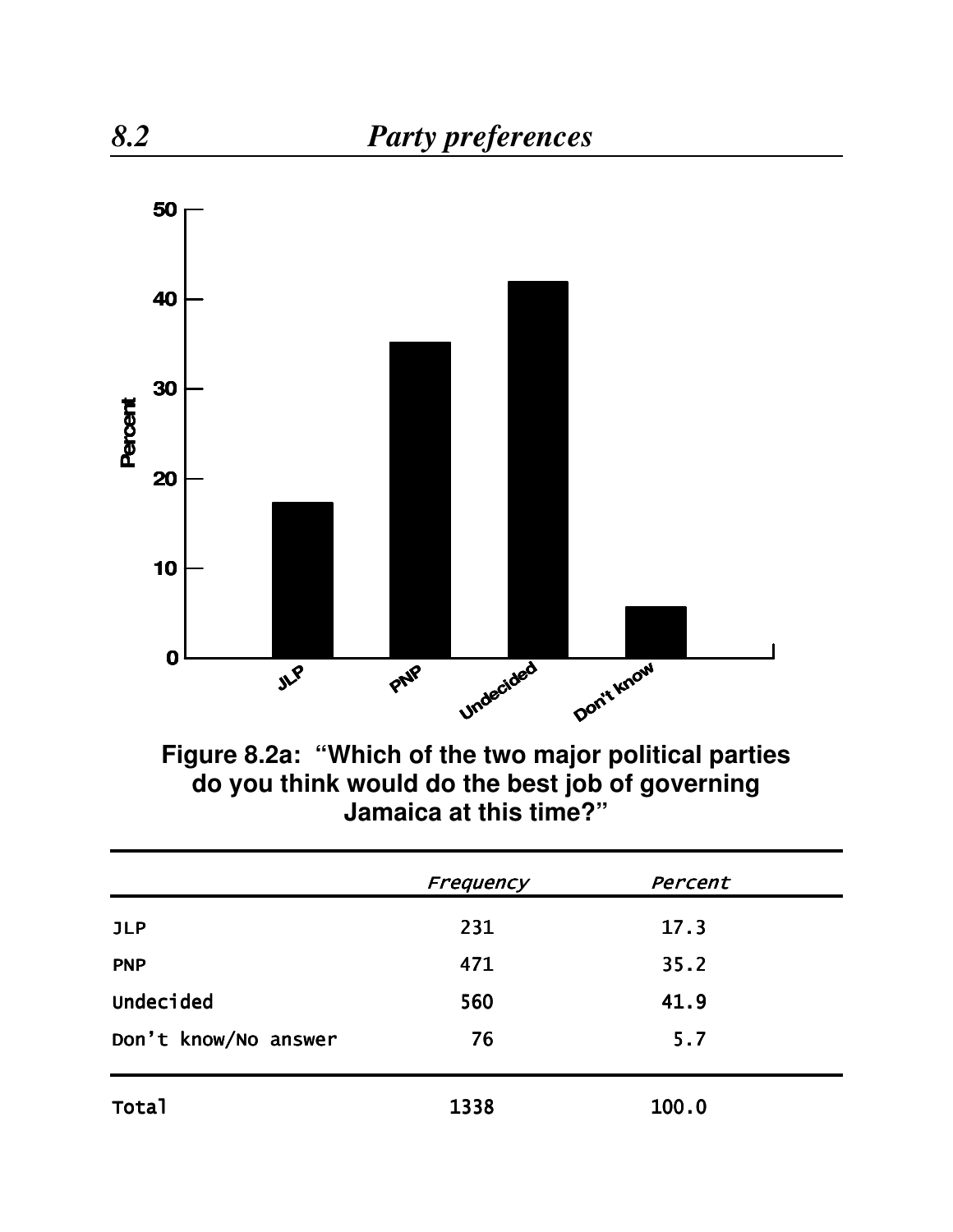

Figure 8.2b: "Generally speaking, do you have a favourable or an unfavourable opinion of the JLP?"

|                      | Frequency | Percent |  |
|----------------------|-----------|---------|--|
| Favourable           | 414       | 30.9    |  |
| Unfavourable         | 688       | 51.4    |  |
| Don't know/No answer | 236       | 17.6    |  |
| <b>Total</b>         | 1338      | 100.0   |  |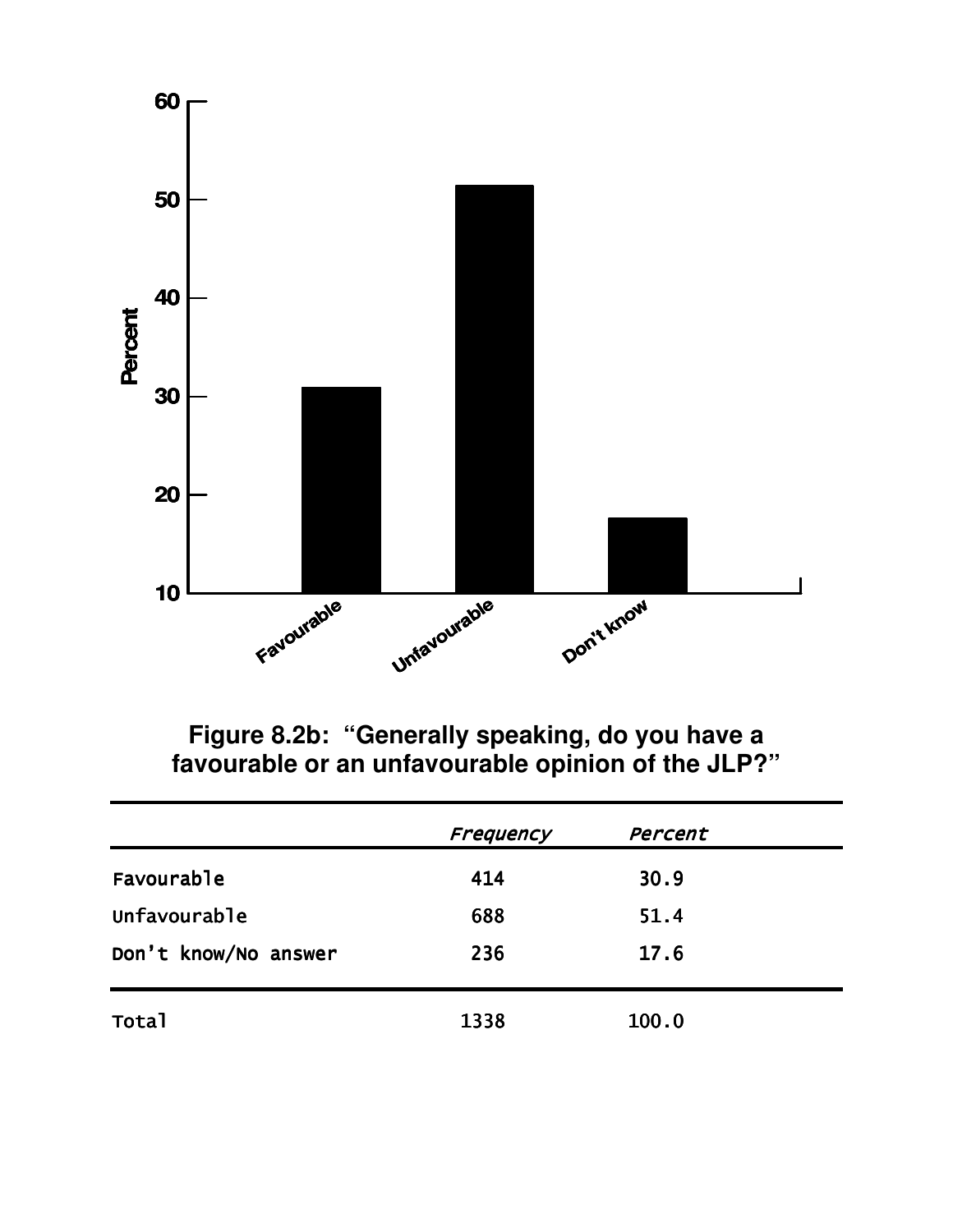

Figure 8.2c: "Generally speaking, do you have a<br>favourable or an unfavourable opinion of the PNP?"

|                      | Frequency | Percent |  |
|----------------------|-----------|---------|--|
| Favourable           | 611       | 45.7    |  |
| Unfavourable         | 521       | 38.9    |  |
| Don't know/No answer | 206       | 15.4    |  |
| <b>Total</b>         | 1338      | 100.0   |  |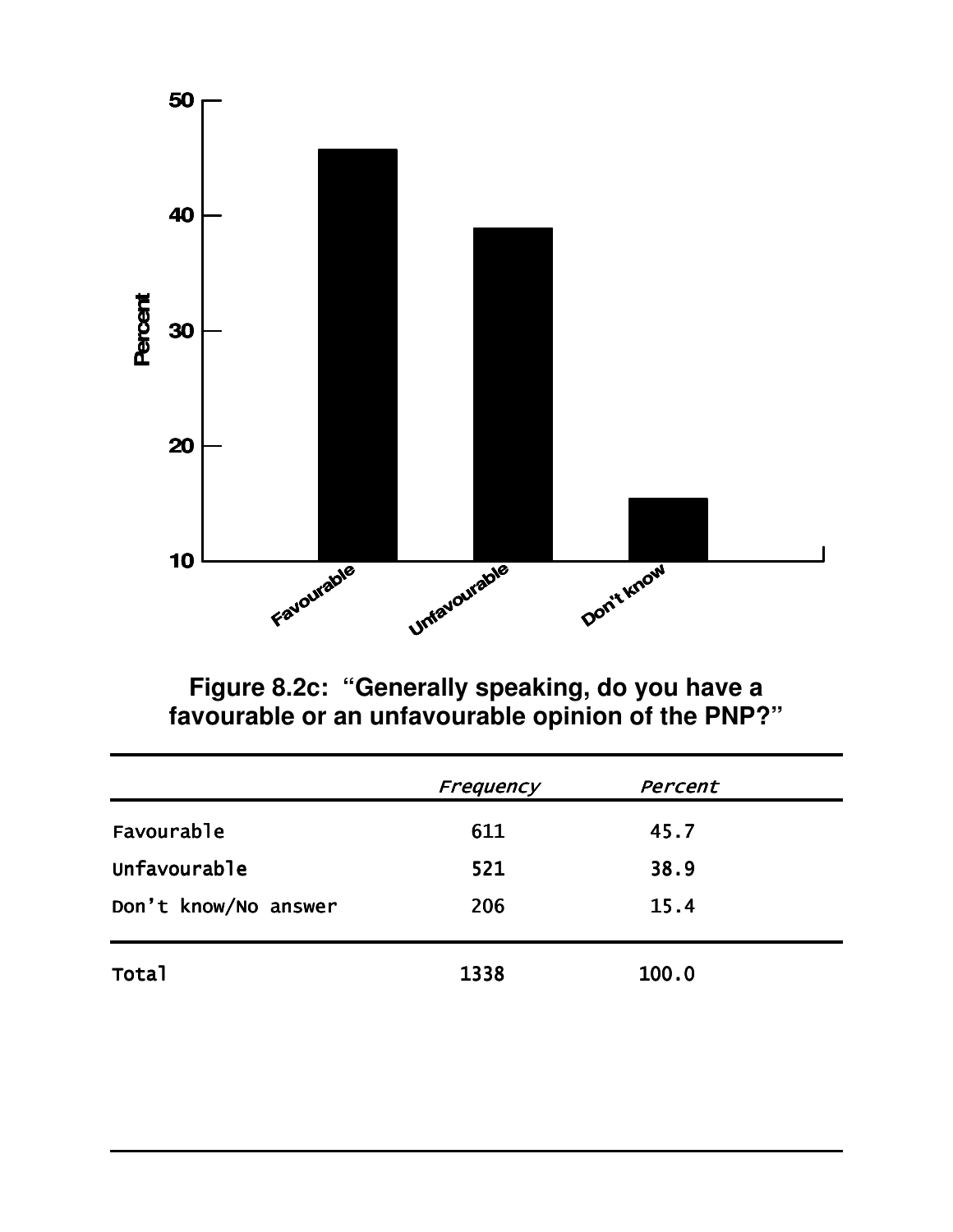

Figure 8.3a: Thinking back to the times you've voted in the past...how did you vote?

|                                                                                        | Frequency                             | Percent                                          |  |
|----------------------------------------------------------------------------------------|---------------------------------------|--------------------------------------------------|--|
| Always PNP<br>Usually PNP<br>Both<br>Usually JLP<br>Always JLP<br>Don't know/no answer | 326<br>141<br>144<br>90<br>116<br>521 | 24.4<br>10.5<br>10.8<br>$6.7$<br>$8.7$<br>$38.9$ |  |
| <b>Total</b>                                                                           | 1338                                  | 100.0                                            |  |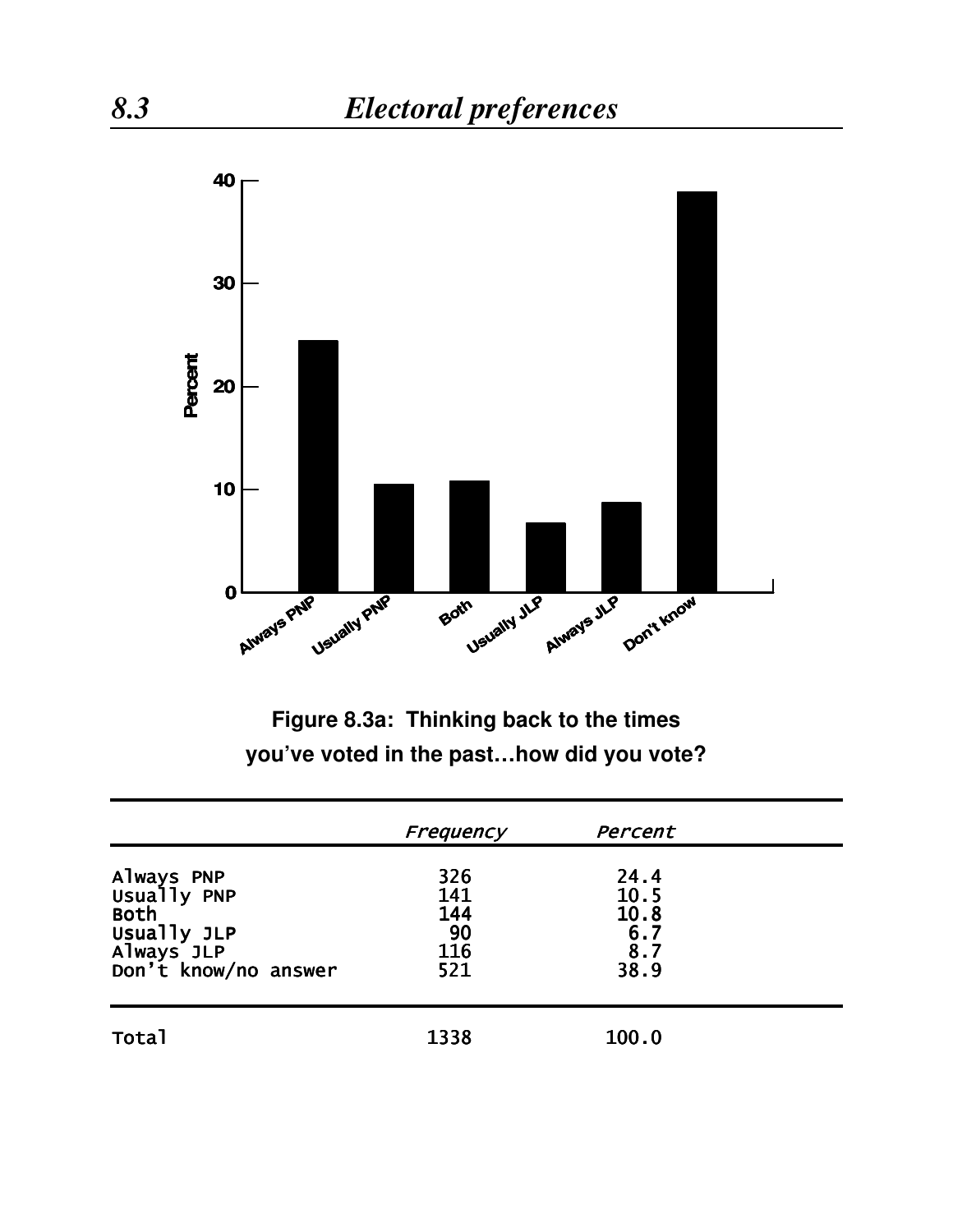

Bruce Golding as the leader of JLP, and Portia Simpson Miller as the leader of PNP, how would you vote?

|                                                                                                                                      | Frequency                                   | Percent                                            |  |
|--------------------------------------------------------------------------------------------------------------------------------------|---------------------------------------------|----------------------------------------------------|--|
| Probably PNP<br>Definitely PNP<br>Definitely JLP<br>Probabably JLP<br>would not vote<br>Not eligible to vote<br>Don't know/No answer | 152<br>374<br>167<br>63<br>199<br>38<br>345 | 11.4<br>28.0<br>12.5<br>4.7<br>14.9<br>2.8<br>25.8 |  |
| <b>Total</b>                                                                                                                         | 1338                                        | 100.0                                              |  |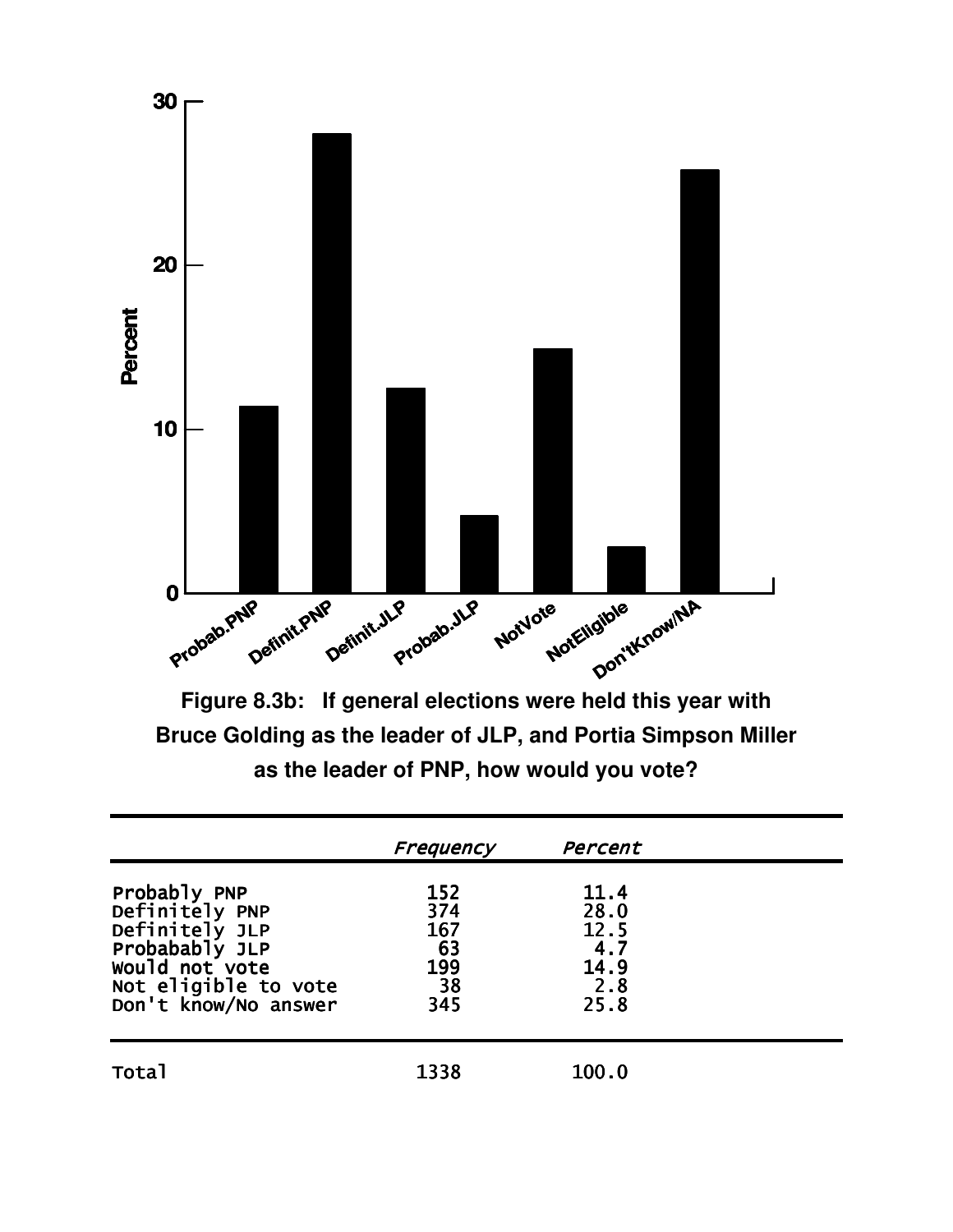

Figure 8.3c: "Were you enumerated to vote when the last<br>national elections were held in December 2002?"

|                                                    | Frequency | Percent |  |
|----------------------------------------------------|-----------|---------|--|
| <b>Yes</b>                                         | 835       | 62.4    |  |
| <b>NO</b>                                          | 362       | 27.1    |  |
| Don't remember, unsure,<br>no response, or refused | 141       | 10.5    |  |
| Total                                              | 1338      | 100.0   |  |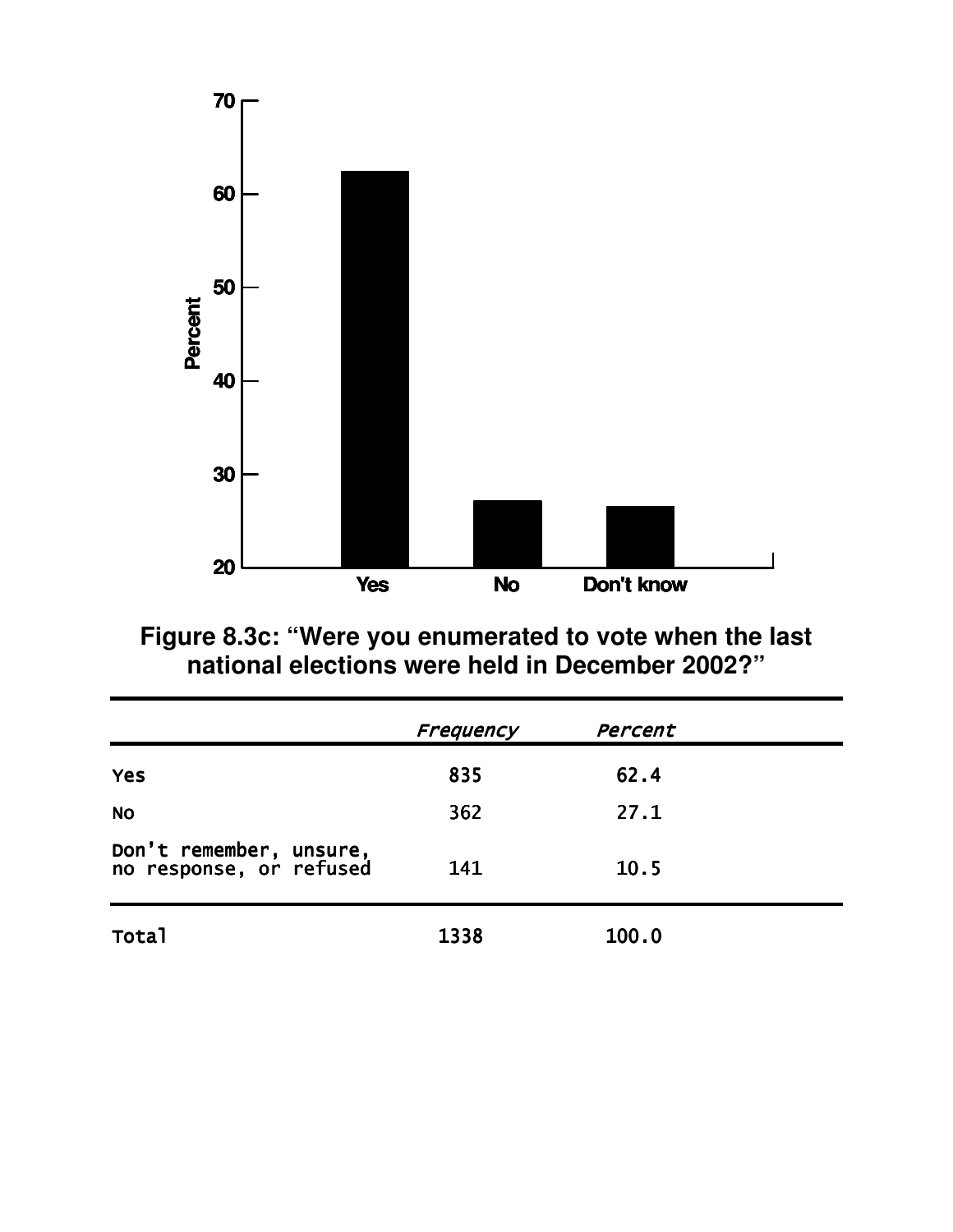

Figure 8.3d: "Did you vote in the national elections<br>in December 2002?"

|                                                    | Frequency | Percent |  |
|----------------------------------------------------|-----------|---------|--|
| Yes, voted                                         | 632       | 47.2    |  |
| No, did not vote                                   | 351       | 26.2    |  |
| Don't remember, unsure,<br>no response, or refused | 355       | 26.5    |  |
| Total                                              | 1338      | 100.0   |  |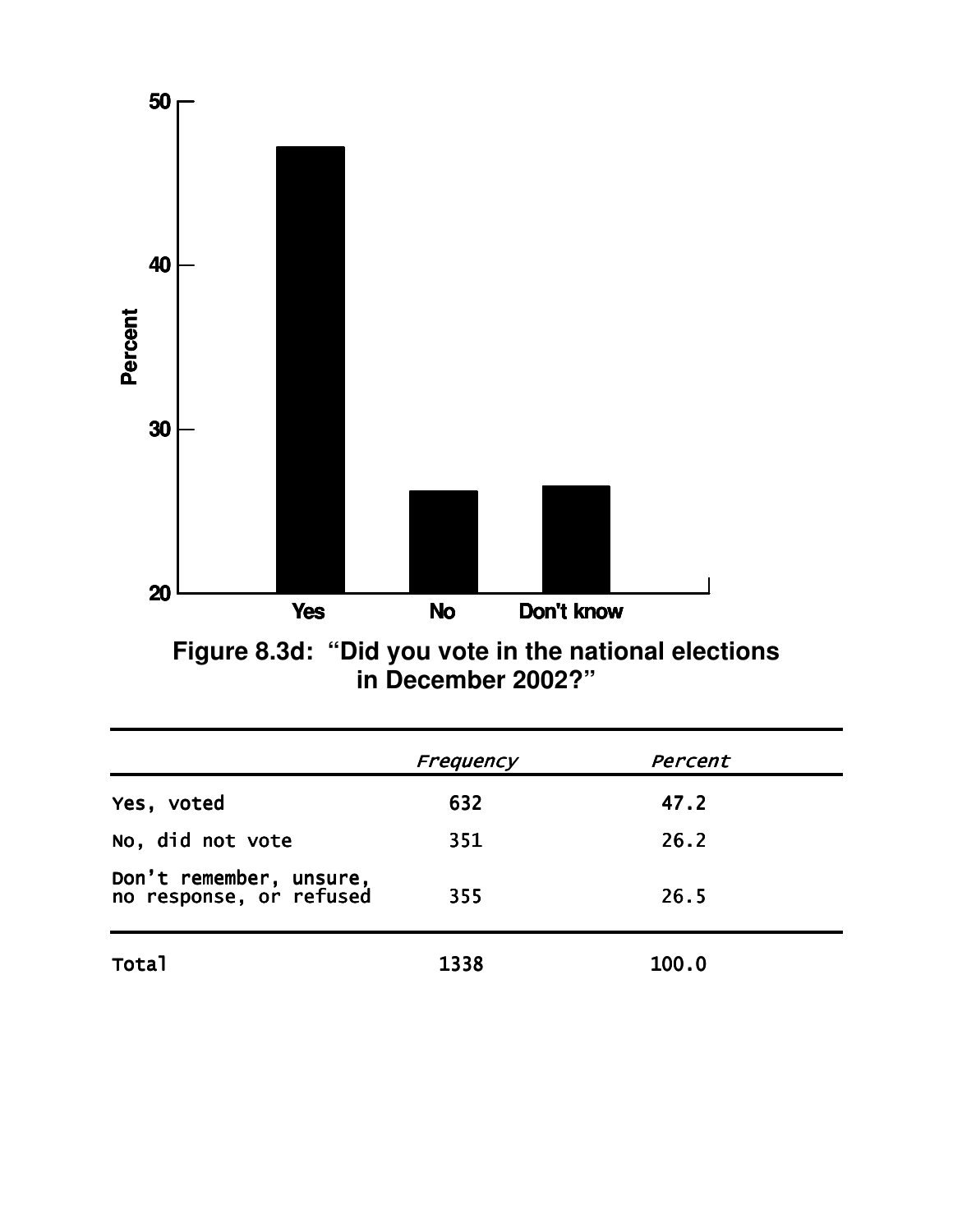## **A PREVIEW OF THE 'SECOND' ANNUAL LEADERSHIP & GOVERNANCE SURVEY**

As discussed in the introductory section of this report, one of our objectives in conducting biannual surveys is to ensure that we go considerably "deeper" in our probing of Jamaicans' sociopolitical orientations than is ordinarily the case with the periodic national polls conducted by polling organizations geared towards mass media outlets--which tend to focus more narrowly on temporal issues of the day rather than on systematically tracking longer-term social indicators and fundamental citizen orientations, over time, for comparative purposes. The most productive way to achieve these appropriate levels of "academic depth" is to bifurcate the annual survey. The first of the two surveys administered each year (as reflected in this report) is an "orientations to democratic leadership and governance" survey--tracking issues of ongoing citizen support for basic democratic norms, electoral/party orientations, and economic policy preferences. The 'second' survey each year will then be a "national values and beliefs" survey, that focuses much more intensively--in terms of sociological, historical, anthropological and psychological variables of ongoing interest to social scientists--on the "social roots" of Jamaican cultural and democratic trends. This bifurcated approach allows us ask roughly twice as many potent questions per year, on a repeated annual basis, and to test roughly twice as many theoretical constructs as would otherwise be possible in an annual survey, without encountering undue response fatigue on the part of respondents by making a single questionnaire 'too long'.

In L&G Survey II, the second annual survey to be conducted this year, the basic demographic questions (gender, class, employment, occupation etc.) will of course be asked again, to be constant across both surveys, and there are also a few substantive questions that are always asked in both yearly surveys such as party and voting preferences, but beyond that the subject domains we intend to develop more thoroughly in survey II this year are ... -- Materialist vs postmaterialist value shifts over time, enabling data links (80 cultures) to the Inglehart

"World Values Survey".

-- Jamaicans' views of perceived 'equality' and 'fairness' between major societal groups (class, gender, age/generational, ethnic), enabling data links (20 cultures) to the international Crosscultural Variations in Distributive Justice (CVDJP) study.

-- Cultural tendencies to 'individualist' versus 'collectivist' values in Jamaican culture and politics (enabling cross-national linkages [100+ cultures worldwide] with the work of Triandis et al and the IACCP)

 $\sim$ - Sense of political efficacy (perceived control over political & personal outcomes, sense that voting/participating can/can't make any difference)

--Omnibus measures designed to track changes over time in the degree of citizen 'alienation' and 'disengagement' from the Jamaican political/social system and its component institutions, further probes on social/interpersonal trust, 'social capital'.

-- Attitudes to job satisfaction, work, unions, employers; protestant work ethic endorsement and capitalist values scales; status concern; social dominance orientation (Sidanius & Pratto)

-- Further exploration of citizen patterns of mass media and information technology use (in relation to political engagement and civic participation)

--An evaluation of the personality characteristics that are most commonly associated with the 'public images' of prominent Jamaican political leaders, and the effect of these appraisals on voting, opinion etc. -- Political "blaming" tendencies (attribution of causality) for societal and personal problems (I.e. who/what do people typically blame for what goes wrong, and credit for what goes right?)

-- Jamaicans'"hopes and fears for the future of the country" (open-ended hypothetical utopia/dystopia question format, based on the classic Cantril "hopes/fears model" used for many years by the Roper Organization polls)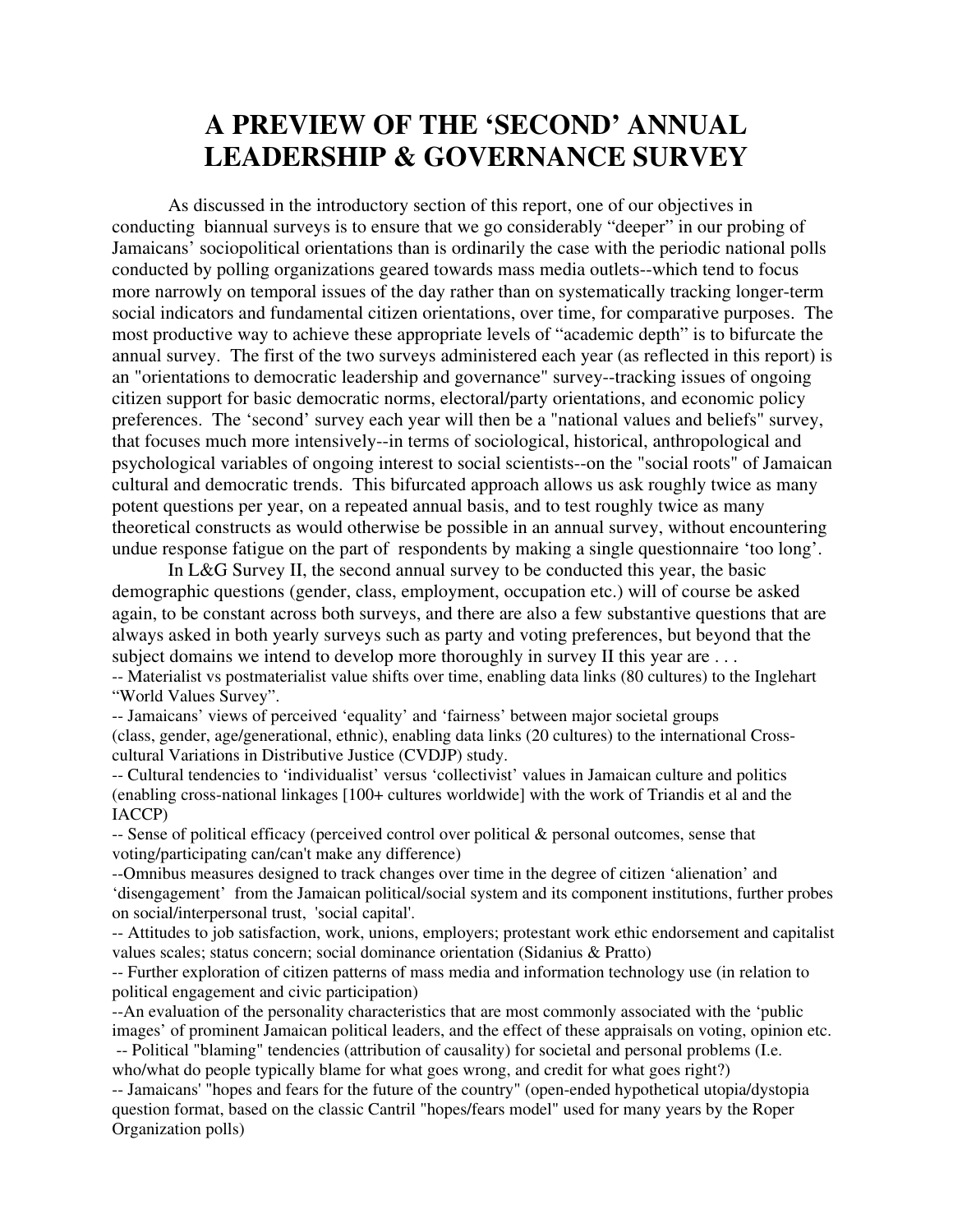## **REFERENCES**

Abdulah, N. (1986). *Designing social surveys in the Caribbean.* Kingston, Jamaica: Institute of Social and Economic Research, University of the West Indies.

Alderfer, C. P. (1972). *Existence, relatedness, and growth.* New York: Free Press.

Alleyne, S. & Benn, S. L. (1989). *Manual for data collection and presentation in social surveys, with special reference to the Caribbean.* Kingston, Jamaica: Institute of Social and Economic Research, University of the West Indies.

Almond, G., Verba, S. (1963). *The civic culture: Political attitudes and democracy in five nations.* Princeton: Princeton University Press.

Axelrod, (1984). *The evolution of cooperation.* New York: Basic Books.

Barrow, C. (1984). Guidelines for the conduct of social surveys in the Caribbean. Occasional Paper No. 17. Kingston, Jamaica: Institute of Social and Economic Research, University of the West Indies.

Beersma, B. (1999) Negotiation processes and outcomes in prosocially and egoistically motivated groups. *International Journal of Conflict Management, 10,* 385-403.

Brewer, M.B. & Campbell, D.T. (1976). *Ethnocentrism and intergroup attitudes: East African evidence.* New York: Halstead.

Budd, E. C., Sigelman, C. K. & Sigelman, L.(1981). Exploring the outer limits of response bias. *Sociological Focus, 14*, 297-307.

Burnham, W. D. (1979). The appearance and disappearance of the American voter. In W. D. Burnham, (Ed.), *The Disappearance of the American voter*. Washington, DC: American Bar Association.

Citrin, J. (1974). The political relevance of trust in government. *American Political Science Review, 68,* 973-988.

Conover, P. J., & Feldman, S. (1984). How people organize their political world: A schematic model. *American Journal of Poltiical Science, 28*, 95-125.

Converse, J. M. & Presser, S. (1986). Survey questions: Handcrafting the standardized questionnaire. Beverly Hills, CA: Sage.

Converse, P. (1964). The nature of belief systems in mass publics. In D. E. Apter (Ed*.), Ideology and discontent* (pp. 206-261). New York: Free Press.

Corporacion Latinobarometro (2004). *Summary report, Latinobarometro 2004: A decade of measurements.* Santiago, Chile: Corporacion Latinobarometro.

Corporacion Latinobarometro (2005). *Latinobarometro report 2005: 1995-2005, A decade of public opinion.* Santiago, Chile: Corporacion Latinobarometro.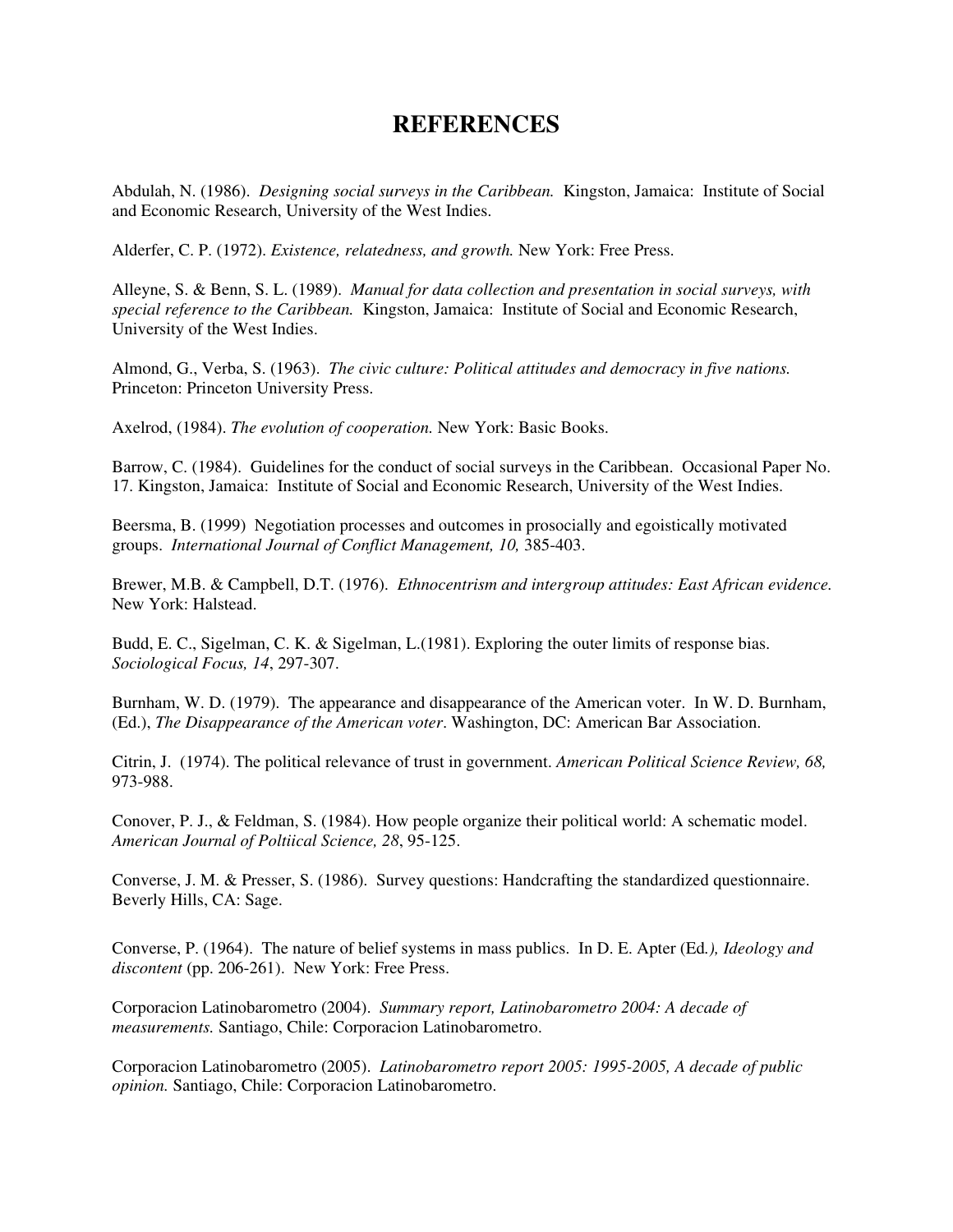Dahl, R. (1956). *A preface to democratic theory*. Chicago: University of Chicago Press.

Dasgupta, P. 1988. Trust as a commodity. In D. G. Gambetta (Ed.), *Trust* (pp. 49-72). New York: Basil Blackwell.

Davis, J. A. & Smith, T. W. (1996). General social surveys: 1972-1996: Cumulative codebook. Chicago, IL: National Opinion Research Center.

deCremer, Snyder, M. & DeWitte, S. (2001). 'The less I trust, the less I contribute (or not)?' The effects of trust, accountability and self-monitoring in social dilemmas. *European Journal of Social Psychology 31,* 93-107.

Deutsch, M. (1958). Trust and suspicion. *Journal of Conflict Resolution, 2,* 265-279.

Deutsch, M. (1960). The effect of motivational orientation upon trust and suspicion. *Human Relations, 13,* 123-140.

Deutsch, M. (1962). Cooperation and trust: Some theoretical notes. In M. R. Jones (Ed.) *Nebraska symposium on motivation. Current theory and research on motivation*, (Vol 10, pp. 275-319). Lincoln: University of Nebraska Press.

Erikson, E. H. (1968). *Identity, youth and crisis.* New York: Norton.

Fiske, A. P. & Tetlock, P. E. (2000). Taboo tradeoffs: Constitutive prerequisites for Political and Social Life. In S. Renshon and J. Duckitt (Eds.), *Political psychology: Cultural and crosscultural foundations* (pp. 47-65). London: Macmillan.

Frey, R. A. & Powell, L. A. (2005). Interdependent and independent distributive worldviews in Jamaica and New Zealand: Beyond left-right ideology in the study of justice perception: *Journal of Crosscultural Psychology, 36,* 117-146.

Fukuyama, F. (1995). *Trust: The social virtues and the creation of prosperity.* New York: Free Press.

Himmelfarb, S. & Lickteig, C. (1982). Social desirability and the randomized response technique. *Journal of Personality and Social Psychology, 43*, 710-717.

Hudson, B. (2004). Trust: Towards conceptual clarification. *Australian Journal of Political Science, 39,* 75-87.

Hwang, P. & Burgers, W. P. (1997). Properties of trust: An analytical view. *Organizational Behavior and Human Decision Processes, 69,* 67-73.

Hwang, P. & Burgers, W. P. (1999). Apprehension and temptation: The forces against cooperation. *Journal of Conflict Resolution, 43,* 117-130.

Inglehart, R. (1988). The rennaisance of political culture, *American Political Science Review, 82,* 1204- 1230.

Krosnick, J. A. & Alwin, D. F. (1987). An evaluation of a cognitive theory of response order effects in survey measurement. *Public Opinion Quarterly, 51*, 201-219.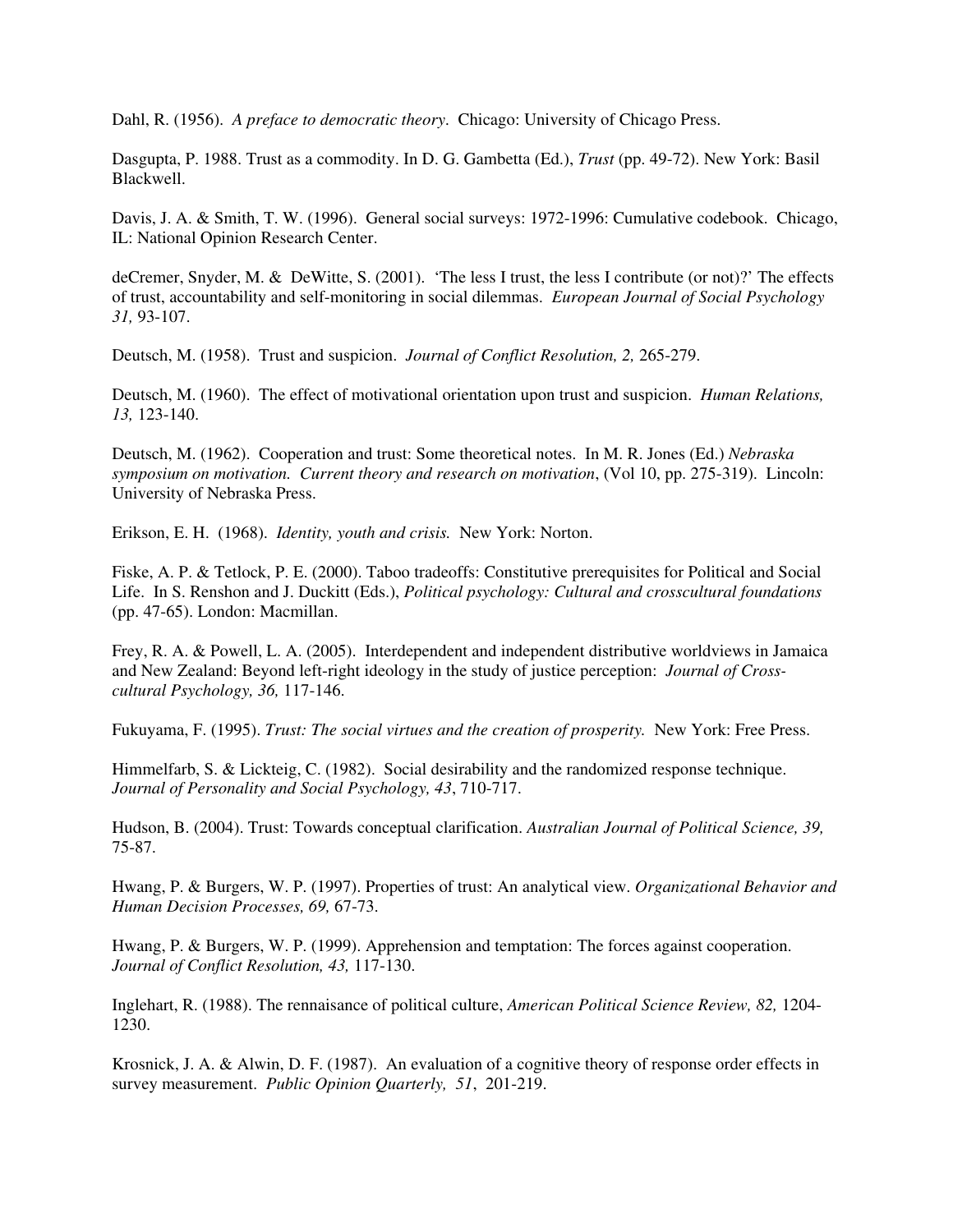Krosnick, J. A. & Berent, M. K. (1993). Comparisons of party identification and policy preferences: The impact of survey question format. *American Journal of Political Science, 37*, 941-964.

Krosnick, J. A. & Fabrigar, L. R. (2000). *Designing good questionnaires: Insights from psychology*. New York: Oxford University Press.

Lane, R. (1969). *Political thinking and consciousness: The private life of the political mind.* Chicago: Markham.

Lane, R. (1973). Patterns of political belief. In J. Knutson (Ed.), *Handbook of political psychology* (pp. 83-116). San Francisco: Jossey-Bass.

Lasswell, H. (1960). *Psychopathology and politics.* New York: Viking Press.

Lau, R. & Sears, D. (1982). *Political cognition*. Hillsdale, NJ: Lawrence Erlbaum Associates.

Leung, K., Bond, M.H., & Schwartz, S. (1995). How to explain cross-cultural differences: Values, valencies and expectancies. *Asian Journal of Psychology, 1, (2),* 70-75.

Lipset, S. M. & Schneider, W. (1987). *The confidence gap: Business, labor and government in the public mind.* New York: Free Press.

Markus, H., Kitayama, S. (1991). Culture and the self: Implications for cognition, emotion, and motivation. *Psychological Review, 98,* 224-253.

Maslow, A. H. (1968). *Toward a psychology of being.* New York: D. Van Nostrand Company.

Maslow, A, H. (1970). *Motivation and personality.* New York: Harper.

McClosky, H. (1958). Conservatism and personality. *American Political Science Review, 52,* 27-45.

Morris, M.W.& Peng, K. (1994). Culture and cause: American and Chinese attributions for social and physical events. *Journal of Personality and Social Psychology, 67,* 949-971.

Munroe, T. (1999). *Renewing democracy into the millennium: the Jamaican experience in perspective.* Kingston, Jamaica: University of the West Indies Press.

Omodei, M. & McLennan, J. (2000). Conceptualizing and measuring global interpersonal mistrust-trust. *Journal of Social Psychology, 140,* 279-294.

Payne, A. J. (1994). *Politics in Jamaica.* New York: St. Martin's Press.

Poppe, M. & Utens, L. (1986). Effects of greed and fear of being gypped in a social dilemma situation. *Journal of Economic Psychology, 7,* 61-73.

Porta, L. R., Lopez-de-Silanes, A., Schleifer, A., & Vishny, R. W. (1997). Trust in large organizations. *American Economic Review, 87,* 333-338.

Powell, L. A. (2005). Mapping Jamaican perceptions of distributive justice: An equity-based heuristic. *Social and Economic Studies, 53*, 63-88.

Protho, J. W. & Grigg, C. M. (1960). Fundamental principles of democracy: Bases of agreement and disagreement. *Journal of Politics, 22*, 276-294.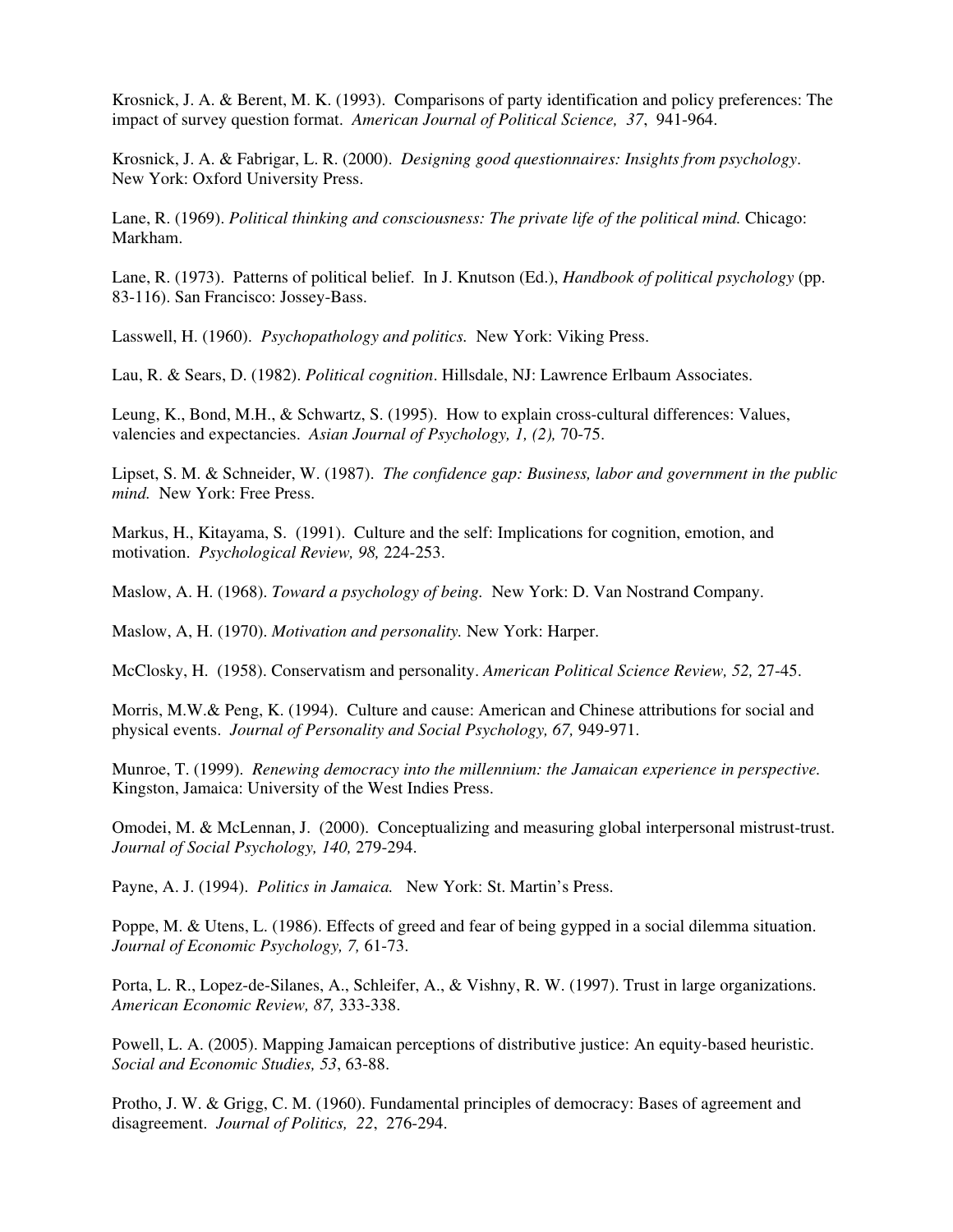Putnam, R.D. (1993). *Making democracy work: Civic traditions in modern Italy.* Princeton: Princeton University Press.

Putnam, R.D. (1995). Bowling alone: America's declining social capital. *Journal of Democracy, 6,* 65- 78.

Pye, L. & Verba, S. (1962). *Political culture and political development.* Princeton, NJ: Princeton University Press.

Pye, L. (1962). *Personality and nation building.* New Haven, CT.: Yale University Press.

Pye, L. (2000). The elusive concept of culture and the vivid reality of personality. In S. Renshon and J. Duckitt (Eds.), *Political psychology: Cultural and crosscultural foundations* (pp. 18-32). London: Macmillan.

Robinson, J. P., Shaver, P. R. & Wrightsman, L. S. (1999). *Measures of political attitudes.* San Diego, CA: Academic Press.

Rotter, J.B. (1966). Generalized expectancies for internal versus external control of reinforcement. *Psychological Monographs, 80,* (1, Whole No. 609).

Rotter, J.B. (1967). A new scale for the measurement of interpersonal trust. *Journal of Personality, 35,* 651-665.

Rotter, J.B. (1971). Generalized expectancies for interpersonal trust. *American Psychologist, 26,* 443- 452.

Scheufele, D. A. & Shah, D. V. (2000). Personality strength and social capital: The role of dispositional and informational variables in the production of civic participation. *Communication Research, 27*, 107- 131.

Schindler, P. L., & Thomas, C. C. (1993). The structure of interpersonal trust in the workplace. *Psychological Reports, 73,* 563-573.

Shirazi, R. & Biel, A. (2005). Internal-external causal attributions and perceived government responsibility for need provision: A 14-culture study: *Journal of Cross-cultural Psychology, 36,* 96-116.

Stone, C. (1971). *Stratification and political change in Jamaica and Trinidad.* Beverly Hills, CA: Sage Professional Papers.

Stone, C. (1973). *Class, race and political behaviour in urban Jamaica.* Kingston, Jamaica: Institute of Social and Economic Research, University of the West Indies.

Stone, C. (1974). *Electoral behaviour and public opinion in Jamaica.* Kingston, Jamaica: Institute of Social and Economic Research, University of the West Indies.

Stone, C. (1980). *Democracy and clientelism in Jamaica*. New Brunswick, NJ: Transaction Books.

Stone, C. (1982). *The political opinions of the Jamaican people*. Kingston, Jamaica: Jamaican Publishing House.

Stone, C. (1989). *Politics versus economics: The 1989 elections in Jamaica.* Kingston, Jamaica: Heinemann Publishers Ltd.